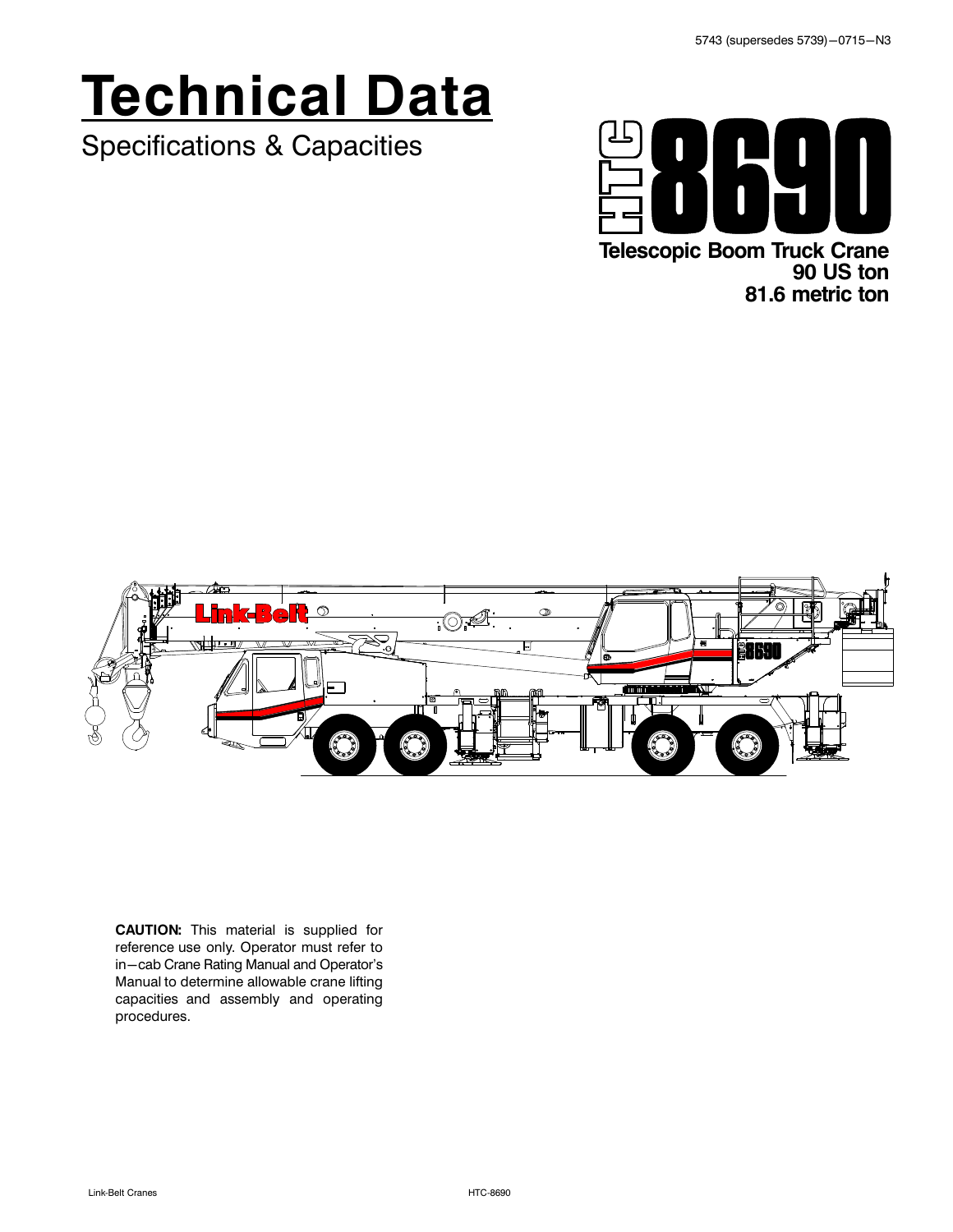5743 (supersedes 5739)-0715-N3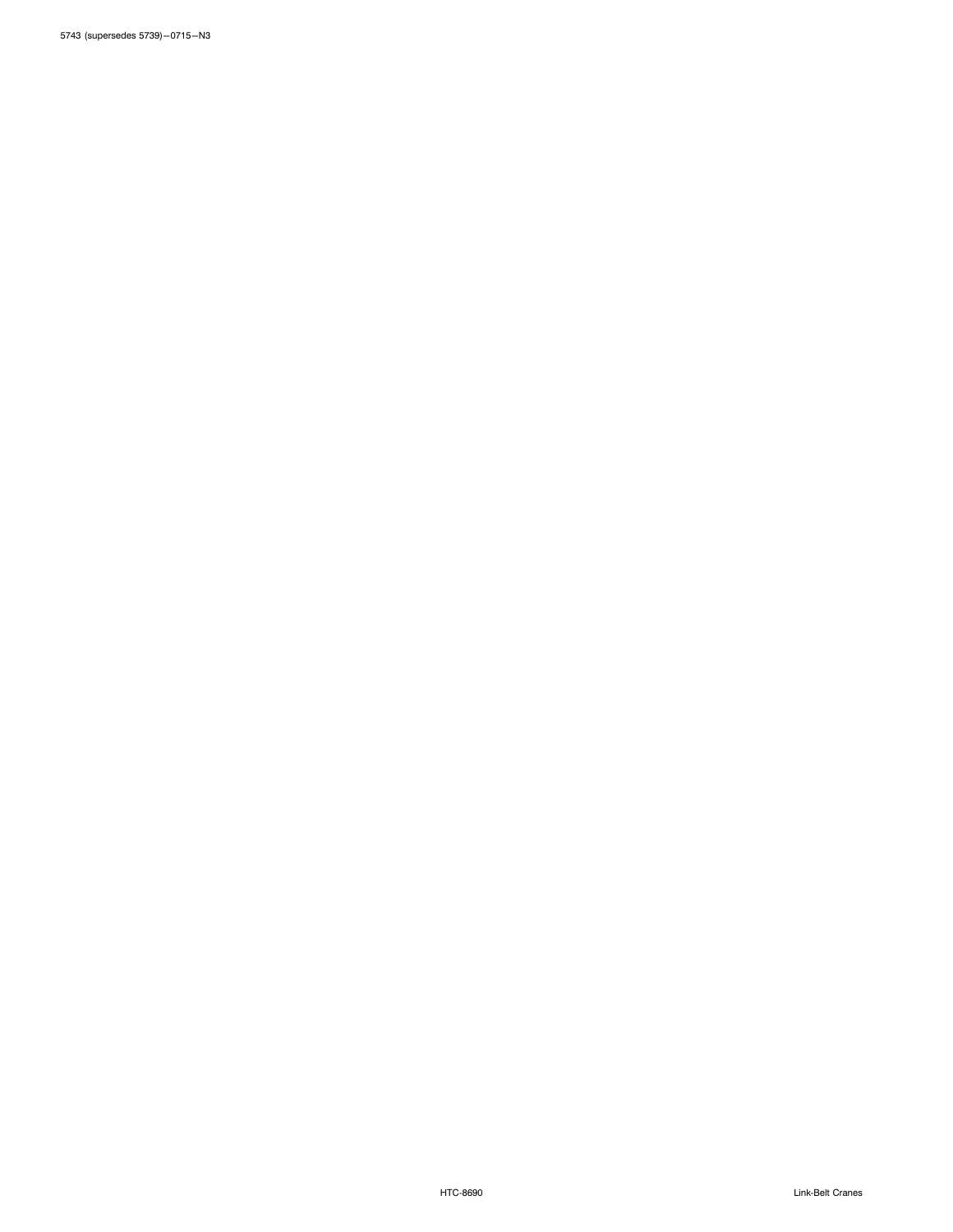# **Table Of Contents**

| 1              |
|----------------|
|                |
|                |
|                |
|                |
|                |
|                |
| 1              |
| 2              |
| 3              |
| 3              |
| 3              |
| 3              |
| 3              |
| 4              |
| 4              |
| 6              |
| 6              |
| 6              |
| 6              |
| 6              |
| 6              |
| 6              |
| 6              |
| 6              |
| 6              |
| 7              |
| $\overline{7}$ |
| $\overline{7}$ |
| $\overline{7}$ |
| 8              |
| 8              |
| 9              |
| 10             |
| 11             |
| 11             |
| 12             |
| 13             |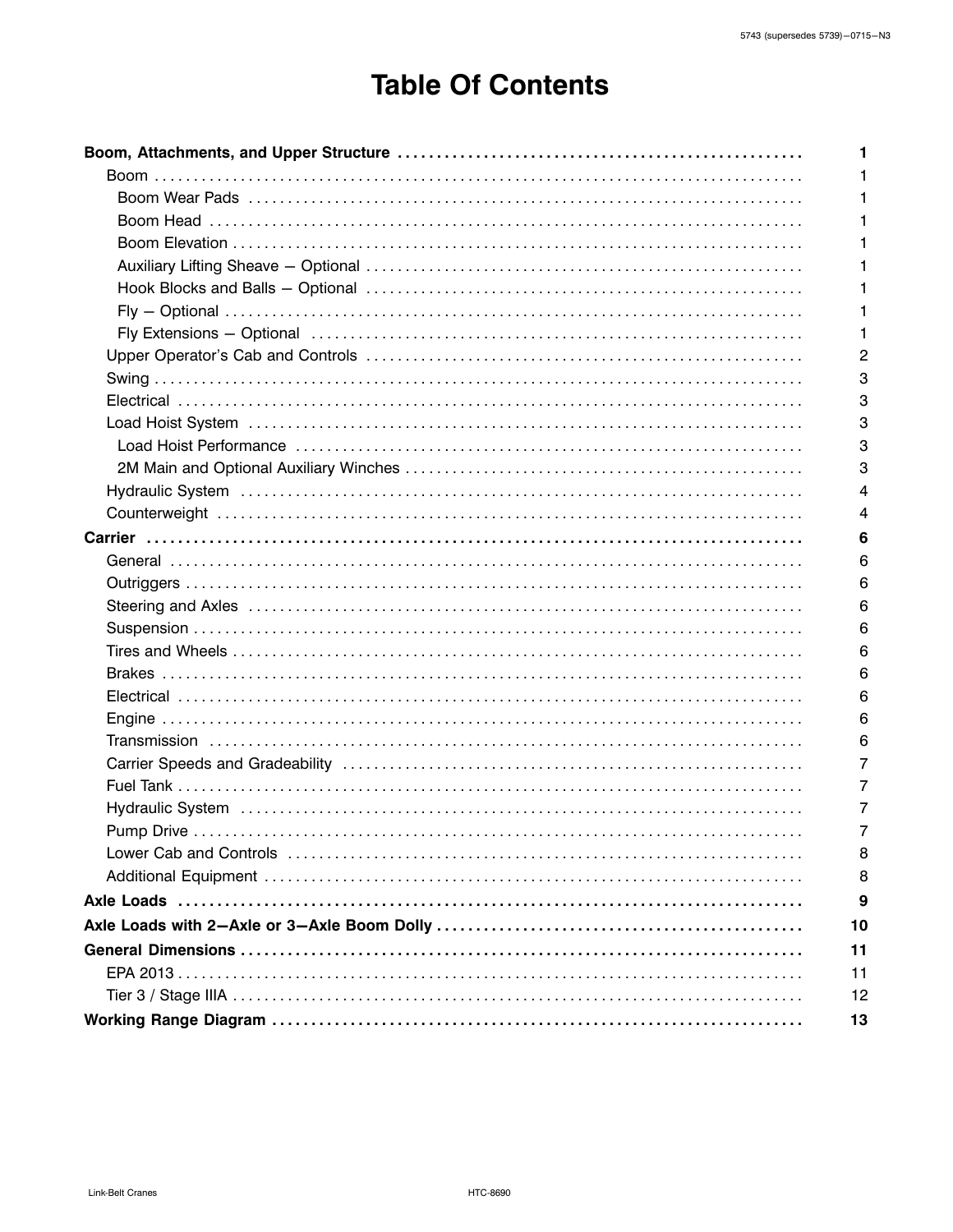| 14                                                                                          |
|---------------------------------------------------------------------------------------------|
| 15                                                                                          |
| 8,500 lb Counterweight - Fully Extended Outriggers - 360° Rotation<br>15                    |
| 8,500 lb Counterweight - On Tires - Stationary - Boom Centered Over Rear<br>16              |
| 8,500 lb Counterweight - On Tires - Pick & Carry (1 mph) - Boom Centered Over Rear<br>16    |
| 17<br>11,500 lb Counterweight - Fully Extended Outriggers - 360° Rotation                   |
| 11,500 lb Counterweight - On Tires - Stationary - Boom Centered Over Rear<br>18             |
| 11,500 lb Counterweight - On Tires - Pick & Carry (1 mph) - Boom Centered Over Rear<br>18   |
| 19                                                                                          |
| 32,500 lb Counterweight - Fully Extended Outriggers - 360° Rotation<br>19                   |
| 32,500 lb Counterweight - On Tires - Stationary - Boom Centered Over Rear<br>20             |
| 32,500 lb Counterweight - On Tires - Pick & Carry (1 mph) - Boom Centered Over Rear<br>20   |
| 39,500 lb Counterweight - Fully Extended Outriggers - 360° Rotation<br>21                   |
| 22                                                                                          |
| 8,500 lb Counterweight - Fully Extended Outriggers - 360° Rotation<br>22                    |
| 22                                                                                          |
| 22                                                                                          |
| 23                                                                                          |
| 23                                                                                          |
| 11,500 lb Counterweight - Fully Extended Outriggers - 360° Rotation<br>24                   |
| 24                                                                                          |
| 24                                                                                          |
| 25                                                                                          |
| 25                                                                                          |
| 32,500 lb Counterweight - Fully Extended Outriggers - 360° Rotation<br>26                   |
| 26                                                                                          |
| 26                                                                                          |
| 27                                                                                          |
| 27                                                                                          |
| 39,500 lb Counterweight - Fully Extended Outriggers - 360° Rotation<br>28                   |
| 28                                                                                          |
| 28                                                                                          |
| 29                                                                                          |
| 29                                                                                          |
| 30                                                                                          |
| 3 856kg Counterweight - Fully Extended Outriggers - 360° Rotation<br>30                     |
| 3 856kg Counterweight - On Tires - Stationary - Boom Centered Over Rear<br>31               |
| 3 856kg Counterweight - On Tires - Pick & Carry (1.6 km/h) - Boom Centered Over Rear<br>31  |
| 5 216kg Counterweight - Fully Extended Outriggers - 360° Rotation<br>32                     |
| 5 216kg Counterweight - On Tires - Stationary - Boom Centered Over Rear<br>33               |
| 33<br>5 216kg Counterweight - On Tires - Pick & Carry (1.6 km/h) - Boom Centered Over Rear  |
| 14 742kg Counterweight - Fully Extended Outriggers - 360° Rotation<br>34                    |
| 14 742kg Counterweight - On Tires - Stationary - Boom Centered Over Rear<br>35              |
| 14 742kg Counterweight - On Tires - Pick & Carry (1.6 km/h) - Boom Centered Over Rear<br>35 |
| 17 917kg Counterweight - Fully Extended Outriggers - 360° Rotation<br>36                    |
| 37                                                                                          |
| 3 856kg Counterweight - Fully Extended Outriggers - 360° Rotation<br>37                     |
| 37                                                                                          |
| 37                                                                                          |
| 37                                                                                          |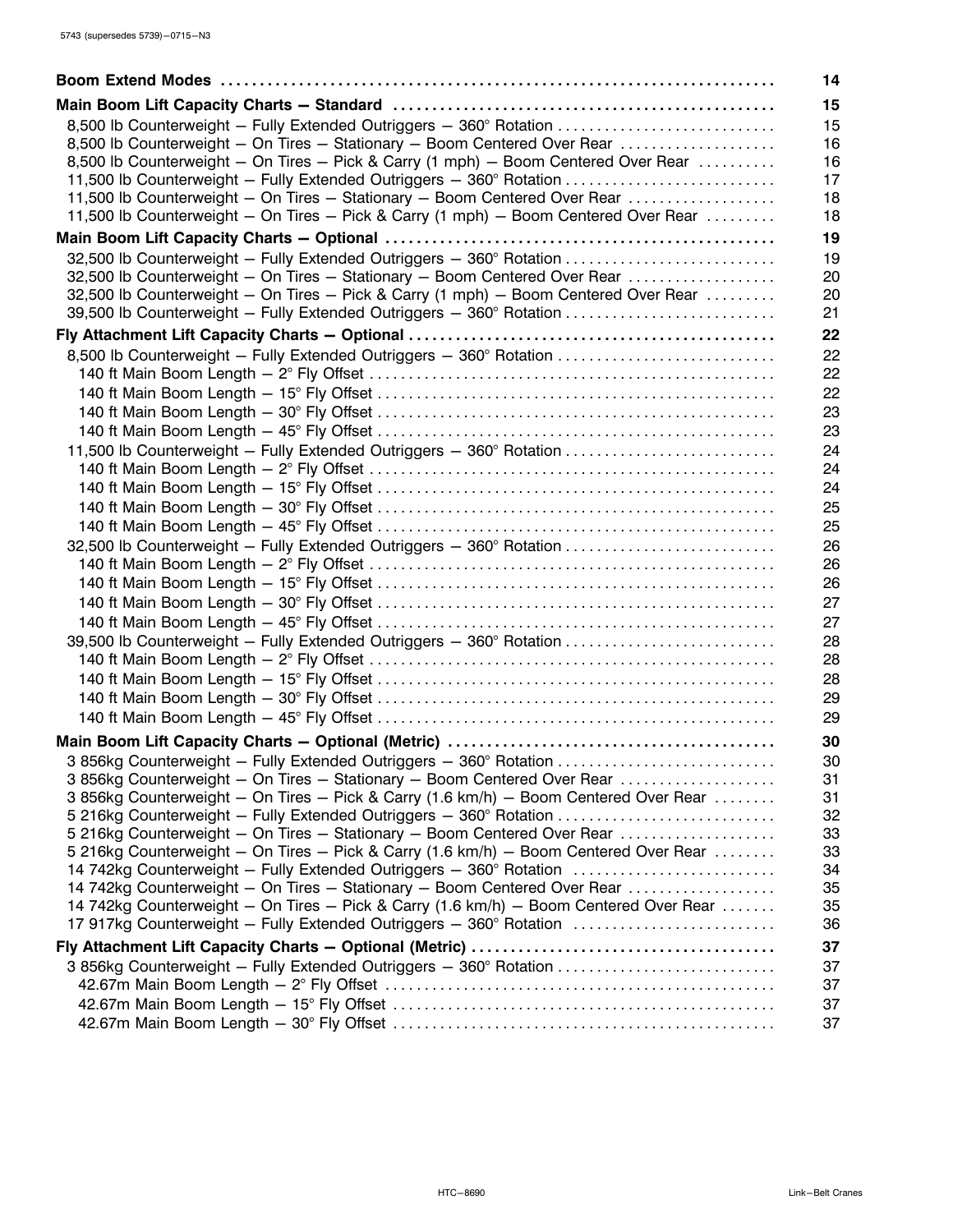|                                                                    | 37 |
|--------------------------------------------------------------------|----|
| 5 216kg Counterweight - Fully Extended Outriggers - 360° Rotation  | 38 |
|                                                                    | 38 |
|                                                                    | 38 |
|                                                                    | 38 |
|                                                                    | 38 |
| 14 742kg Counterweight - Fully Extended Outriggers - 360° Rotation | 39 |
|                                                                    | 39 |
|                                                                    | 39 |
|                                                                    | 40 |
|                                                                    | 40 |
| 17 917kg Counterweight - Fully Extended Outriggers - 360° Rotation | 41 |
|                                                                    | 41 |
|                                                                    | 41 |
|                                                                    | 42 |
|                                                                    | 42 |
|                                                                    |    |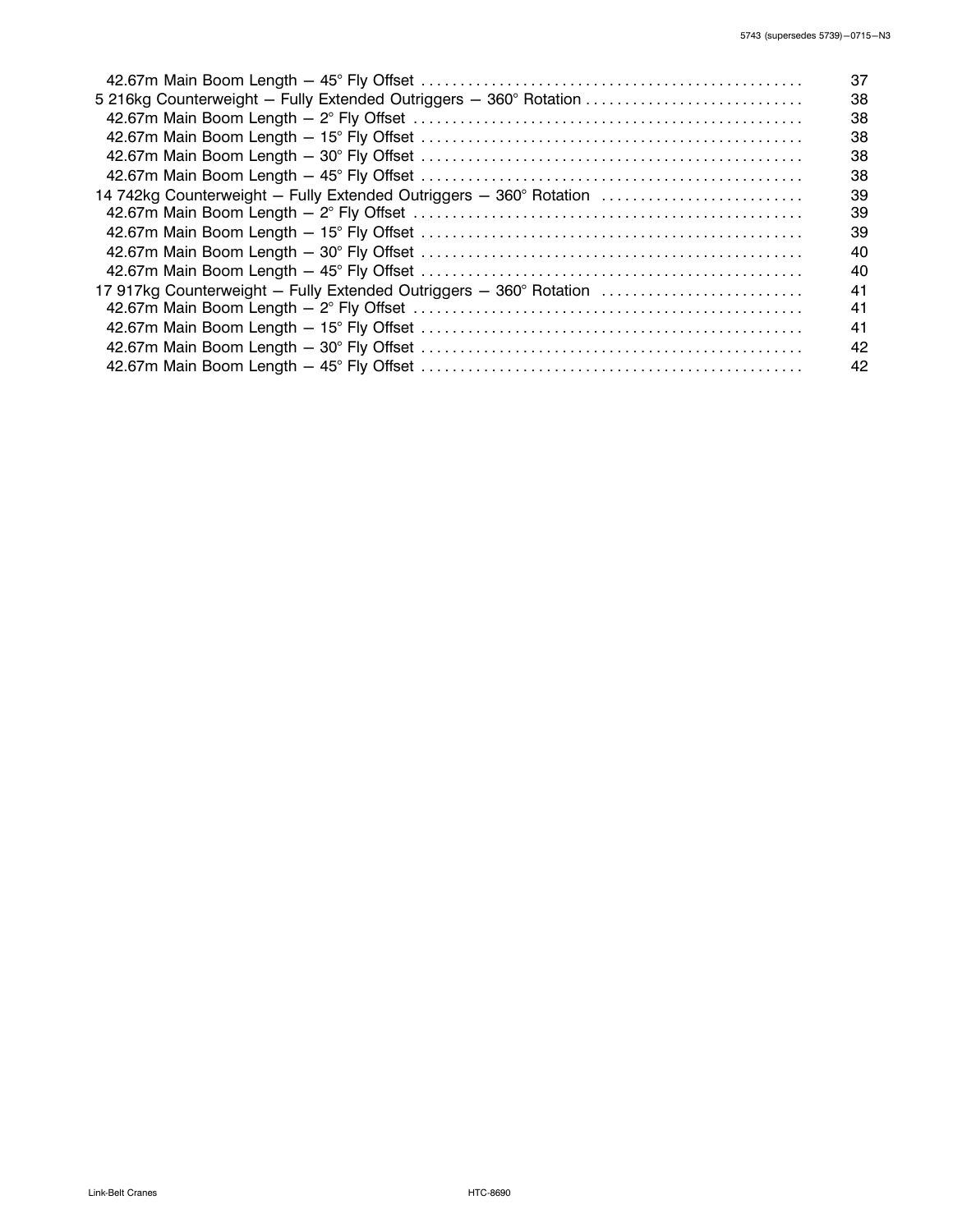# <span id="page-5-0"></span>**Boom, Attachments, and Upper Structure**

## - **Boom**

**Design** - Five section, formed construction of extra high tensile steel consisting of one base section and four telescoping sections. The two plate design of each section has multiple longitudinal bends for superior strength. Each telescoping section extends independently by means of one double-acting, single stage hydraulic cylinder with integrated holding valves.

### **Boom**

- 38–140 ft (*11.6–42.7m*) five section boom<br>• Integral boom dolly connection
- Integral boom dolly connection
- Five boom extend modes (EM1 through EM5), controlled from the operator's cab, provide superior capacities by varying the extension of the telescoping sections:
	- EM1 extends to 140.0 ft (*42.7m*)
	- EM2 extends to 127.3 ft (*38.8m*)
	- EM3 extends to 115.8 ft (*35.3m*)
	- EM4 extends to 102.0 ft (*31.1m*)
	-
- EM5 extends to 76.5 ft (*23.3m*) - Mechanical boom angle indicator
- Maximum tip height for each extend mode is:
	- EM1 is 148 ft (*45.1m*)
	- EM2 is 135 ft (*41.1m*)
	- EM3 is 124 ft (*37.8m*)
	-
	- EM4 is 110 ft (*33.5m*) - EM5 is 84 ft (*25.6m*)

### **Boom Wear Pads**

- Wear pads with Teflon inserts that self-lubricate the boom sections
- Bottom wear pads are universal for all boom sections
- Top wear pads are universal for all boom sections

### **Boom Head**

- Five 16.5 in (*41.9cm*) root diameter nylon sheaves to handle up to ten parts of line
- Easily removable wire rope guards
- Rope dead end lugs on each side of the boom head
- Boom head is designed for quick-reeve of the hook block

## **Boom Elevation**

- One double acting hydraulic cylinder with integral holding valve
- $\bullet$  Boom elevation:  $-3^{\circ}$  to 80°

### **Auxiliary Lifting Sheave – Optional**

- Single 16.5 in (41.9*m*) root diameter nylon sheave<br>• Easily removable wire rope quards
- Easily removable wire rope guards
- Does not affect erection of the fly or use of the main head sheaves

### **Hook Blocks and Balls - Optional**

- 40 ton (*36.3mt*) 4 sheave quick-reeve hook block with safety latch
- 60 ton (54.4mt) 4 sheave quick-reeve hook block with<br>safety latch safety latch
- 90 ton (*81.6mt*) 6 sheave quick-reeve hook block with safety latch
- 8.5 ton (*7.7mt*) swivel and non-swivel hook balls with safety latch
- 10 ton (9.1mt) swivel and non-swivel hook balls with<br>safety latch safety latch

### **Fly - Optional**

- $35$  ft ( $70.7m$ ) one piece lattice fly, stowable, offsettable to  $2^\circ$  15°  $30^\circ$  and  $45^\circ$  Maximum tip beight is 182 ft 2°, 15°, 30°, and 45°. Maximum tip height is 182 ft (*55.5m*).
- $35$  ft-58 ft (10.7-17.7m) two piece bi-fold lattice fly,<br>stowable, offsettable to 2° 15° 30° and 45°. Maxim stowable, offsettable to 2°, 15°, 30°, and 45°. Maximum tip height is 205 ft (*62.5m*).

### **Fly Extensions - Optional**

- One 16 ft (*4.9m*) lattice extension, equipped with two 16.5<br>in (41.9c*m*) root diameter nylon sheaves to be mounted in (*41.9cm*) root diameter nylon sheaves, to be mounted between the boom head and fly options. Maximum tip height is 221 ft (*67.4m*).
- Two 16 ft (*4.9m*) lattice extensions, one equipped with two 16.5 in (*41.9cm*) root diameter nylon sheaves to b two 16.5 in (*41.9cm*) root diameter nylon sheaves, to be mounted between the boom head and fly options. Maximum tip height is 237 ft (*72.2m*). Minimum of 14,500 lb (*6 577.1kg*) of counterweight required.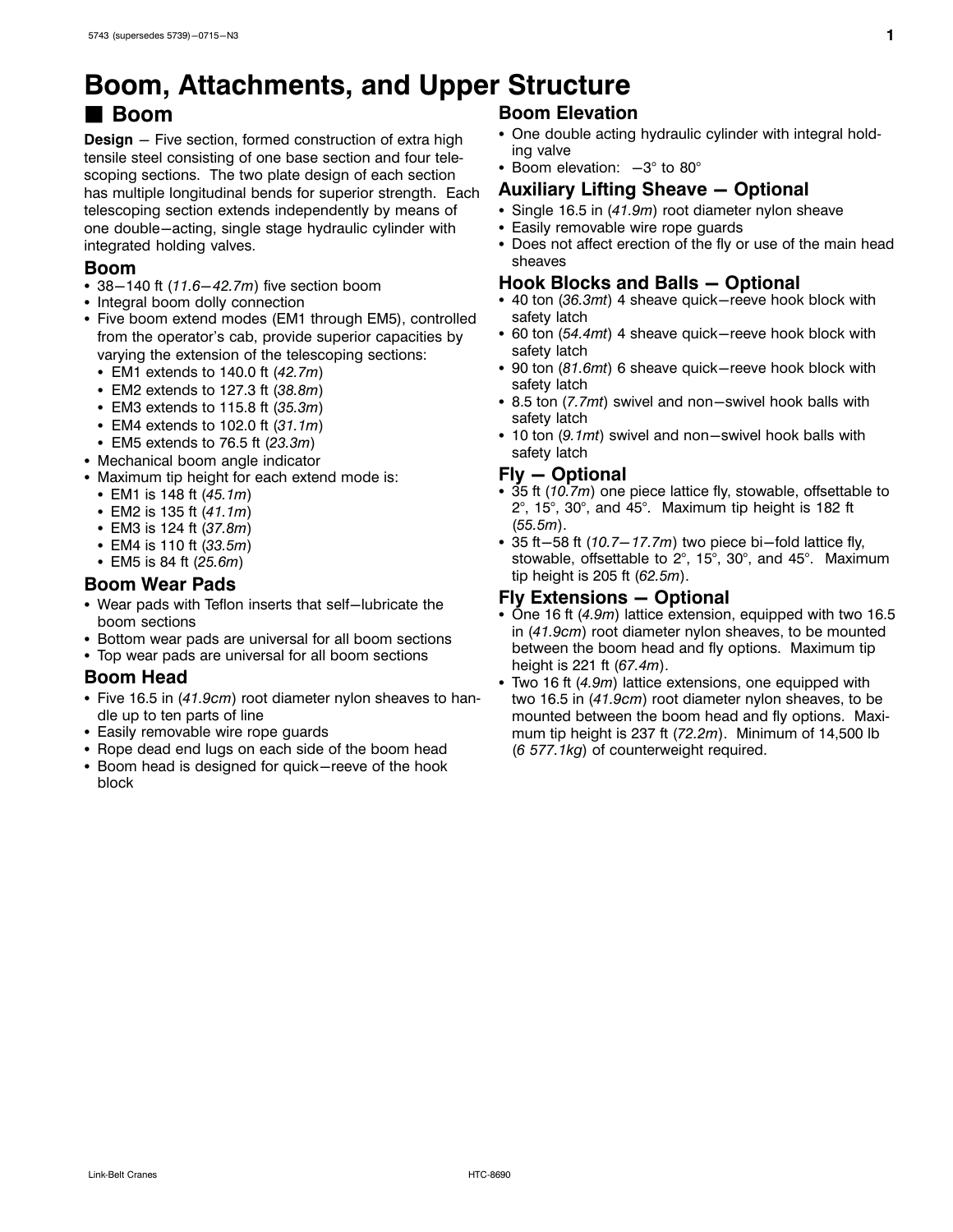## <span id="page-6-0"></span> $\blacksquare$  **Upper Operator's Cab and Controls**

**Environmental Cab** - Fully enclosed, one person cab of galvaneal steel structure with acoustical insulation. Equipped with:

- Tinted and tempered glass windows
- Extra-large fixed front window with windshield wiper and washer
- -Swing up roof window with windshield wiper
- -Sliding left side door with large fixed window
- -Sliding rear and right side windows for ventilation
- Six way adjustable, cushioned seat with seat belt and storage compartment
- Diesel fired warm-water heater with air ducts for front windshield defroster and cab floor  $-$  optional
- Defroster fan for the front window
- Bubble level
- Circulating fan
- Adjustable sun visor
- LED Dome light
- Cup holder
- Fire extinguisher
- Left side viewing mirror
- Pull-out cabwalk
- Two position travel swing lock
- AM/FM Radio

**Air Conditioning - Optional** - Integral with cab heating system utilizing the same ventilation outlets

**Armrest Controls** - Two dual axis hydraulic joystick controllers or optional single axis hydraulic controllers for:

- Cab heater and A/C controls
- Swing
- Boom hoist
- Main rear winch
- Auxiliary front winch optional
- Drum rotation indication
- Drum rotation indicator activation switch
- Swing park brake switch
- Winch high/low speed and disable switch(es)
- Counterweight handling switch
- Warning horn button

**Outrigger Controls** - Hand held control box with umbilical cord gives the operator the freedom to view operation while setting the outriggers.

### **Foot Controls**

- Boom telescope
- Swing brake
- Engine throttle

**Right Front Console - Controls and indicators for:** 

- Engine ignition •
- Bubble level • Engine throttle lock • • 12 volt power connection
- Pump enable • Emergency engine shutdown
	- $\bullet$  Air conditioning  $-$  optional
- Function disable • Front windshield wiper • and washer
- Cab floodlights light optional
- Warning horn •
- Console dimmer switch optional
- $\bullet$  Boom floodlight  $-$  optional • Rotating beacon or strobe
- 
- $\bullet$  Third wrap selector switch  $-$ 
	-
- **Camera Display** Located on dash console
- Displays right side of upper
- Displays main and auxiliary winches

**Cab Instrumentation** – Ergonomically positioned LCD display, CANBUS instrumentation for crane operation including:

- Tachometer •
- Engine oil pressure • Engine water temperature • Swing park brake light
- Fuel level
	- Battery voltage
- Hydraulic oil temperature Fuel rate (gal/hr) -
	- Engine load
- Stop engine • Check engine •
	- Engine Diagnostics
- Regeneration disabled light (EPA 2010 engine only)
- DPF regeneration light (EPA 2010 engine only)
- DPF regeneration inhibit switch (EPA 2010 engine only)
- DPF regeneration initiate switch (EPA 2010 engine only)
- High exhaust temperature light (EPA 2010 engine only)

**Link-Belt Pulse** – The Link-Belt in-house designed, total crane operating system that utilizes the display as a readout and operator interface for the following systems:

- **Rated capacity limiter** LCD graphic audio visual warning system integrated into the dash with anti – two block and function limiter. Operating data includes:
	- Crane configuration
	- Boom length and angle
	- Boom head height
	- Allowed load and % of allowed load
	- RCL light bar
	- Boom angle
	- Radius of load
	- Actual load
	- Wind speed
- Unit Conversion
- Multiple language capabilities
- Highlighted unit of measurement on working screen
- Active pin/latch status
- Telescope operation displayed in real time
- Counterweight installation/removal
- Third wrap indicator
- Diagnostics
- Operator settable alarms (include):
	- Maximum and minimum boom angles
	- Maximum tip height
	- Maximum boom length
	- Swing left/right positions
	- Operator defined area (imaginary plane)

HTC‐8690 Link‐Belt Cranes

- **Telematics** Cellular-based data logging and monitoring system that provides:
- Location and operational settings
- Routine Maintenance

- Diagnostics

- Crane and engine monitoring
- Diagnostic and fault codes
- **Extend control module (ECM)** - Controls the extend modes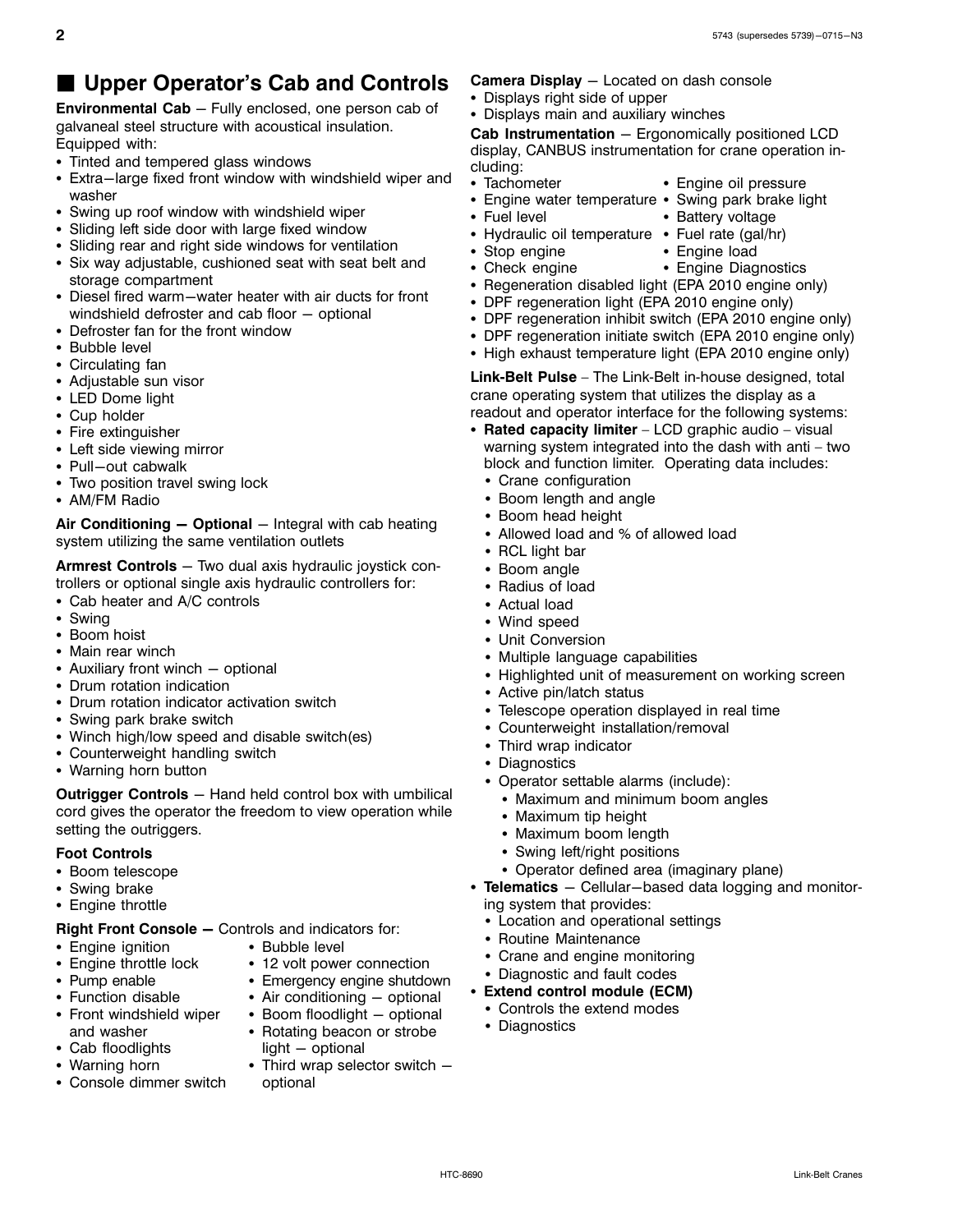<span id="page-7-0"></span>**Integrated Third Wrap Indicator - Optional** - Link-Belt Pulse color display visually and audibly warns the operator when the wire rope is on the first/bottom layer and when the wire rope is down to the last three wraps.

**Integrated Third Wrap Function Kickout - Optional -**Link-Belt Pulse color display visually and audibly warns the operator when the wire rope is on the first/bottom layer and provides a function kickout when the wire rope is down to the last three wraps.

**Internal RCL Light Bar** - Visually informs the operator when crane is approaching maximum load capacity with a series of green, yellow, and red lights.

**External RCL Light Bar - Optional** - Visually informs the ground crew when crane is approaching maximum load capacity with a series of green, yellow, and red lights.

## ■ Swing

**Motor/Planetary** - Bi-directional hydraulic swing motor mounted to a planetary reducer for 360° continuous smooth swing at 1.7 rpm.

**Swing Park Brake** - 360°, electric over hydraulic, (spring applied/hydraulic released) multi-disc brake mounted on the speed reducer. Operated by a switch from the operator's cab.

**Swing Brake** – 360°, foot operated, hydraulic applied disc brake mounted to the speed reducer.

**Swing Lock** – Two-position swing lock (boom over front or rear) operated from the operator's cab.

**360° Positive Swing Lock - Optional** - Meets New York City requirement.

## - **Electrical**

**Swing Alarm** - Audio warning device signals when the upper is swinging.

### **Lights**

- Two LED working lights on front of the cab
- One LED working light on to of the cab optional
- One amber strobe beacon on top of the cab optional
- $\bullet$ Boom floodlight  $-$  Single  $-$  optional
- Boom floodlight Dual optional
- Boom floodlight High intensity remote controlled optional

### - **Load Hoist System Load Hoist Performance**

| Main (Rear) and Auxiliary (Front) Winches - 3/4 in (19mm) Rope |                          |       |                   |       |                        |       |       |              |       |       |  |  |
|----------------------------------------------------------------|--------------------------|-------|-------------------|-------|------------------------|-------|-------|--------------|-------|-------|--|--|
|                                                                | <b>Maximum Line Pull</b> |       | Normal Line Speed |       | <b>High Line Speed</b> |       | Layer |              | Total |       |  |  |
| Laver                                                          | lb                       | kΝ    | ft/min            | m/min | ft/min                 | m/min | ft    | $\mathbf{m}$ | ft    | m     |  |  |
|                                                                | 16.880                   | 75.09 | 179               | 54.6  | 356                    | 108.5 | 114   | 34.7         | 114   | 34.7  |  |  |
| 2                                                              | 15.519                   | 69.03 | 195               | 59.4  | 387                    | 118.0 | 124   | 37.8         | 238   | 72.5  |  |  |
| з                                                              | 14.362                   | 63.89 | 211               | 64.3  | 418                    | 127.4 | 134   | 40.8         | 372   | 113.4 |  |  |
|                                                                | 13,365                   | 59.45 | 226               | 68.9  | 449                    | 136.9 | 144   | 43.9         | 516   | 157.3 |  |  |
| 5                                                              | 12.497                   | 55.59 | 242               | 73.8  | 480                    | 146.3 | 154   | 46.9         | 670   | 204.2 |  |  |
| 6                                                              |                          |       |                   |       |                        | ___   | 164   | 50.0         | 834   | 254.2 |  |  |

| <b>Wire Rope Application</b> |          |     | <b>Diameter</b> | <b>Type</b>                                            | <b>Maximum</b><br><b>Permissible Load</b> |       |
|------------------------------|----------|-----|-----------------|--------------------------------------------------------|-------------------------------------------|-------|
|                              |          | in  | mm              |                                                        | Ib                                        | kN    |
| Main (Rear) Winch            | Standard | 3/4 | 19              | 18x19 rotation resistant – right regular lay (Type RB) | 12.920                                    | 57.47 |
|                              | Optional | 3/4 | 19              | 36x7 rotation resistant - right regular lay (Type ZB)  | 15.600                                    | 69.39 |
| Auxiliary (Front)            | Standard | 3/4 | 19              | 18x19 rotation resistant – right regular lay (Type RB) | 12.920                                    | 57.47 |
| Winch                        | Optional | 3/4 | 19              | 36x7 rotation resistant - right regular lay (Type ZB)  | 15.600                                    | 69.39 |

### **2M Main and Optional Auxiliary Winches**

- Axial piston, full and half displacement (2-speed) motors driven through planetary reduction unit for positive control under all load conditions.
- Grooved lagging
- Power up/down mode of operation
- Hoist drum cable follower optional
- Drum rotation indicator
- Drum diameter: 16 in (*40.6cm*)
- Rope length:
	- Main: 730 ft (*222.5m*)
- Auxiliary: 600 ft (*182.9m*) or 730 ft (*222.5m*)
- Maximum rope storage: 834 ft (*254.2m*)

- Terminator style socket and wedge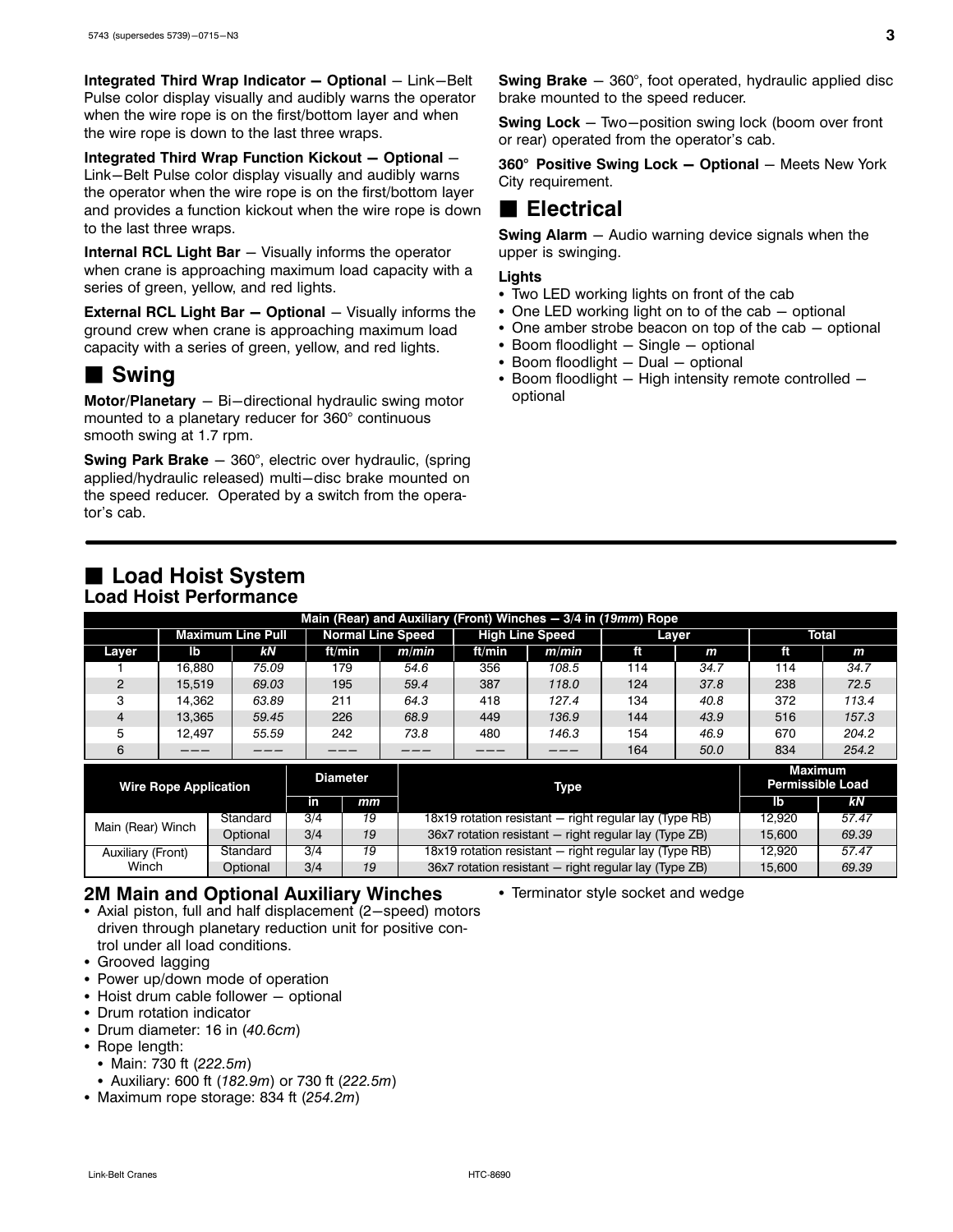## <span id="page-8-0"></span> $\blacksquare$  **Hydraulic System**

All circuits of the hydraulic system are pressure compensated.

**Counterbalance Valves** - All hoist motors, boom extend cylinders, and boom hoist cylinders are equipped with counterbalance valves to provide load lowering and to prevent accidental load drop if hydraulic power is suddenly reduced.

Hydraulic Oil Cooler - One carrier mounted cooler removes heat from the hydraulic oil. The cooler is mounted in left side access ladder.

**Boom Hoist Float Valves (Optional)** - For transporting the boom over the rear of the crane with a boom dolly. Allows hydraulic oil within the boom hoist cylinder to flow between piston side and case side, allowing the boom to float while on the boom dolly.

**Swing Brake Release** - For transporting the boom over the rear of the crane with a boom dolly. Holds the 360º swing park brake in the released position allowing free rotation of the upper structure.

## $\blacksquare$  Counterweight

**Standard** - Total of 11,500 lb (5 216kg) of total counterweight consisting of three, hydraulically removable counterweights. Assembled and disassembled by hydraulic cylinders controlled from the operator's cab with capacities for:

- **•** 0 lb (0kg) counterweight<br>• 2 500 lb (1 134 0kg) cour
- 2,500 lb (*1 134.0kg*) counterweight
- 5,500 lb (*2 494.8kg*) counterweight
- 8,500 lb (*3 855.5kg*) counterweight

- 11,500 lb (*5 216.3kg*) counterweight **Optional** - 15,000 lb (*6 803.9kg*) in addition to standard counterweight for a total of 26,500 lb (*12 020.2kg*) with additional capacities for:

- 14,500 lb (*6 577.1kg*) counterweight
- 20,500 lb (*9 298.6kg*) counterweight
- 23,500 lb (*10 659.4kg*) counterweight
- 26,500 lb (*12 020.2kg*) counterweight

**Optional**  $- 21,000$  lb (9 525.4kg) in addition to standard counterweight for a total of 32,500 lb (*14 741.8kg*) with additional capacities for:

- 14,500 lb (*6 577.1kg*) counterweight
- 17,500 lb (*7 937.9kg*) counterweight
- 20,500 lb (*9 298.6kg*) counterweight
- 23,500 lb (*10 659.4kg*) counterweight
- 26,500 lb (*12 020.2kg*) counterweight
- 29,500 lb (*13 381.0kg*) counterweight
- 32,500 lb (*14 741.8kg*) counterweight

**Optional** - 28,000 lb (*12 700.6kg*) in addition to standard counterweight for a total of 39,500 lb (*17 916.9kg*) with additional capacities for:

- 14,500 lb (*6 577.1kg*) counterweight
- 17,500 lb (*7 937.9kg*) counterweight
- 20,500 lb (*9 298.6kg*) counterweight
- 23,500 lb (*10 659.4kg*) counterweight
- 26,500 lb (*12 020.2kg*) counterweight
- 29,500 lb (*13 381.0kg*) counterweight
- 32,500 lb (*14 741.8kg*) counterweight
- 39,500 lb (*17 916.9kg*) counterweight\*

Low speed jobsite travel is offered for these optional counterweight configurations and a boom dolly or boom trailer may be required for on-highway travel.

\* Overall width of the crane increases to 11 ft (*3.4m*) for this counterweight configuration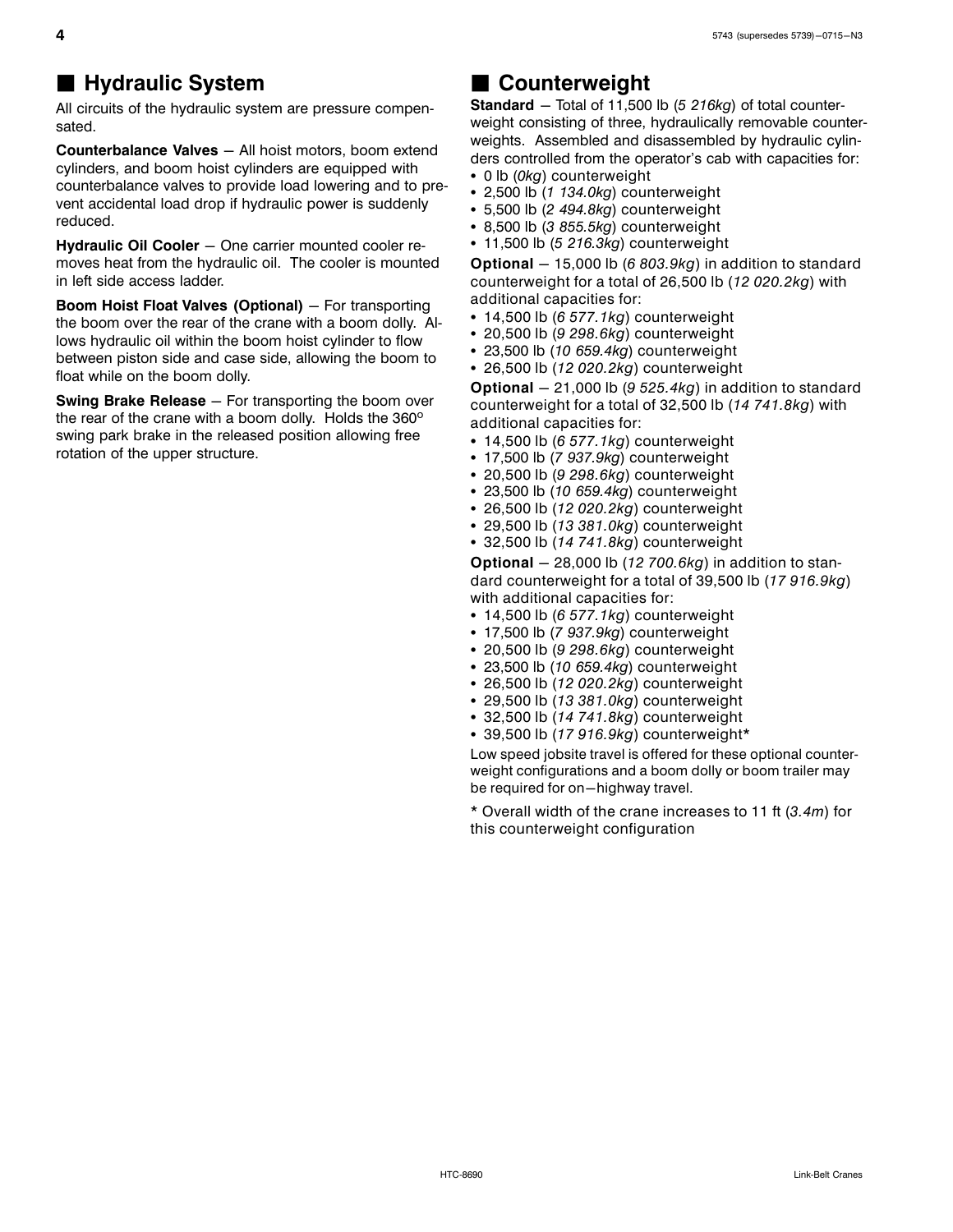

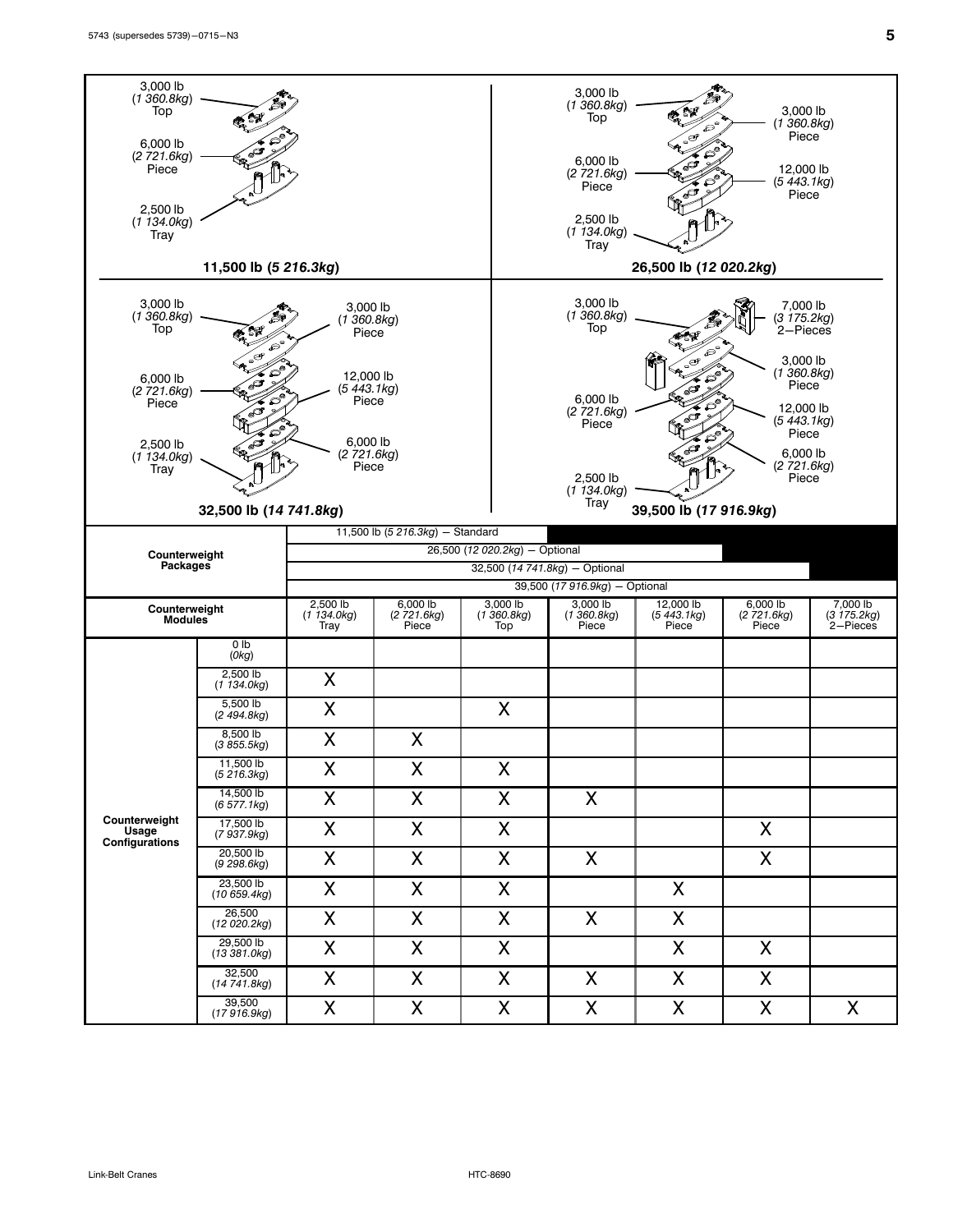# <span id="page-10-0"></span>**Carrier**

# General<br>• 8 ft 6 in (2.6 m)

- 8 ft 6 in (2.6 m) wide
- 23 ft 10 in (7.26*m*) wheelbase (centerline of first axle to centerline of fourth axle) centerline of fourth axle)
- Frame Box-type, torsion resistant, welded construction made of high tensile steel. Equipped with front and rear towing and tie-down lugs, tow connections, and access ladders.

## $\blacksquare$  Outriggers

**Boxes** – Two double box, front and rear welded to the carrier frame

**Beams and Jacks** - Four dual stage beams with Confined Area Lifting Capacities (CALC) provide selectable outrigger extensions of full, intermediate, and retracted positions. Jacks with integral check valves, hydraulically controlled from the operator's cab and on both sides of carrier. A fifth front bumper outrigger with integral check valves is hydraulically controlled from the operator's cab and at the front bumper of carrier.

### **Pontoons**

- **Main** Four lightweight, stow'n go, 23.5" x 27.25" (59.7 x 69.7 x 27.25") *69.2cm*) hexagonal steel pontoons with a contact area of 485 in2 (*3 129cm2*) can be stored for road travel in either the storage racks on the carrier or under the outrigger boxes
- Front Bumper One, lightweight, self-storing, 16" (*40.6cm*) diameter steel pontoon with a contact area of 201 in2 (*1 296cm2*)

### **Jack Reaction**

- **Main**  $-$  106,000 lb (471.5kM) force and 218 psi<br>(1.503kPa) ground bearing pressure (*1 503kPa*) ground bearing pressure
- **Front Bumper**  $51,000$  lb ( $226.9kN$ ) force and 254 psi (1.751kPa) ground bearing pressure (*1 751kPa*) ground bearing pressure

# **Steering and Axles**<br>• Sheppard full integral master of

- Sheppard full integral master gear/slave gear steering system provides hydraulic assisted steering with mechanical link between steering wheel and wheels
- **Drive** 8 x 4 for on/off-highway travel
- Axle 1 & 2 Tandem steered, non-driven
- -Axle 3 & 4 - Tandem non-steered, driven with reduction: 5.38 to 1
- Inter-Axle Differential Lock Traction adding device that locks axle 3 with axle 4. Operated by a switch from the carrier cab.

## - **Suspension**

**Front** – Raydan Air Link walking beam air suspension

**Rear** - Raydan Air Link walking beam air suspension

• Axle Lift System - Optional - Improves rear tire ground clearance when the crane is up on outriggers. The rear tandem axles are raised and lowered with a switch in the carrier cab. The axle lift system can be controlled with a switch on both sides of the carrier.

## $\blacksquare$  **Tires and Wheels**

**Front** – Four (single) 445/65R22.5 tires on aluminum disc wheels

- **Rear** Eight (dual) 12R22.5 tires on aluminum disc wheels
- Spare tires and wheels optional
- Tire inflation kit optional

## - **Brakes**

**Service** - Full air anti-lock (ABS) brakes on all wheel ends. Dual circuit compressed air system with air dryer. **Parking/Emergency** – Spring loaded type, acting on 3rd and 4th axles automatically apply when air pressure drops below 40 psi (*275.8kPa*) in both circuits.

## - **Electrical**

**Battery** - Three batteries provide 12 volt starting and operation **Lights**

- Front lighting includes two main daytime running/ headlights, two high beam lights, two parking/directional indicators, and three cab marker lights.
- Side lighting includes three parking/directional indicators per side.
- Rear lighting includes two parking/directional indicators, two parking/brake lights, two reverse lights, three marker lights, and a license plate light.
- Other equipment includes hazard/warning system, cab light, instrument panel light, and signal horn.
- One amber strobe beacon on top of the cab

## **Engine**

| <b>Specification</b>                               | <b>Cummins ISX12</b>                                 | <b>Cummins QSX15</b>                                   |
|----------------------------------------------------|------------------------------------------------------|--------------------------------------------------------|
| <b>Emissions Compliance</b><br>Level:              | EPA 2013 <sup>(1)</sup>                              | Tier $3/$<br>Stage IIIA (2)                            |
| Maximum Allowable Sulfur<br>Content of Fuel (PPM): | 15                                                   | 5000                                                   |
| Numbers of cylinders:                              | 6                                                    | 6                                                      |
| Cycle:                                             | $\overline{4}$                                       | 4                                                      |
| Bore and Stroke: inch (mm)                         | $5.11 \times 5.91$<br>(130x150)                      | $5.39 \times 6.65$<br>(137x169)                        |
| Piston Displacement: in <sup>3</sup> $(L)$         | 729 (11.9)                                           | 915(15.0)                                              |
| Max. Brake Horsepower:<br>hp $(kW)$                | 450 (336) @<br>1,800 rpm<br>414 (309) @<br>2,100 rpm | 480 (358.8) @<br>1,800 rpm<br>450 (336) @<br>2,100 rpm |
| Peak Torque: ft lb (Nm)                            | 1,550 (2 102) @<br>1,200 rpm                         | 1,550 (2 102) @<br>1,400 rpm                           |
| Alternator: volts - amps                           | $12 - 145$                                           | $12 - 135$                                             |
| Crankcase Capacity: qt (L)                         | 48 (45.4)                                            | 48.0 (45.4)                                            |
|                                                    |                                                      |                                                        |

Cruise control

-

- -Cummins ISX12 Three stage engine compression brake
- -Thermostatically controlled, hydraulically driven radiator fan
- -120 volt engine block heater  $-$  ISX
- -Ether injection system  $-$  optional on ISX
- $\bullet$ Grid heater starting aid standard on QSX and ISX
- - $220$  volt engine block heater  $-$  QSX15
- -Engine equipped with on-board diagnostics  $-$  ISX
- -• Cummins QSX15 Two stage compression brake<br>(1) Can only be sold and/or operated where EPA20
- Can only be sold and/or operated where EPA2013 on-highway emission standards are accepted.
- $(2)$  Can only be sold and/or operated where Tier 3/Stage IIIA offhighway emission standards are accepted.

## - **Transmission**

**Automated** - ZF AS-TRONIC (no clutch pedal) manual transmission with 12 forward gears and 2 reverse gears.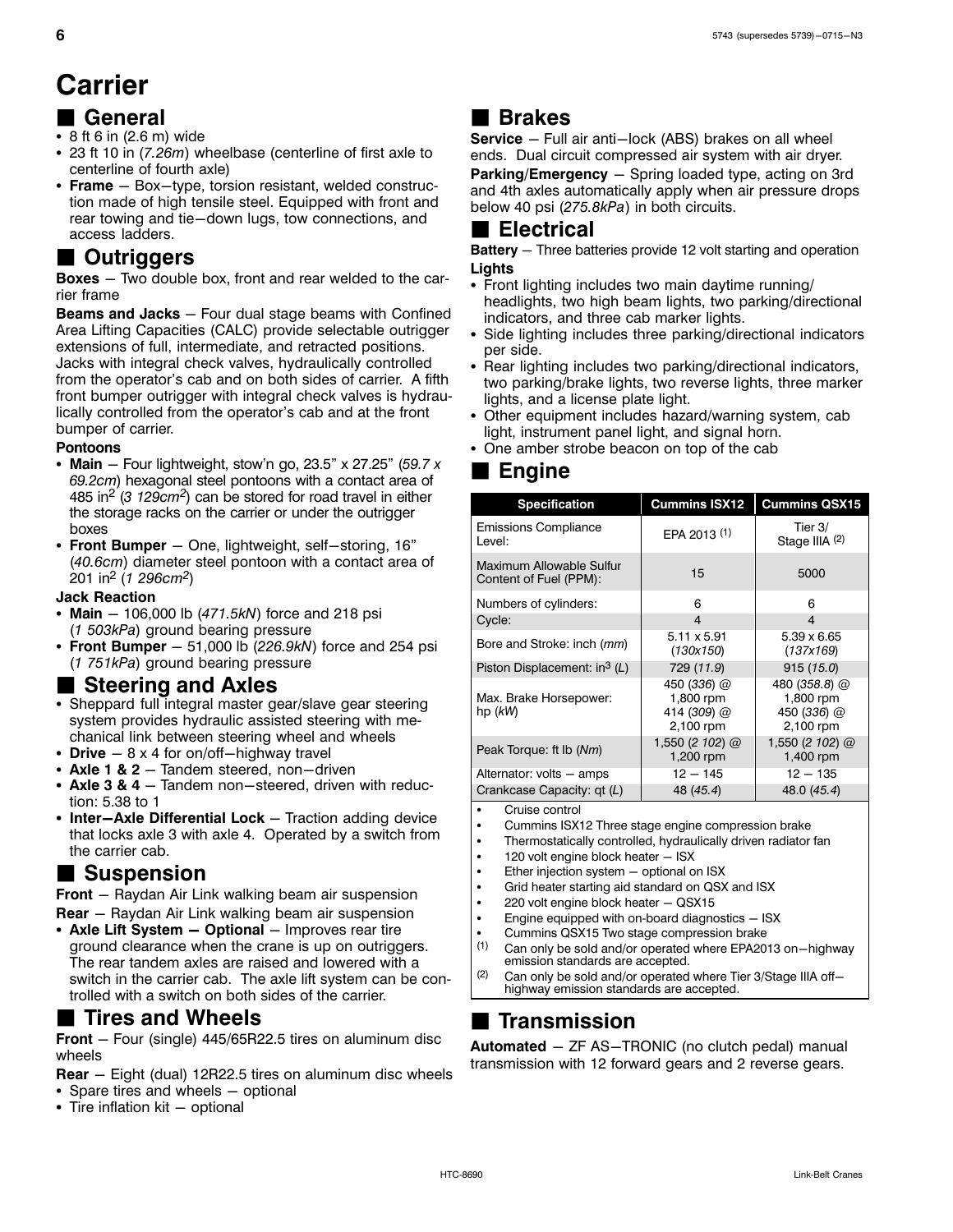## <span id="page-11-0"></span>■ Carrier Speeds and Gradeability

|                                                           |                  |       |                 | <b>Governed Speed</b> | Gradeability<br>(@ Peak Torque |       |                      |                                |
|-----------------------------------------------------------|------------------|-------|-----------------|-----------------------|--------------------------------|-------|----------------------|--------------------------------|
| <b>ZF Astronic</b>                                        |                  |       | <b>EPA 2013</b> |                       | Tier 3/Stage IIIA              |       | Except Creep @ Idle) |                                |
|                                                           |                  |       |                 |                       |                                |       | % Grade              |                                |
| Gear                                                      |                  | Ratio | mph             | km/h                  | mph                            | km/h  | <b>EPA 2013</b>      | Tier $3/$<br><b>Stage IIIA</b> |
| 12th                                                      |                  | 0.78  | 62.9            | 101.2                 | 62.8                           | 101.1 | 3.1                  | 2.1                            |
| 11th                                                      |                  | 1.00  | 48.9            | 78.7                  | 48.9                           | 78.7  | 3.9                  | 3.3                            |
| 10th                                                      |                  | 1.27  | 38.6            | 62.1                  | 38.6                           | 62.1  | 5.0                  | 4.6                            |
| 9th                                                       |                  | 1.63  | 30.0            | 48.3                  | 30.0                           | 48.3  | 6.4                  | 6.2                            |
| 8th                                                       |                  | 2.10  | 23.3            | 37.5                  | 23.3                           | 37.4  | 8.3                  | 8.3                            |
| 7th                                                       |                  | 2.70  | 18.1            | 29.1                  | 18.1                           | 29.1  | 10.6                 | 10.9                           |
| 6th                                                       |                  | 3.55  | 13.8            | 22.2                  | 13.8                           | 22.1  | 14.0                 | 14.6                           |
| 5th                                                       |                  | 4.57  | 10.7            | 17.2                  | 10.7                           | 17.2  | 17.9                 | 19.0                           |
| 4th                                                       |                  | 5.78  | 8.5             | 13.7                  | 8.5                            | 13.6  | 22.7                 | 24.3                           |
| 3rd                                                       |                  | 7.44  | 6.6             | 10.6                  | 6.6                            | 10.6  | 29.2                 | 31.4                           |
| 2nd                                                       |                  | 9.59  | 5.1             | 8.2                   | 5.1                            | 8.2   | 37.7                 | 40.7                           |
| 1st                                                       |                  | 12.33 | 4.0             | 6.4                   | 4.0                            | 6.4   | 48.4                 | 52.4                           |
| Reverse 1                                                 |                  | 11.41 | 4.3             | 6.9                   | 4.3                            | 6.9   | 44.9                 | 48.5                           |
| <b>Reverse 2</b>                                          |                  | 8.88  | 5.5             | 8.9                   | 5.5                            | 8.9   | 34.9                 | 37.6                           |
|                                                           | 2nd              | 9.59  | 1.7             | 2.7                   | 1.7                            | 2.7   | 19.5                 | 28.8                           |
|                                                           | 1st              | 12.33 | 1.3             | 2.1                   | 1.3                            | 2.1   | 25.0                 | 37.2                           |
| Creep $@$ idle                                            | <b>Reverse 1</b> | 11.41 | 1.4             | 2.3                   | 1.4                            | 2.3   | 23.2                 | 34.4                           |
|                                                           | 8.88             | 1.8   | 3.0             | 1.8                   | 3.0                            | 18.0  | 26.6                 |                                |
| Based on a gross vehicle weight of 95,000 lb (43 091.3kg) |                  |       |                 |                       |                                |       |                      |                                |

## - **Fuel Tank**

One 95 gal (*359.6L*) capacity tank

## $\blacksquare$  **Hydraulic System**

All functions are hydraulically powered allowing positive, precise control with independent or simultaneous operation of all functions.

### **Main Pumps**

- Three fixed displacement gear pumps with automatic disconnect for the main and auxiliary winches, swing, boom hoist, control circuit, and telescope for use when pick & carry switch is in travel mode.
- One fixed displacement gear pump for steering and the front bumper outrigger
- Two fixed displacement gear pumps for engine cooling fan and main outriggers. These pumps also provide flow to the winches and boom hoist for "pick & carry" mode. Operated by a switch in the carrier cab.
- Combined pump capacity of 188 gpm (*711.7Lpm*)

Hydraulic Reservoir - 144 gal (545.1L) capacity equipped with sight level gauge. Diffusers built in for deaeration.

Filtration - One 10 micron, full flow, return line filter. All oil is filtered prior to return to reservoir. Accessible for easy filter replacement.

## **Pump Drive**

All pumps are mechanically driven by the diesel engine. Main and auxiliary winches, swing, boom hoist, control circuit, and telescope pumps are mounted to an automatic pump disconnect on the rear of the transmission to aid in cold weather starting as well as to reduce pump wear while traveling.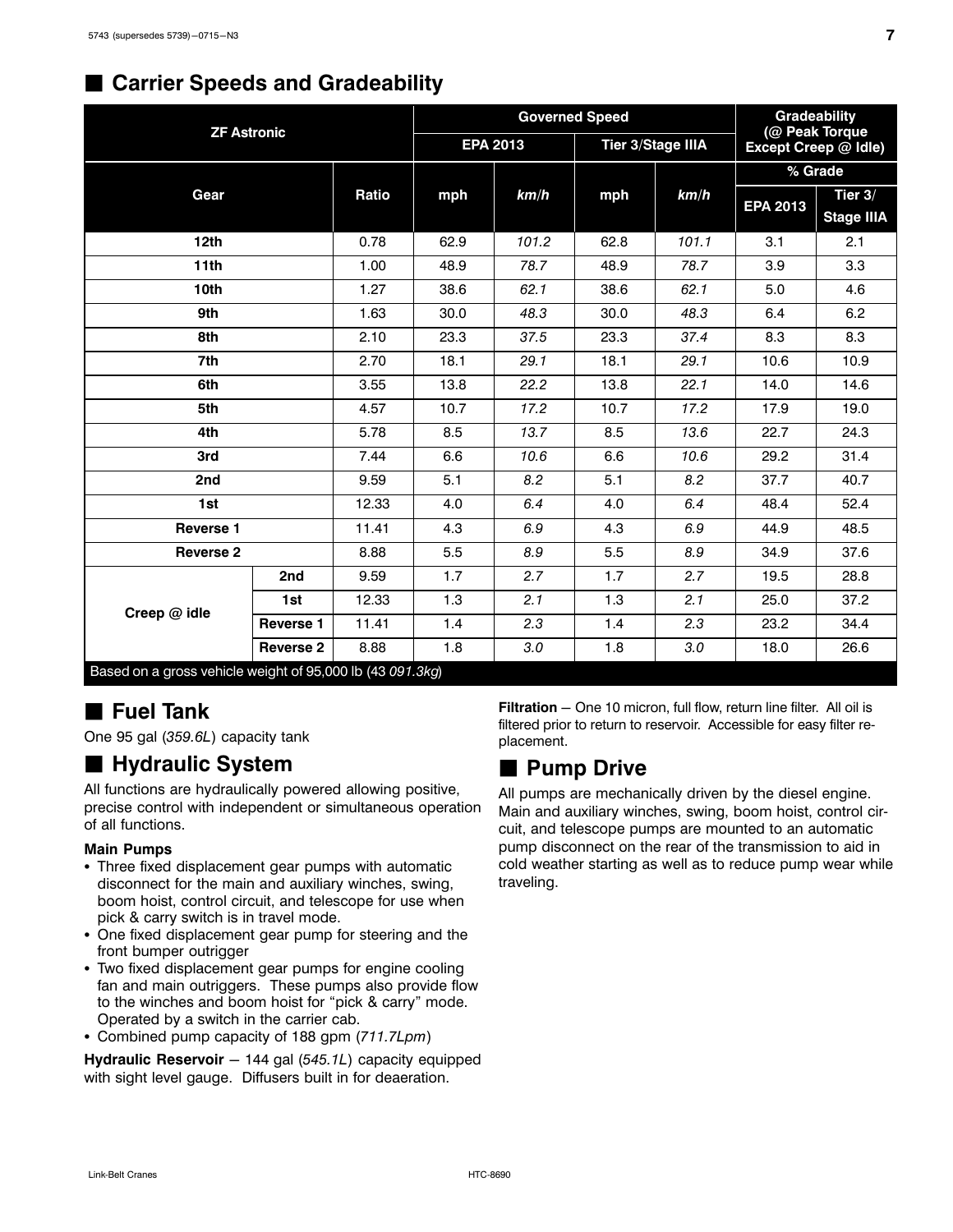## <span id="page-12-0"></span>■ Lower Cab and Controls

**Environmental Cab** - Fully enclosed, one person cab of composite structure with acoustical insulation. Equipped with:

- Tinted and tempered glass windows
- Roll down left side window for ventilation
- Right side window
- Windshield wiper and washer
- Six way adjustable and air suspended driver's seat with seat belt
- Two adjustable rear view mirrors
- Engine dependent warm-water heater with air ducts for windshield defroster and cab floor
- Adjustable sun visor
- LED Dome light
- 12 volt connection
- Fire extinguisher

Air Conditioning - Integral with cab heating system utilizing the same ventilation outlets

### **Overhead Console** - Located above the sun visor

- Document storage unit
- AM/FM Radio
- 12 volt accessory jack (switched)
- 12 volt accessory jack (unswitched)
- Strobe beacon switch

### **Camera Display** - Located on dash console

- Displays right side of machine
- Displays rear view

**Cab Instrumentation** – Ergonomically positioned analog instrumentation for driving including:

- Speedometer with odometer, hourmeter, trip odometer, and clock
- Front and rear air pressure with warning indicator
- Engine coolant temperature with warning indicator
- Engine oil pressure with warning indicator
- Voltage indicator with warning indicator
- Fuel level
- Tachometer
- Diesel emission fluid with warning indicator (EPA 2013 engine only)

### **Right Side Console** - Controls and indicators for:

- Transmission gear shifting
- Transmission digital readout
- Cruise controls
- Engine compression brake controls

### **Dash Mounted Controls For:**

- Carrier lights
- Carrier/upper throttle control
- Engine cooling fan override
- Cab heater/air conditioning
- Console dimmer switch
- Anti-lock brake diagnostic switch
- Diesel particulate filter switch (EPA 2013 engine only)
- Park brake
- Pick & carry switch
- Inter-axle differential lock switch
- Engine ignition
- Rear axle lift system switch optional

### **Dash Mounted Indicator For:**

- Check, stop, and service engine
- Turn signal indication
- Park brake
- Cruise activation
- High beam headlights
- Check anti-lock brake system
- Check anti-lock trailer brake system
- Diesel particulate filter indication (EPA 2013 engine only)
- High exhaust temperature indication (EPA 2013 engine only)
- Regeneration inhibit (EPA 2013 engine only)
- Malfunction indicator lamp (EPA 2013 engine only)

### **Steering Column Controls For:**

- Warning horn
- Turn indicators
- High beam headlights
- Steering wheel adjustments
- Intermittent windshield wiper and washer

## • Hazard lights

### **Foot Controls For:**

- Carrier service brakes
- Engine throttle

## **E** Additional Equipment

### **Standard:**

- Aluminum full deck fenders with mud flaps
- Left and right bubble levels
- Air hose connection ports
- Clearance flags

### **Optional:**

- Pneumatic and electrical quick disconnect connectors mounted on the rear for trailer or boom dolly brakes and lights
- Left side aluminum storage box
- Rear mounted pintle hook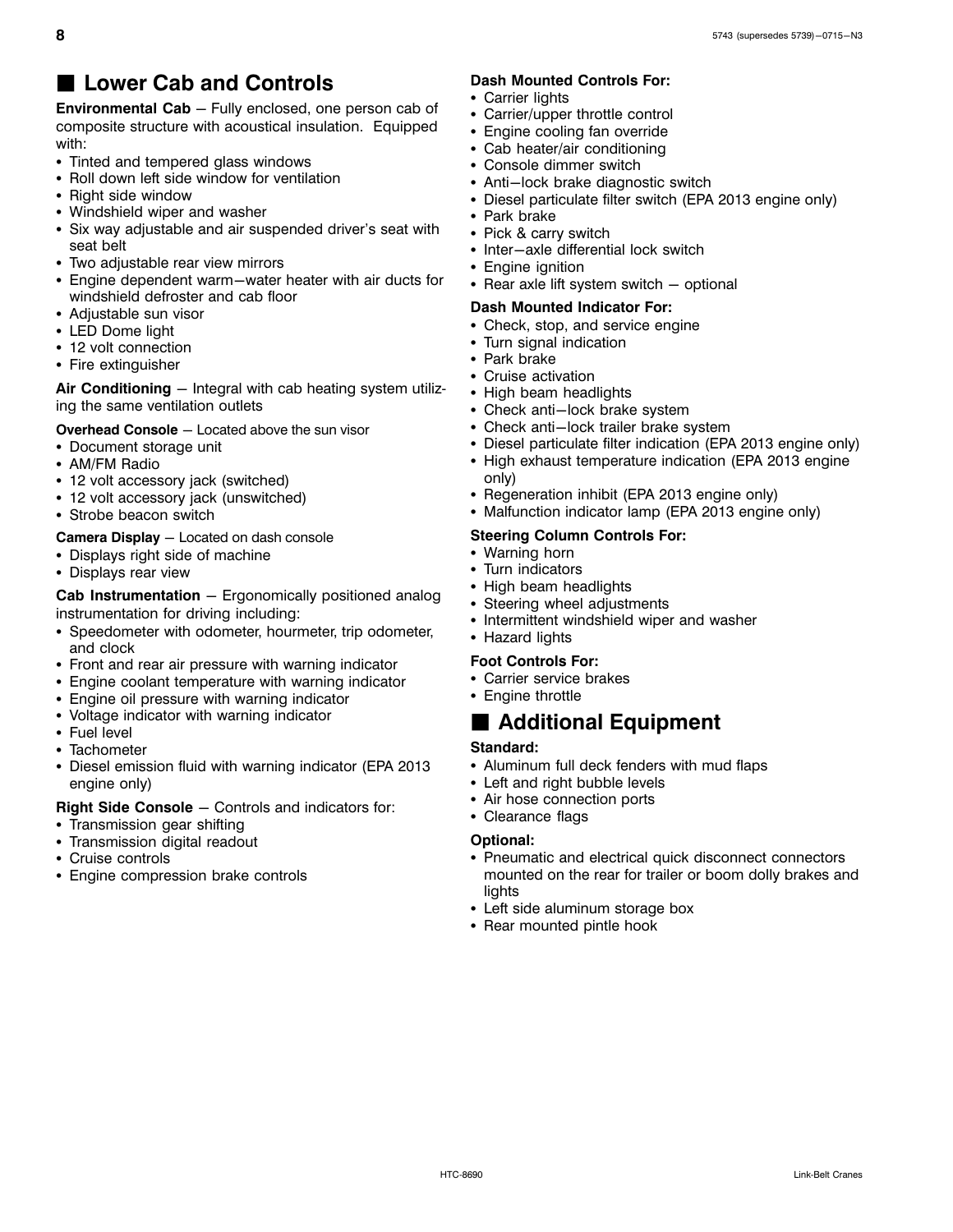# <span id="page-13-0"></span>**Axle Loads**

|                                                                               | Weight $(1)$   | <b>Gross Vehicle</b> |                | <b>Front Axles</b> |                   | <b>Rear Axles</b> |
|-------------------------------------------------------------------------------|----------------|----------------------|----------------|--------------------|-------------------|-------------------|
| Base crane with full tank of fuel<br>and no counterweight                     | lb             | kg                   | lb             | kg                 | lb                | kg                |
| <b>EPA 2013</b>                                                               | 79,416         | 36 022               | 35,420         | 16 066             | 43,996            | 19 956            |
| Tier 3/Stage IIIA                                                             | 79,262         | 35 953               | 35,374         | 16 045             | 43,887            | 19 907            |
| Driver in carrier cab                                                         | 250            | 113                  | 315            | 143                | $-65$             | $-29$             |
| Rear pintle hook                                                              | 13             | 6                    | $-6$           | $-3$               | 19                | 8                 |
| Pneumatic and electrical connectors for trailer or boom dolly                 | 11             | 5                    | $-4$           | $-2$               | 15                | $\overline{7}$    |
| Carrier aluminum storage box                                                  | 59             | 27                   | 28             | 13                 | 31                | 14                |
| Air ride lift system - rear axles                                             | 58             | 26                   | 0              | 0                  | 58                | 26                |
| Ether injection                                                               | 5              | 3                    | $\overline{4}$ | $\overline{c}$     | $\mathbf{1}$      | $\mathbf{1}$      |
| Hoist drum follower - main                                                    | 69             | 31                   | $-35$          | $-16$              | 104               | 47                |
| Auxiliary winch with 600 ft (182.9m) of 3/4" (19mm) type "RB" rope            | 735            | 333                  | $-240$         | $-109$             | 975               | 442               |
| Hoist drum follower - auxiliary                                               | 69             | 31                   | $-21$          | $-10$              | 90                | 41                |
| Substitute 600 ft (182.9m) of rope with 730 ft (222.5m) of rope $-$ auxiliary | 163            | 74                   | $-54$          | $-24$              | 217               | 98                |
| Remove 730 ft (222.5m) of rope from rear (main) winch                         | $-931$         | $-422$               | 373            | 169                | $-1,304$          | $-591$            |
| Remove 600 ft (182.9m) of rope from front (auxiliary) winch                   | $-768$         | $-348$               | 252            | 114                | $-1,020$          | $-463$            |
| 360° mechanical swing lock                                                    | 140            | 64                   | 21             | 9                  | 119               | 54                |
| 2,500 lb (1 134.0kg) counterweight tray on upper                              | 2,544          | 1 1 5 4              | $-1,255$       | $-569$             | 3,799             | 1723              |
| 3,000 lb (1 360.8kg) counterweight on upper                                   | 2,981          | 1 3 5 2              | $-1,471$       | $-667$             | 4,452             | 2019              |
| 6,000 lb (2 721.6kg) counterweight on upper                                   | 6,000          | 2722                 | $-2,961$       | $-1343$            | 8,961             | 4 0 6 5           |
| 6,000 lb (2 721.6kg) counterweight on upper                                   | 6,000          | 2722                 | $-2,961$       | $-1343$            | 8,961             | 4065              |
| 12,000 lb (5 443.1kg) counterweight on upper                                  | 12,050         | 5466                 | $-5,947$       | $-2697$            | 17,997            | 8 1 6 3           |
| 3,000 lb (1 360.8kg) top counterweight on upper                               | 3,009          | 1 3 6 5              | $-1,485$       | $-674$             | 4,494             | 2038              |
| Floodlight to the front of boom base section                                  | $\overline{7}$ | 3                    | 6              | 3                  | $\mathbf{1}$      | $\mathcal I$      |
| Fly mounting brackets to boom base section for fly options                    | 176            | 80                   | 136            | 62                 | 40                | 18                |
| 35 ft (10.7m) offsettable, one-piece lattice fly $-$ stowed                   | 1,591          | 722                  | 1,539          | 698                | 52                | 24                |
| 35-58 ft (10.7-17.7m) offsettable, two-piece (bi-fold) lattice fly - stowed   | 2,263          | 1026                 | 1,886          | 855                | 377               | 171               |
| Auxiliary lifting sheave                                                      | 110            | 50                   | 200            | 91                 | $-90$             | $-41$             |
| 40 ton (36.3mt) 4-sheave hook block at front bumper                           | 900            | 408                  | 1,570          | 712                | $-670$            | $-304$            |
| 60 ton (54.4mt) 4-sheave hook block at front bumper                           | 1,109          | 503                  | 1,935          | 878                | $-826$            | $-375$            |
| 100 ton (90.7mt) 6-sheave hook block at front bumper                          | 1,554          | 705                  | 2,711          | 1 2 3 0            | $-1,157$          | $-525$            |
| 8.5 ton (7.7mt) hook ball at front bumper                                     | 360            | 163                  | 628            | 285                | $-268$            | $-122$            |
| 10 ton (9.1mt) hook ball at front bumper                                      | 580            | 263                  | 1,012          | 459                | $-432$            | $-196$            |
|                                                                               |                | <b>Front Axles</b>   |                |                    | <b>Rear Axles</b> |                   |
| <b>Counterweight Load Transfer</b>                                            | Ib             | kg                   |                | Ib                 |                   | kg                |
| Transfer 2,500 lb (1 134.0kg) counterweight tray to carrier deck              | 3,194          | 1449                 |                | $-3,194$           |                   | $-1449$           |

|                                                             | <b>Counterweight Load Transfer</b>                                       | lb                                | kg      | lb        | <b>kg</b> |  |  |
|-------------------------------------------------------------|--------------------------------------------------------------------------|-----------------------------------|---------|-----------|-----------|--|--|
|                                                             | Transfer 2,500 lb (1 134.0kg) counterweight tray to carrier deck         | 3.194                             | 1449    | $-3,194$  | $-1449$   |  |  |
| Transfer 3,000 lb (1 360.8kg) counterweight to carrier deck |                                                                          | 3.742                             | 1697    | $-3,742$  | $-1697$   |  |  |
| Transfer 6,000 lb (2 721.6kg) counterweight to carrier deck |                                                                          | 7.532                             | 3416    | $-7,532$  | $-3,416$  |  |  |
| Transfer 6,000 lb (2 721.6kg) counterweight to carrier deck |                                                                          | 7,532                             | 3416    | $-7,532$  | $-3,416$  |  |  |
|                                                             | Transfer 12,000 lb (5 443.1kg) counterweight to carrier deck             | 15,128                            | 6 862   | $-15.128$ | $-6862$   |  |  |
|                                                             | Transfer 3,000 lb (1 360.8kg) top counterweight to carrier deck          | 3,778                             | 1 7 1 4 | $-3,778$  | $-1714$   |  |  |
|                                                             |                                                                          |                                   |         |           |           |  |  |
| Axle                                                        |                                                                          | Maximum Load $@$ 65 mph (105km/h) |         |           |           |  |  |
| Front                                                       | 46,400 lb (21 047kg) - aluminum disc wheels with 445/65R22.5 tires       |                                   |         |           |           |  |  |
| Rear                                                        | 52,000 lb $(23\,587\text{kg})$ – aluminum disc wheels with 12R22.5 tires |                                   |         |           |           |  |  |
|                                                             |                                                                          |                                   |         |           |           |  |  |

(1) Adjust gross vehicle weight and axle loading according to component weight. All weights are  $\pm 3\%$ .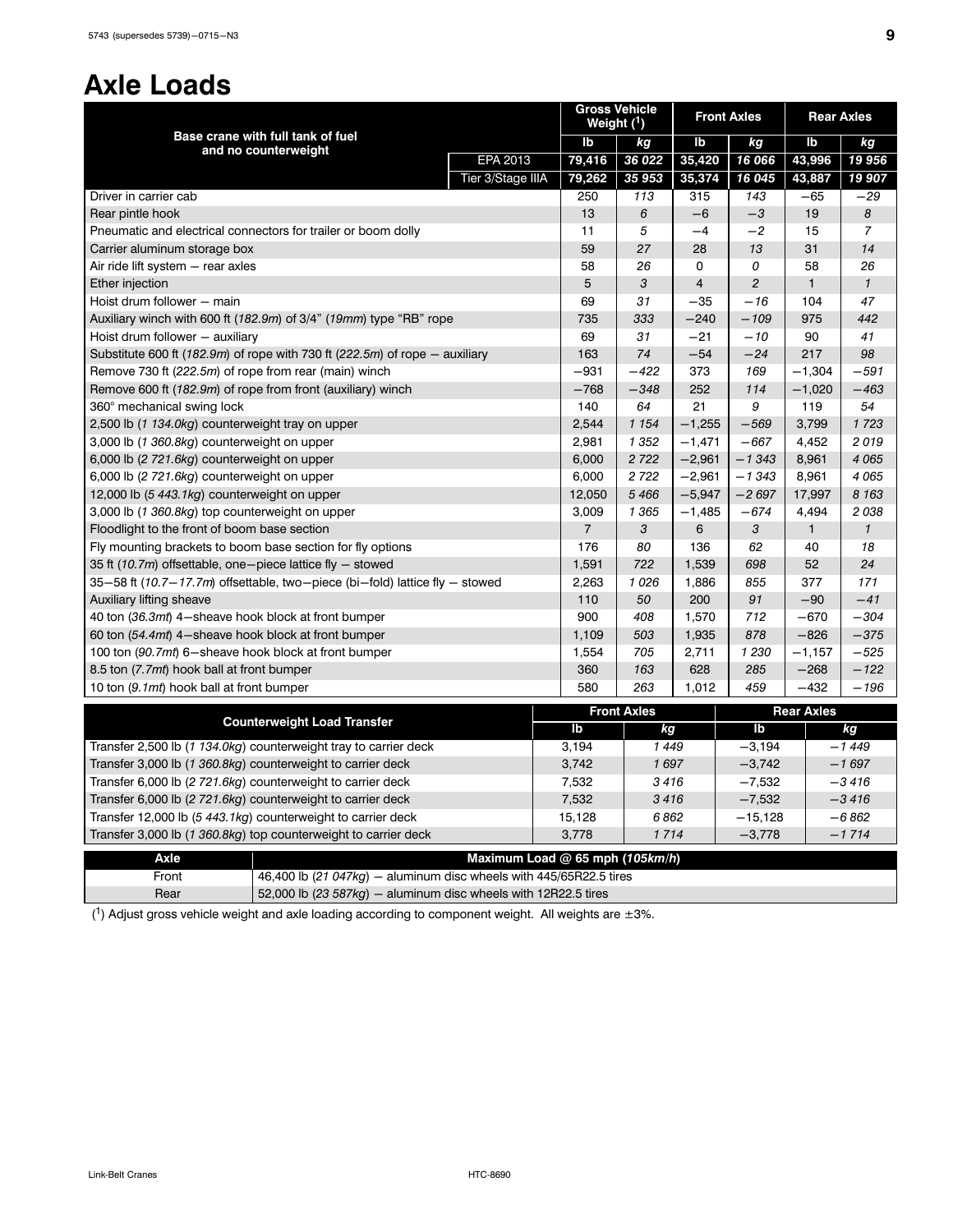# <span id="page-14-0"></span>**Axle Loads with 2-Axle or 3-Axle Boom Dolly**

|                                                                                  | Weight $(1)$                                                          | <b>Gross Vehicle</b> |                                 | <b>Front Axles</b> |                | <b>Rear Axles</b> | <b>Dolly Axles</b> |                    |                |
|----------------------------------------------------------------------------------|-----------------------------------------------------------------------|----------------------|---------------------------------|--------------------|----------------|-------------------|--------------------|--------------------|----------------|
| Base crane with full tank of fuel                                                |                                                                       | lb                   | kg                              | lb                 | kg             | lb                | kg                 | lb                 | kg             |
| and no counterweight                                                             | <b>EPA 2013</b>                                                       | 79,416               | 36 022                          | 30,249             | 13721          | 35,219            | 15 975             | 13,948             | 6 3 2 7        |
|                                                                                  | Tier 3/Stage IIIA                                                     | 79,262               | 35 953                          | 30,207             | 13702          | 35,108            | 15 925             | 13,948             | 6 3 2 7        |
| Nelson 2-axle boom dolly                                                         |                                                                       | 6,000                | 2722                            | 0                  | 0              | 0                 | 0                  | 6,000              | 2722           |
| Nelson 3-axle boom dolly                                                         | 9,000                                                                 | 4082                 | 0                               | 0                  | 0              | 0                 | 9,000              | 4082               |                |
| Driver in carrier cab                                                            |                                                                       | 250                  | 113                             | 315                | 143            | $-65$             | $-29$              | 0                  | 0              |
| Rear pintle hook                                                                 |                                                                       | 13                   | 6                               | $-6$               | $-3$           | 19                | 8                  | 0                  | 0              |
| Pneumatic and electrical connectors for trailer or boom dolly                    |                                                                       | 11                   | 5                               | $-4$               | $-2$           | 15                | $\overline{7}$     | 0                  | 0              |
| Carrier aluminum storage box                                                     |                                                                       | 59                   | 27                              | 28                 | 13             | 31                | 14                 | 0                  | 0              |
| Air ride lift system - rear axles                                                |                                                                       | 58                   | 26                              | 0                  | 0              | 58                | 26                 | 0                  | 0              |
| Ether injection                                                                  |                                                                       | 5                    | $\overline{c}$                  | 5                  | $\overline{2}$ | $\mathbf{1}$      | $\mathbf{1}$       | 0                  | 0              |
| Hoist drum follower - main                                                       |                                                                       | 69                   | 31                              | 53                 | 24             | 16                | $\overline{7}$     | 0                  | 0              |
| Auxiliary winch with 600 ft (182.9m) of 3/4" (19mm) type "RB"<br>rope            |                                                                       | 735                  | 333                             | 437                | 198            | 298               | 135                | 0                  | 0              |
| Hoist drum follower - auxiliary                                                  |                                                                       | 69                   | 31                              | 40                 | 18             | 29                | 13                 | 0                  | 0              |
| Substitute 600 ft (182.9m) of rope with 730 ft (222.5m) of rope -<br>auxiliary   |                                                                       | 163                  | 74                              | 97                 | 44             | 66                | 30                 | 0                  | 0              |
| Remove 730 ft (222.5m) of rope from rear (main) winch                            |                                                                       | $-931$               | $-422$                          | $-623$             | $-282$         | $-308$            | $-140$             | 0                  | 0              |
| Remove 600 ft (182.9m) of rope from front (auxiliary) winch                      |                                                                       | $-768$               | $-348$                          | $-458$             | $-208$         | $-310$            | $-140$             | 0                  | 0              |
| 360° mechanical swing lock                                                       |                                                                       | 140                  | 64                              | 17                 | 8              | 123               | 56                 | 0                  | 0              |
| 2,500 lb (1 134.0kg) counterweight tray on carrier deck                          |                                                                       | 2,544                | 1 1 5 4                         | 1,938              | 879            | 606               | 275                | $\mathbf 0$        | 0              |
| 3,000 lb (1 360.8kg) counterweight on carrier deck                               |                                                                       | 2,981                | 1 3 5 2                         | 2,271              | 1030           | 710               | 322                | 0                  | 0              |
| 6,000 lb (2 721.6kg) counterweight on carrier deck                               |                                                                       | 6,000                | 2722                            | 4,571              | 2074           | 1,429             | 648                | 0                  | 0              |
| 6,000 lb (2 721.6kg) counterweight on carrier deck                               |                                                                       | 6,000                | 2 7 2 2                         | 4,571              | 2074           | 1,429             | 648                | 0                  | 0              |
| 12,000 lb (5 443.1kg) counterweight on carrier deck                              |                                                                       | 12,050               | 5466                            | 9,181              | 4 1 6 4        | 2,869             | 1 301              | 0                  | 0              |
| 3,000 lb (1 360.8kg) top counterweight on upper                                  |                                                                       | 3,009                | 1 3 6 5                         | 2,293              | 1040           | 716               | 325                | 0                  | 0              |
| Flood light to the front of boom base section                                    |                                                                       | 7                    | 3                               | 1                  | $\mathcal I$   | $\mathbf{1}$      | $\mathcal I$       | 5                  | $\overline{c}$ |
| Fly mounting brackets to boom base section for fly options                       |                                                                       | 176                  | 80                              | 30                 | 14             | 30                | 14                 | 116                | 53             |
| 35 ft (10.7m) offsettable, one-piece lattice fly - stowed                        |                                                                       | 1,591                | 722                             | 168                | 76             | 170               | 77                 | 1,253              | 568            |
| 35-58 ft (10.7-17.7m) offsettable, two-piece (bi-fold) lattice<br>$fly - stowed$ |                                                                       | 2,263                | 1026                            | 339                | 154            | 342               | 155                | 1,583              | 718            |
| Two 16 ft (4.9m) lattice inserts (stowed on 3-axle boom dolly)                   |                                                                       | 1,584                | 718                             | 0                  | 0              | 0                 | 0                  | 1,584              | 718            |
| Auxiliary lifting sheave                                                         |                                                                       | 110                  | 50                              | $-19$              | $-9$           | $-19$             | $-9$               | 149                | 67             |
| 40 ton (36.3mt) 4–sheave hook block at boom head                                 |                                                                       | 900                  | 408                             | $-134$             | $-61$          | $-135$            | $-61$              | 1,169              | 530            |
| 60 ton (54.4mt) 4-sheave hook block at boom head                                 |                                                                       | 1,109                | 503                             | $-165$             | $-75$          | $-167$            | $-76$              | 1,441              | 654            |
| 100 ton (90.7mt) 6-sheave hook block at boom head                                |                                                                       | 1,554                | 705                             | $-231$             | $-105$         | $-233$            | $-106$             | 2,019              | 916            |
| 8.5 ton (7.7mt) hook ball at boom head                                           |                                                                       | 360                  | 163                             | $-54$              | $-24$          | $-54$             | $-25$              | 468                | 212            |
| 10 ton (9.1mt) hook ball at boom head                                            |                                                                       | 580                  | 263                             | $-87$              | $-39$          | $-87$             | $-39$              | 754                | 342            |
|                                                                                  |                                                                       |                      |                                 | <b>Front Axles</b> |                | <b>Rear Axles</b> |                    | <b>Dolly Axles</b> |                |
| <b>Counterweight Load Transfer</b>                                               |                                                                       |                      |                                 | lb                 | kg             | lb                | kg                 | lb                 | kg             |
| Transfer 3,000 lb (1 360.8kg) counterweight to the boom dolly                    |                                                                       |                      | $-2,271$                        | $-1030$            | $-710$         | $-322$            | 2,981              | 1 3 5 2            |                |
| Transfer 6,000 lb (2 721.6kg) counterweight to the boom dolly                    |                                                                       |                      | $-4,571$                        | $-2074$            | $-1,429$       | $-648$            | 6,000              | 2722               |                |
| Transfer 6,000 lb (2 721.6kg) counterweight to the boom dolly                    |                                                                       |                      | $-4,571$                        | $-2074$            | $-1,429$       | $-648$            | 6,000              | 2 7 2 2            |                |
| Transfer 12,000 lb (5 443.1kg) counterweight to the boom dolly                   |                                                                       |                      | $-9,181$                        | $-4164$            | $-2,869$       | $-1301$           | 12,050             | 5 4 6 6            |                |
| Transfer 3,000 lb (1 360.8kg) top counterweight to the boom dolly                |                                                                       |                      | $-2,293$                        | $-1040$            | $-716$         | $-325$            | 3,009              | 1 3 6 5            |                |
| Axle                                                                             |                                                                       |                      | Maximum Load @ 65 mph (105km/h) |                    |                |                   |                    |                    |                |
| Front                                                                            | 46,400 lb (21 $047kg$ ) – aluminum disc wheels with 445/65R22.5 tires |                      |                                 |                    |                |                   |                    |                    |                |
|                                                                                  | $\Gamma$ 0.000 lb (00. $\Gamma$ 0.7km) alumnimum alia                 |                      |                                 |                    |                |                   |                    |                    |                |

Rear 152,000 lb (23 587kg) - aluminum disc wheels with 12R22.5 tires

(1) Adjust gross vehicle weight and axle loading according to component weight. All weights are  $\pm 3\%$ .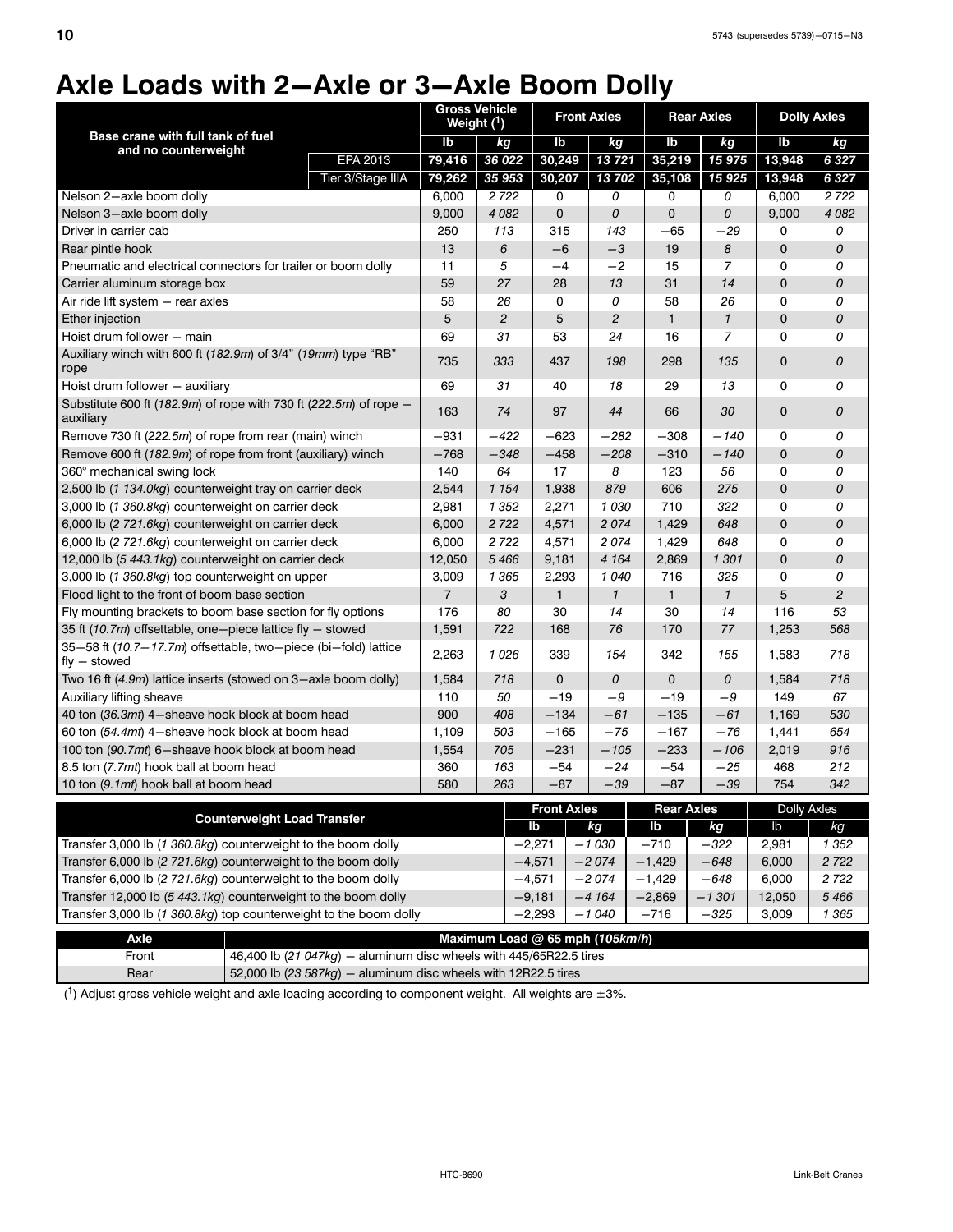## <span id="page-15-0"></span>**General Dimensions EPA 2013**

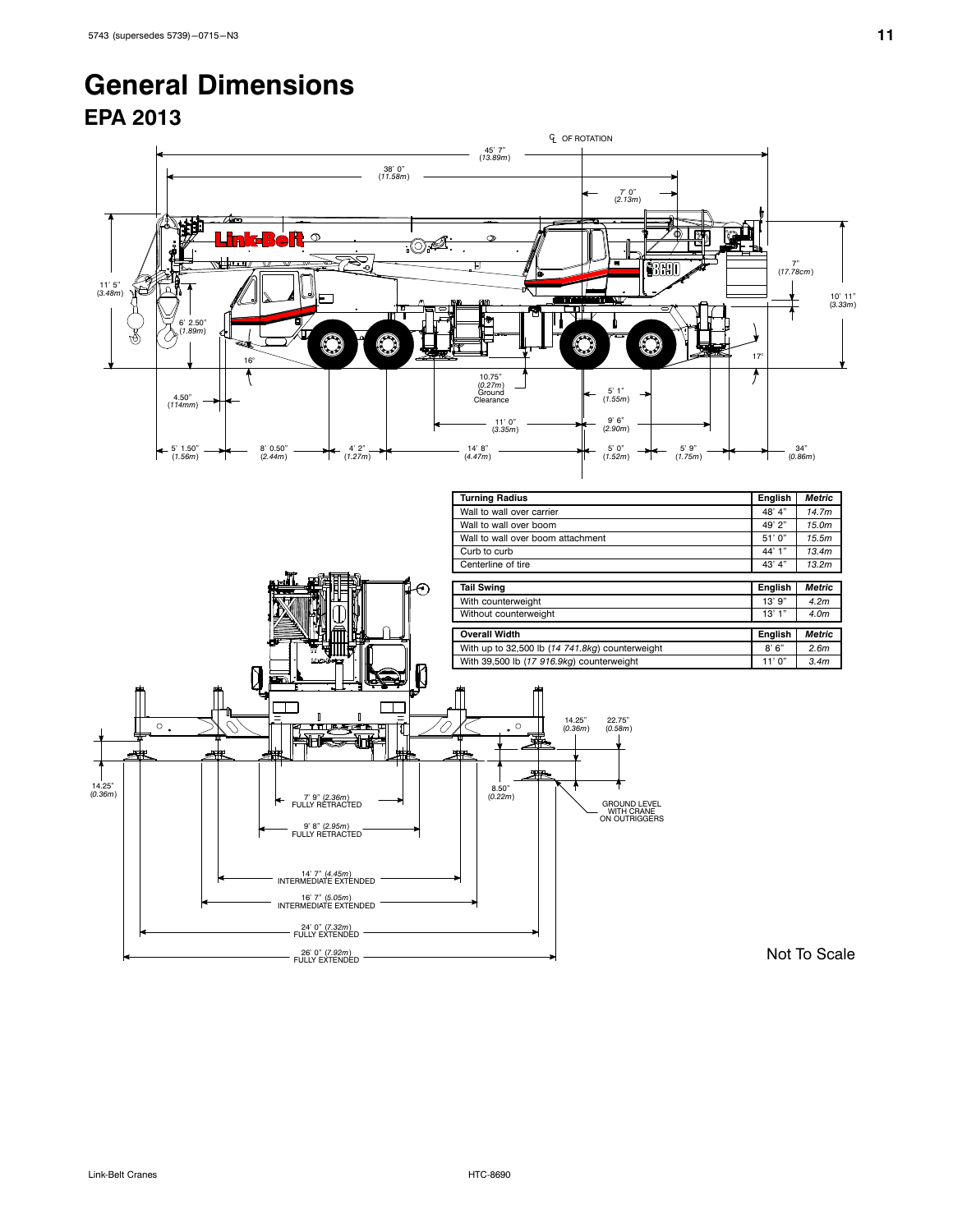# <span id="page-16-0"></span>**General Dimensions**

## **Tier 3 / Stage IIIA**





Not To Scale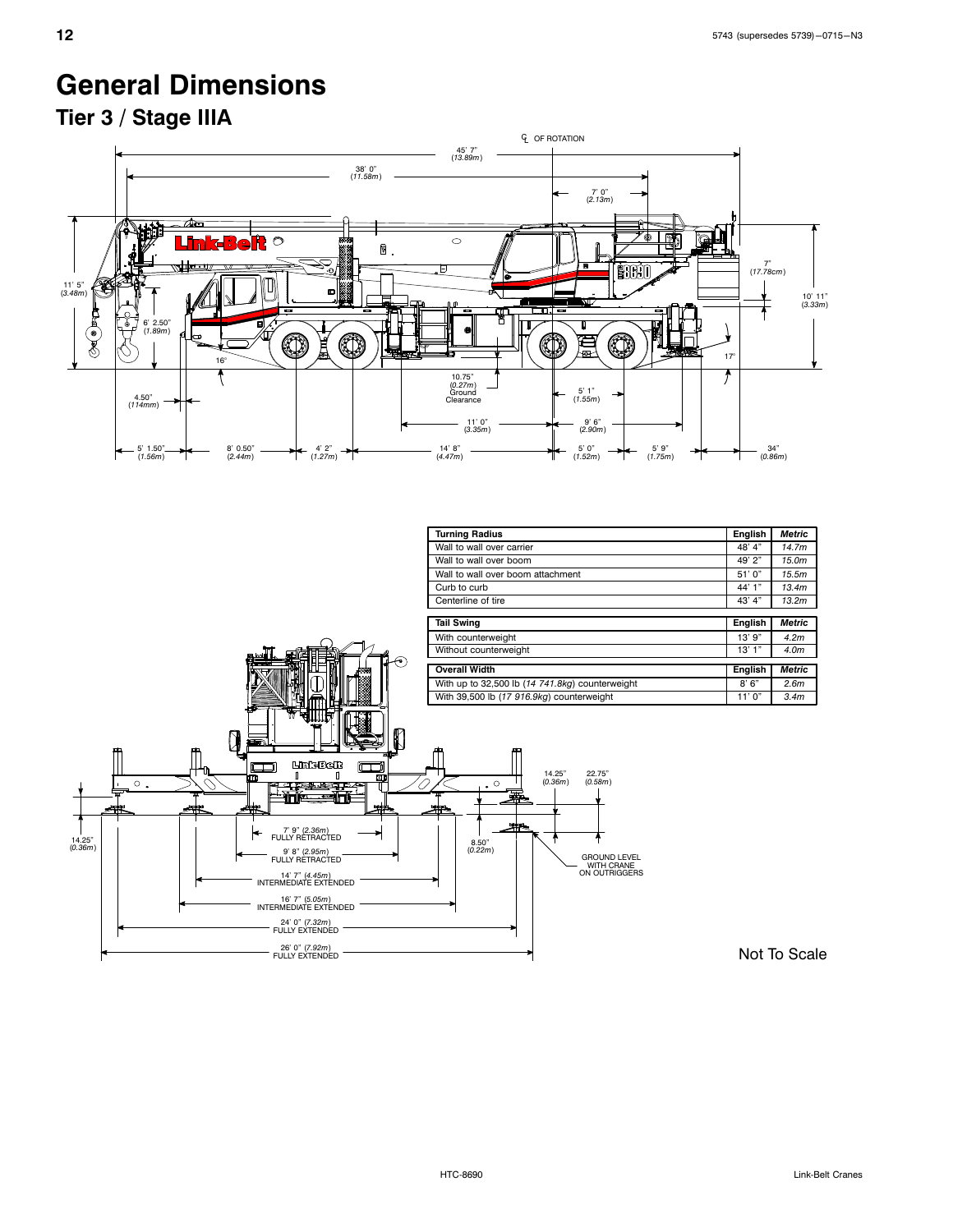# <span id="page-17-0"></span>**Working Range Diagram**

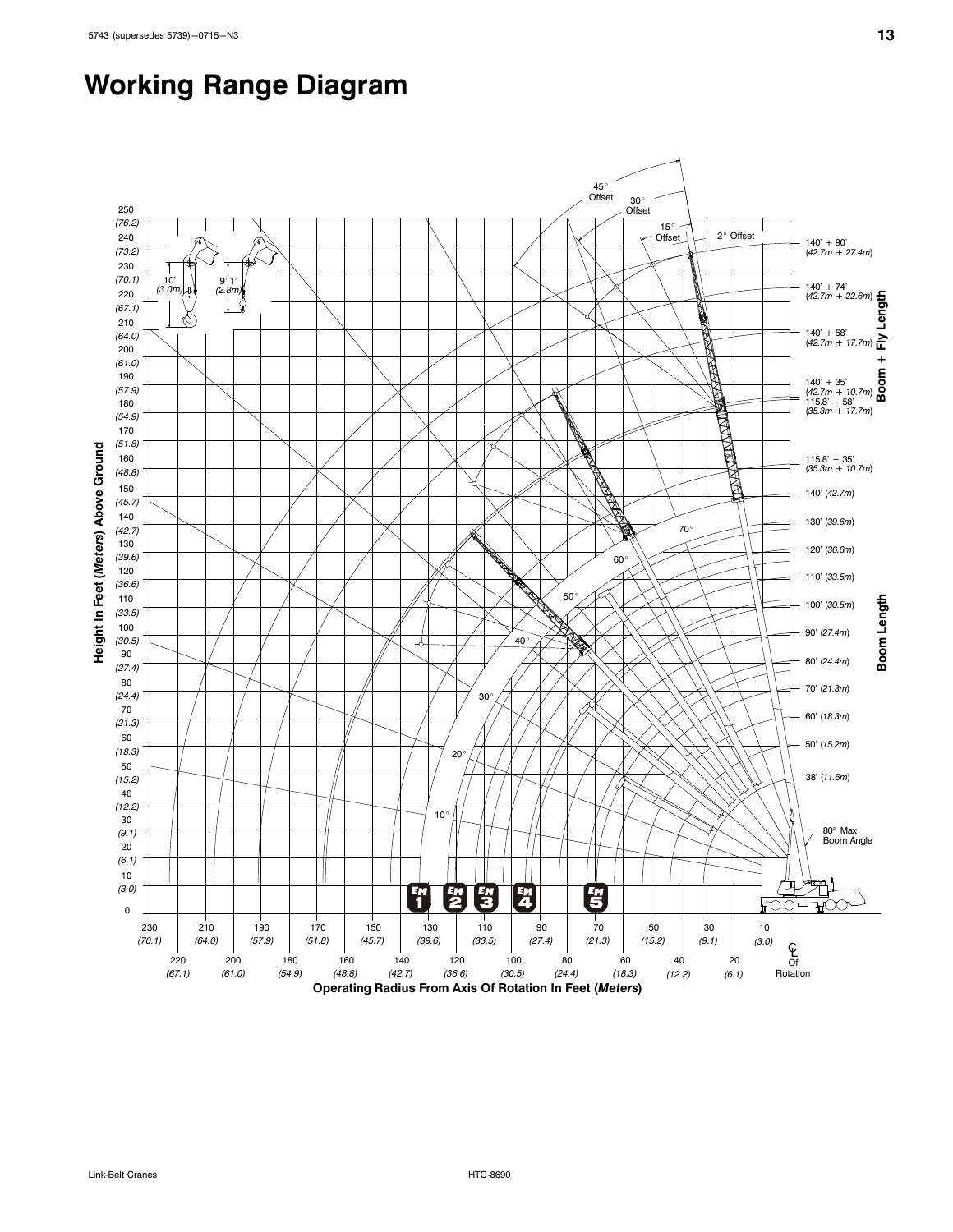## <span id="page-18-0"></span>**Boom Extend Modes**

76.5 *23.3* 0% 51% 50% 48%

|                                                             |                |                       | <b>Section Length</b> |            | <b>Boom Length</b> |              |
|-------------------------------------------------------------|----------------|-----------------------|-----------------------|------------|--------------------|--------------|
|                                                             | T <sub>1</sub> | T <sub>2</sub>        | T <sub>3</sub>        | <b>T4</b>  | m                  | ft           |
| 38 ft (11.6m)                                               |                |                       |                       | 50%        | 15.2               | 50           |
|                                                             |                |                       |                       | 91%        | 18.3               | 60           |
| Extend<br><b>Base</b>                                       |                |                       | 31%                   | 100%       | 21.3               | 70           |
|                                                             |                |                       | 71%                   | 100%       | 24.4               | 80           |
| 140 ft (42.7m)                                              |                | 11%                   | 100%                  | 100%       | 27.4               | 90           |
|                                                             |                | 49%                   | 100%                  | 100%       | 30.5               | 100          |
| T <sub>3</sub><br>T1<br>T4<br>T <sub>2</sub><br><b>Base</b> |                | 88%                   | 100%                  | 100%       | 33.5               | 110          |
|                                                             | 25%            | 100%                  | 100%                  | 100%       | 36.6               | 120          |
|                                                             | 63%            | 100%                  | 100%                  | 100%       | 39.6               | 130          |
|                                                             | 100%           | 100%                  | 100%                  | 100%       | 42.7               | 140          |
|                                                             |                | <b>Section Length</b> |                       |            | <b>Boom Length</b> |              |
|                                                             | <b>T1</b>      | T <sub>2</sub>        | T <sub>3</sub>        | <b>T4</b>  | $\mathbf m$        | ft           |
| 38 ft (11.6m)                                               |                |                       | 2%                    | 48%        | 15.2               | 50           |
| Extend<br>Base                                              |                |                       | 42%                   | 48%        | 18.3               | 60           |
|                                                             |                |                       | 82%                   | 48%        | 21.3               | 70           |
| 127.3 ft (38.8m)                                            |                | 21%                   | 100%                  | 48%        | 24.4               | 80           |
|                                                             |                | 60%                   | 100%                  | 48%        | 27.4               | 90           |
| T1<br>T <sub>3</sub><br>T <sub>2</sub><br><b>Base</b><br>T4 |                | 98%                   | 100%                  | 48%        | 30.5               | 100          |
|                                                             | 35%<br>73%     | 100%<br>100%          | 100%                  | 48%        | 33.5               | 110          |
|                                                             | 100%           | 100%                  | 100%<br>100%          | 48%<br>48% | 36.6<br>38.8       | 120<br>127.3 |
|                                                             |                |                       | <b>Section Length</b> |            | <b>Boom Length</b> |              |
| 38 ft (11.6m)                                               | <b>T1</b>      | T <sub>2</sub>        | T <sub>3</sub>        | <b>T4</b>  | $\mathbf{m}$       | ft           |
|                                                             |                |                       | 48%                   | 0%         | 15.2               | 50           |
|                                                             |                |                       |                       |            |                    |              |
| <b>Base</b><br>Extend                                       |                |                       |                       |            |                    |              |
|                                                             |                |                       | 88%                   | 0%         | 18.3               | 60           |
|                                                             |                | 27%                   | 100%                  | 0%         | 21.3<br>24.4       | 70           |
| 115.8 ft (35.3m)                                            | 4%             | 65%<br>100%           | 100%<br>100%          | 0%<br>0%   | 27.4               | 80<br>90     |
| T3<br>T <sub>2</sub><br>T1<br><b>Base</b>                   | 41%            | 100%                  | 100%                  | 0%         | 30.5               | 100          |
|                                                             | 100%           | 100%                  | 100%                  | 0%         | 35.3               | 115.8        |
|                                                             |                |                       | <b>Section Length</b> |            | <b>Boom Length</b> |              |
| 38 ft (11.6m)                                               | <b>T1</b>      | T <sub>2</sub>        | T <sub>3</sub>        | <b>T4</b>  | $\mathbf{m}$       | ft           |
| Base<br>Extend                                              |                |                       | 2%                    | 48%        | 15.2               | 50           |
|                                                             |                |                       | 42%                   | 48%        | 18.3               | 60           |
| 102 ft (31.1m)                                              |                | 30%                   | 51%                   | 48%        | 21.3               | 70           |
|                                                             | 18%            | 50%                   | 51%                   | 48%        | 24.4               | 80           |
| T1<br>T3 <sub>1</sub><br>T <sub>2</sub><br>Base<br>T4       | 55%            | 50%                   | 51%                   | 48%        | 27.4               | 90           |
|                                                             | 100%           | 50%                   | 51%                   | 48%        | 31.1               | 102          |
| 38 ft (11.6m)                                               |                |                       | <b>Section Length</b> |            | <b>Boom Length</b> |              |
| Base<br>Extend                                              | <b>T1</b>      | T <sub>2</sub>        | T <sub>3</sub>        | <b>T4</b>  |                    |              |
|                                                             |                |                       |                       |            | $\mathbf{m}$       | ft           |
| 76.5 ft (23.3m)                                             |                |                       | 51%                   | $0\%$      | 15.5               | 50.7         |
|                                                             |                | 50%                   | 51%                   | 0%         | 19.4               | 63.7         |
| T3 <sub>1</sub><br>T2<br>T1<br>Base                         | 48%            | 50%                   | 51%                   | 0%         | 23.3               | 76.5         |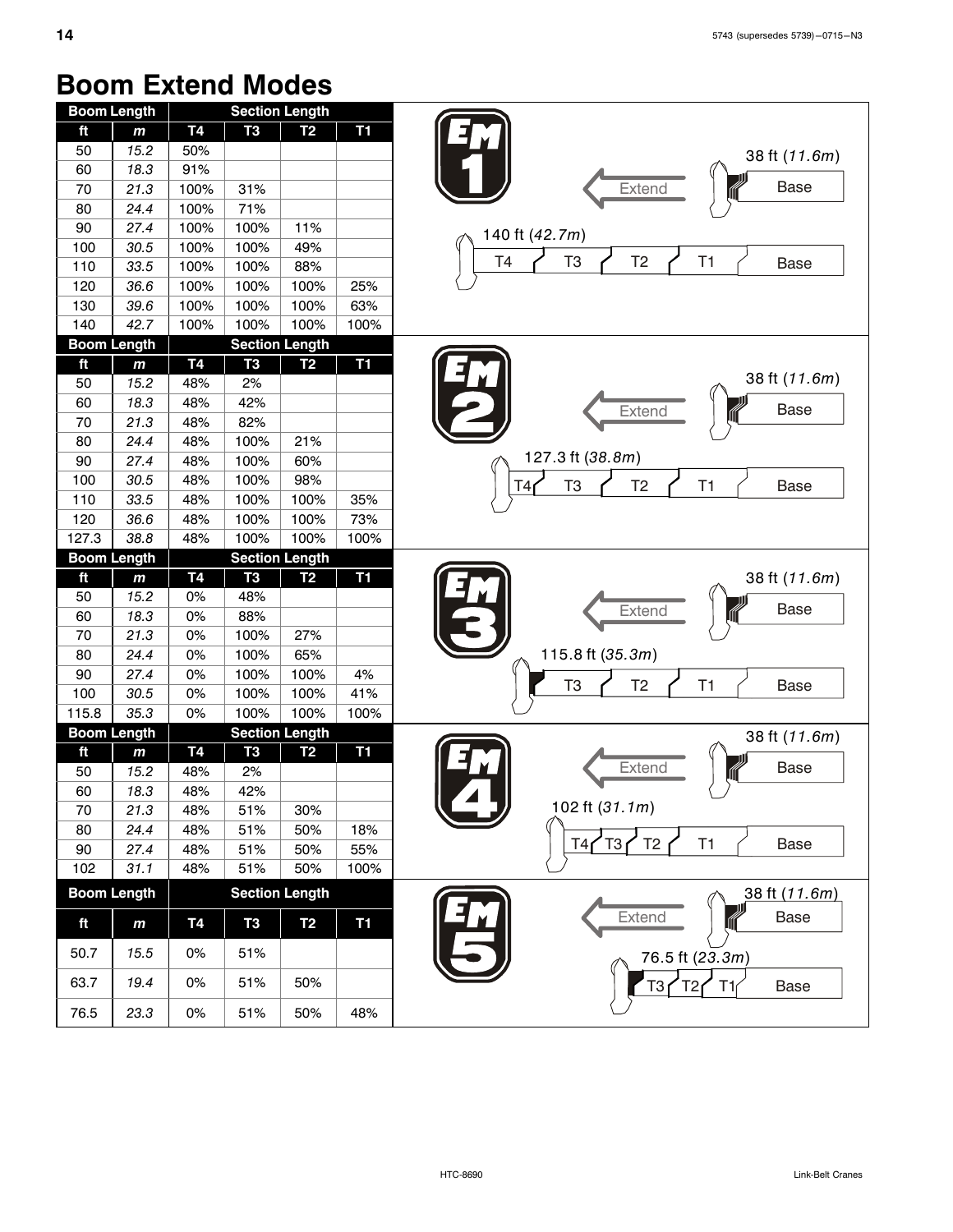# <span id="page-19-0"></span>**Main Boom Lift Capacity Charts - Standard**

| 8,500 lb Counterweight - Fully Extended Outriggers - 360° Rotation<br>(All Capacities Are Listed In Pounds) |          |                                            |         |        |          |                  |        |        |        |        |        |                   |
|-------------------------------------------------------------------------------------------------------------|----------|--------------------------------------------|---------|--------|----------|------------------|--------|--------|--------|--------|--------|-------------------|
| Radius                                                                                                      |          |                                            |         |        |          | Boom Length (ft) |        |        |        |        |        | <b>Radius</b>     |
| (f <sup>t</sup> )                                                                                           | 38       | 50                                         | 60      | 70     | 76.5/80  | 90               | 100    | 110    | 120    | 130    | 140    | (f <sup>t</sup> ) |
| 9                                                                                                           | 164,400* |                                            |         |        |          |                  |        |        |        |        |        | 9                 |
| 10                                                                                                          | 154,600* | 146,700*                                   | 117,900 | 89,700 |          |                  |        |        |        |        |        | 10                |
| 12                                                                                                          | 129,300* | 131,300*                                   | 108,800 | 85,000 | 85,100** |                  |        |        |        |        |        | 12                |
| 15                                                                                                          | 102,500  | 104,600                                    | 104,900 | 78,800 | 78,400** | 57,700           |        |        |        |        |        | 15                |
| 20                                                                                                          | 74,700   | 77,000                                     | 77,400  | 70,300 | 76,500** | 56,200           | 49,100 | 42,500 |        |        |        | 20                |
| 25                                                                                                          | 54,700   | 57,900                                     | 59,400  | 60,100 | 59,700   | 55,300           | 45,800 | 42,500 | 33,700 | 29,700 |        | 25                |
| 30                                                                                                          | 39,600   | 43,300                                     | 44,400  | 44,600 | 44,300   | 43,800           | 43,200 | 38,300 | 31,200 | 29,400 | 24,400 | 30                |
| 35                                                                                                          |          | 33,100                                     | 34,100  | 34,900 | 34,100   | 35,000           | 33,500 | 34,500 | 30,900 | 29,100 | 24,100 | 35                |
| 40                                                                                                          |          | 26,100                                     | 27,200  | 27,900 | 28,100   | 28,000           | 28,000 | 27,500 | 28,100 | 26,900 | 24,000 | 40                |
| 45                                                                                                          |          |                                            | 22,800  | 23,500 | 23,900   | 23,300           | 24,000 | 23,800 | 23,500 | 23,100 | 22,700 | 45                |
| 50                                                                                                          |          |                                            | 18,900  | 19,600 | 20,000   | 20,200           | 20,100 | 19,900 | 19,600 | 19,100 | 18,800 | 50                |
| 55                                                                                                          |          |                                            |         | 16,500 | 16,900   | 17,100           | 16,900 | 16,800 | 16,400 | 16,000 | 15,700 | 55                |
| 60                                                                                                          |          |                                            |         | 14,000 | 14,400   | 14,600           | 14,500 | 14,300 | 14,000 | 13,600 | 13,200 | 60                |
| 65                                                                                                          |          |                                            |         |        | 12,500   | 12,700           | 12,500 | 12,400 | 12,100 | 11,700 | 11,400 | 65                |
| 70                                                                                                          |          |                                            |         |        | 10,800   | 11,000           | 10,900 | 10,800 | 10,400 | 10,100 | 9,700  | 70                |
| 75                                                                                                          |          |                                            |         |        |          | 9,600            | 9,500  | 9,400  | 9,100  | 8,700  | 8,400  | 75                |
| 80                                                                                                          |          |                                            |         |        |          | 8,400            | 8,300  | 8,200  | 7,900  | 7,500  | 7,200  | 80                |
| 85                                                                                                          |          |                                            |         |        |          |                  | 7,300  | 7,200  | 6,800  | 6,500  | 6,200  | 85                |
| 90                                                                                                          |          |                                            |         |        |          |                  | 6,300  | 6,300  | 6,000  | 5,600  | 5,300  | 90                |
| 95                                                                                                          |          |                                            |         |        |          |                  |        | 5,500  | 5,200  | 4,800  | 4,500  | 95                |
| 100                                                                                                         |          |                                            |         |        |          |                  |        | 4,800  | 4,500  | 4,100  | 3,800  | 100               |
| 105                                                                                                         |          |                                            |         |        |          |                  |        |        | 3,900  | 3,500  | 3,200  | 105               |
| 110                                                                                                         |          |                                            |         |        |          |                  |        |        | 3,300  | 3,000  | 2,700  | 110               |
| 115                                                                                                         |          |                                            |         |        |          |                  |        |        |        | 2,500  | 2,200  | 115               |
| 120                                                                                                         |          |                                            |         |        |          |                  |        |        |        | 2,000  | 1,700  | 120               |
| 125                                                                                                         |          |                                            |         |        |          |                  |        |        |        |        | 1,300  | 125               |
| 130                                                                                                         |          |                                            |         |        |          |                  |        |        |        |        | 900    | 130               |
| ** 76.5 EM5 mode                                                                                            |          | * Special Conditions Or Wire Rope Required |         |        |          |                  |        |        |        |        |        |                   |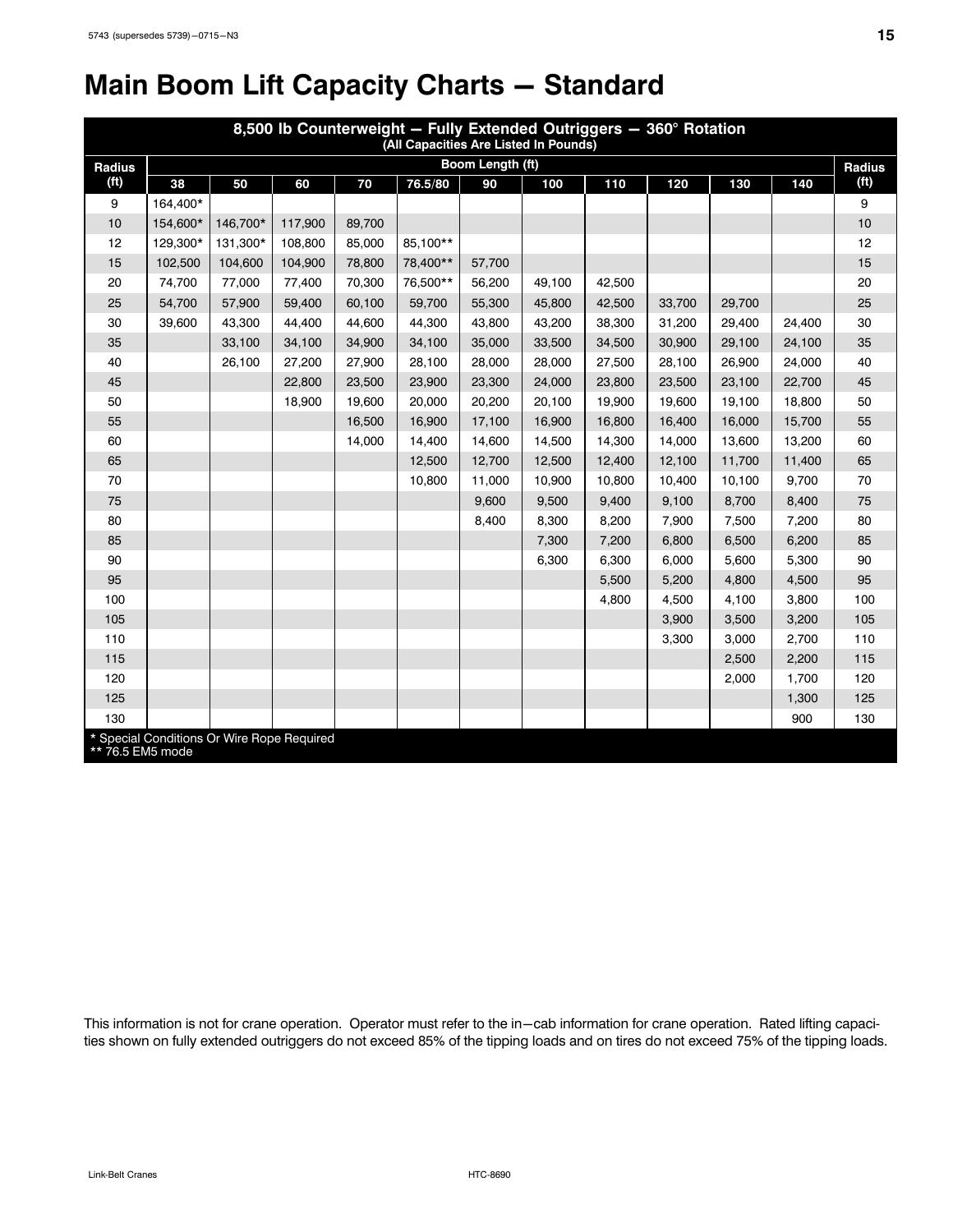<span id="page-20-0"></span>

| 8,500 lb Counterweight - On Tires - Stationary - Boom Centered Over Rear<br>(All Capacities Are Listed In Pounds) |        |        |        |                         |        |        |       |                   |  |
|-------------------------------------------------------------------------------------------------------------------|--------|--------|--------|-------------------------|--------|--------|-------|-------------------|--|
| Radius                                                                                                            |        |        |        | <b>Boom Length (ft)</b> |        |        |       | Radius            |  |
| (f <sup>t</sup> )                                                                                                 | 38     | 50     | 60     | 70                      | 80     | 90     | 100   | (f <sup>t</sup> ) |  |
| 10                                                                                                                | 32,200 |        |        |                         |        |        |       | 10                |  |
| 12                                                                                                                | 29,000 | 30,400 |        |                         |        |        |       | 12                |  |
| 15                                                                                                                | 25,000 | 26,500 | 22,300 |                         |        |        |       | 15                |  |
| 20                                                                                                                | 19,700 | 21,400 | 22,300 | 17,700                  |        |        |       | 20                |  |
| 25                                                                                                                | 13,100 | 15,700 | 17,100 | 17,700                  | 13,600 |        |       | 25                |  |
| 30                                                                                                                | 8,800  | 11,400 | 12,700 | 13,300                  | 13,600 | 10,800 | 8,900 | 30                |  |
| 35                                                                                                                |        | 8,400  | 9,600  | 10,200                  | 10,600 | 10,800 | 8,900 | 35                |  |
| 40                                                                                                                |        | 6,100  | 7,400  | 8,000                   | 8,400  | 8,600  | 8,500 | 40                |  |
| 45                                                                                                                |        |        | 5,600  | 6,200                   | 6,600  | 6,800  | 6,800 | 45                |  |
| 50                                                                                                                |        |        | 4,300  | 4,900                   | 5,200  | 5,400  | 5,400 | 50                |  |
| 55                                                                                                                |        |        |        | 3,800                   | 4,100  | 4,300  | 4,300 | 55                |  |
| 60                                                                                                                |        |        |        | 2,900                   | 3,200  | 3,400  | 3,400 | 60                |  |
| 65                                                                                                                |        |        |        |                         | 2,400  | 2,600  | 2,600 | 65                |  |
| 70                                                                                                                |        |        |        |                         | 1,800  | 2,000  | 1,900 | 70                |  |
| 75                                                                                                                |        |        |        |                         |        | 1,400  | 1,400 | 75                |  |
| 80                                                                                                                |        |        |        |                         |        | 900    | 900   | 80                |  |

| 8,500 lb Counterweight - On Tires - Pick & Carry (1 mph) - Boom Centered Over Rear<br>(All Capacities Are Listed In Pounds) |        |        |        |                  |        |        |       |                   |  |
|-----------------------------------------------------------------------------------------------------------------------------|--------|--------|--------|------------------|--------|--------|-------|-------------------|--|
| Radius                                                                                                                      |        |        |        | Boom Length (ft) |        |        |       | Radius            |  |
| (f <sup>t</sup> )                                                                                                           | 38     | 50     | 60     | 70               | 80     | 90     | 100   | (f <sup>t</sup> ) |  |
| 10                                                                                                                          | 22,200 |        |        |                  |        |        |       | 10                |  |
| 12                                                                                                                          | 19,800 | 21,100 |        |                  |        |        |       | 12                |  |
| 15                                                                                                                          | 16,600 | 18,100 | 18,900 |                  |        |        |       | 15                |  |
| 20                                                                                                                          | 12,500 | 14,200 | 15,100 | 15,500           |        |        |       | 20                |  |
| 25                                                                                                                          | 9,300  | 11,200 | 12,200 | 12,600           | 12,800 |        |       | 25                |  |
| 30                                                                                                                          | 6,800  | 8,800  | 9,800  | 10,300           | 10,600 | 10,800 | 8,900 | 30                |  |
| 35                                                                                                                          |        | 6,900  | 7,900  | 8,400            | 8,800  | 8,900  | 8,900 | 35                |  |
| 40                                                                                                                          |        | 5,300  | 6,400  | 6,900            | 7,200  | 7,400  | 7,400 | 40                |  |
| 45                                                                                                                          |        |        | 5,100  | 5,600            | 6,000  | 6,100  | 6,100 | 45                |  |
| 50                                                                                                                          |        |        | 3,900  | 4,500            | 4,900  | 5,100  | 5,000 | 50                |  |
| 55                                                                                                                          |        |        |        | 3,600            | 3,900  | 4,100  | 4,100 | 55                |  |
| 60                                                                                                                          |        |        |        | 2,700            | 3,100  | 3,300  | 3,300 | 60                |  |
| 65                                                                                                                          |        |        |        |                  | 2,400  | 2,600  | 2,500 | 65                |  |
| 70                                                                                                                          |        |        |        |                  | 1,800  | 2,000  | 1,900 | 70                |  |
| 75                                                                                                                          |        |        |        |                  |        | 1,400  | 1,400 | 75                |  |
| 80                                                                                                                          |        |        |        |                  |        | 900    | 900   | 80                |  |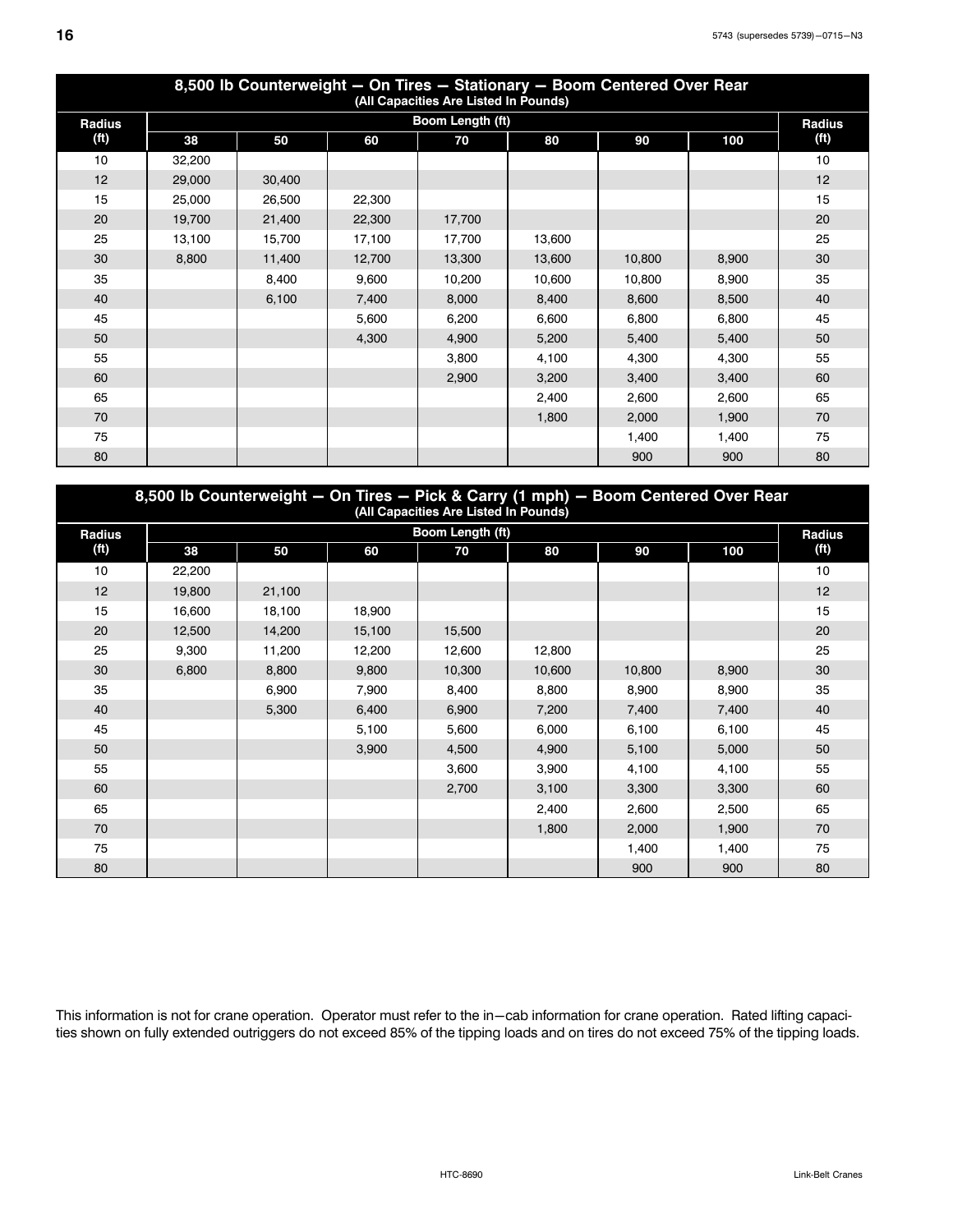<span id="page-21-0"></span>

| 11,500 lb Counterweight - Fully Extended Outriggers - 360° Rotation<br>(All Capacities Are Listed In Pounds) |          |                                            |         |        |          |                  |        |        |        |        |        |        |
|--------------------------------------------------------------------------------------------------------------|----------|--------------------------------------------|---------|--------|----------|------------------|--------|--------|--------|--------|--------|--------|
| <b>Radius</b>                                                                                                |          |                                            |         |        |          | Boom Length (ft) |        |        |        |        |        | Radius |
| (f <sup>t</sup> )                                                                                            | 38       | 50                                         | 60      | 70     | 76.5/80  | 90               | 100    | 110    | 120    | 130    | 140    | (t)    |
| 9                                                                                                            | 164,400* |                                            |         |        |          |                  |        |        |        |        |        | 9      |
| 10                                                                                                           | 155,300* | 146,700*                                   | 117,900 | 89,700 |          |                  |        |        |        |        |        | 10     |
| 12                                                                                                           | 131,900* | 133,700*                                   | 108,800 | 85,000 | 85,100** |                  |        |        |        |        |        | 12     |
| 15                                                                                                           | 104,600  | 106,700                                    | 106,500 | 78,800 | 78,400** | 57,700           |        |        |        |        |        | 15     |
| 20                                                                                                           | 76,400   | 78,600                                     | 79,000  | 70,300 | 76,500** | 56,200           | 49,100 | 42,500 |        |        |        | 20     |
| 25                                                                                                           | 57,800   | 61,000                                     | 61,500  | 63,000 | 62,700   | 55,300           | 45,800 | 42,500 | 33,700 | 29,700 |        | 25     |
| 30                                                                                                           | 42,300   | 46,000                                     | 47,100  | 47,300 | 47,000   | 46,500           | 45,200 | 38,300 | 31,200 | 29,400 | 24,400 | 30     |
| 35                                                                                                           |          | 35,300                                     | 36,300  | 36,500 | 36,300   | 36,200           | 35,700 | 35,100 | 30,900 | 29,100 | 24,100 | 35     |
| 40                                                                                                           |          | 27,900                                     | 29,000  | 29,700 | 29,900   | 29,900           | 29,800 | 29,300 | 28,800 | 28,700 | 24,000 | 40     |
| 45                                                                                                           |          |                                            | 23,900  | 24,500 | 25,100   | 24,700           | 24,900 | 25,400 | 25,000 | 24,600 | 23,800 | 45     |
| 50                                                                                                           |          |                                            | 20,300  | 21,100 | 21,500   | 21,400           | 21,500 | 21,400 | 21,000 | 20,600 | 20,300 | 50     |
| 55                                                                                                           |          |                                            |         | 17,900 | 18,300   | 18,500           | 18,400 | 18,200 | 17,900 | 17,500 | 17,100 | 55     |
| 60                                                                                                           |          |                                            |         | 15,300 | 15,700   | 15,900           | 15,700 | 15,600 | 15,300 | 14,900 | 14,500 | 60     |
| 65                                                                                                           |          |                                            |         |        | 13,600   | 13,700           | 13,600 | 13,500 | 13,100 | 12,700 | 12,500 | 65     |
| 70                                                                                                           |          |                                            |         |        | 11,800   | 12,100           | 11,900 | 11,800 | 11,500 | 11,100 | 10,800 | 70     |
| 75                                                                                                           |          |                                            |         |        |          | 10,600           | 10,500 | 10,400 | 10,000 | 9,700  | 9,300  | 75     |
| 80                                                                                                           |          |                                            |         |        |          | 9,300            | 9,200  | 9,100  | 8,800  | 8,400  | 8,100  | 80     |
| 85                                                                                                           |          |                                            |         |        |          |                  | 8,100  | 8,000  | 7,700  | 7,300  | 7,000  | 85     |
| 90                                                                                                           |          |                                            |         |        |          |                  | 7,100  | 7,100  | 6,700  | 6,400  | 6,100  | 90     |
| 95                                                                                                           |          |                                            |         |        |          |                  |        | 6,200  | 5,900  | 5,600  | 5,200  | 95     |
| 100                                                                                                          |          |                                            |         |        |          |                  |        | 5,500  | 5,200  | 4,800  | 4,500  | 100    |
| 105                                                                                                          |          |                                            |         |        |          |                  |        |        | 4,500  | 4,200  | 3,900  | 105    |
| 110                                                                                                          |          |                                            |         |        |          |                  |        |        | 3,900  | 3,600  | 3,300  | 110    |
| 115                                                                                                          |          |                                            |         |        |          |                  |        |        |        | 3,100  | 2,800  | 115    |
| 120                                                                                                          |          |                                            |         |        |          |                  |        |        |        | 2,600  | 2,300  | 120    |
| 125                                                                                                          |          |                                            |         |        |          |                  |        |        |        |        | 1,800  | 125    |
| 130                                                                                                          |          |                                            |         |        |          |                  |        |        |        |        | 1,400  | 130    |
| $**$ 76 5 FM5 mode                                                                                           |          | * Special Conditions Or Wire Rope Required |         |        |          |                  |        |        |        |        |        |        |

 $70.5$  EMS ii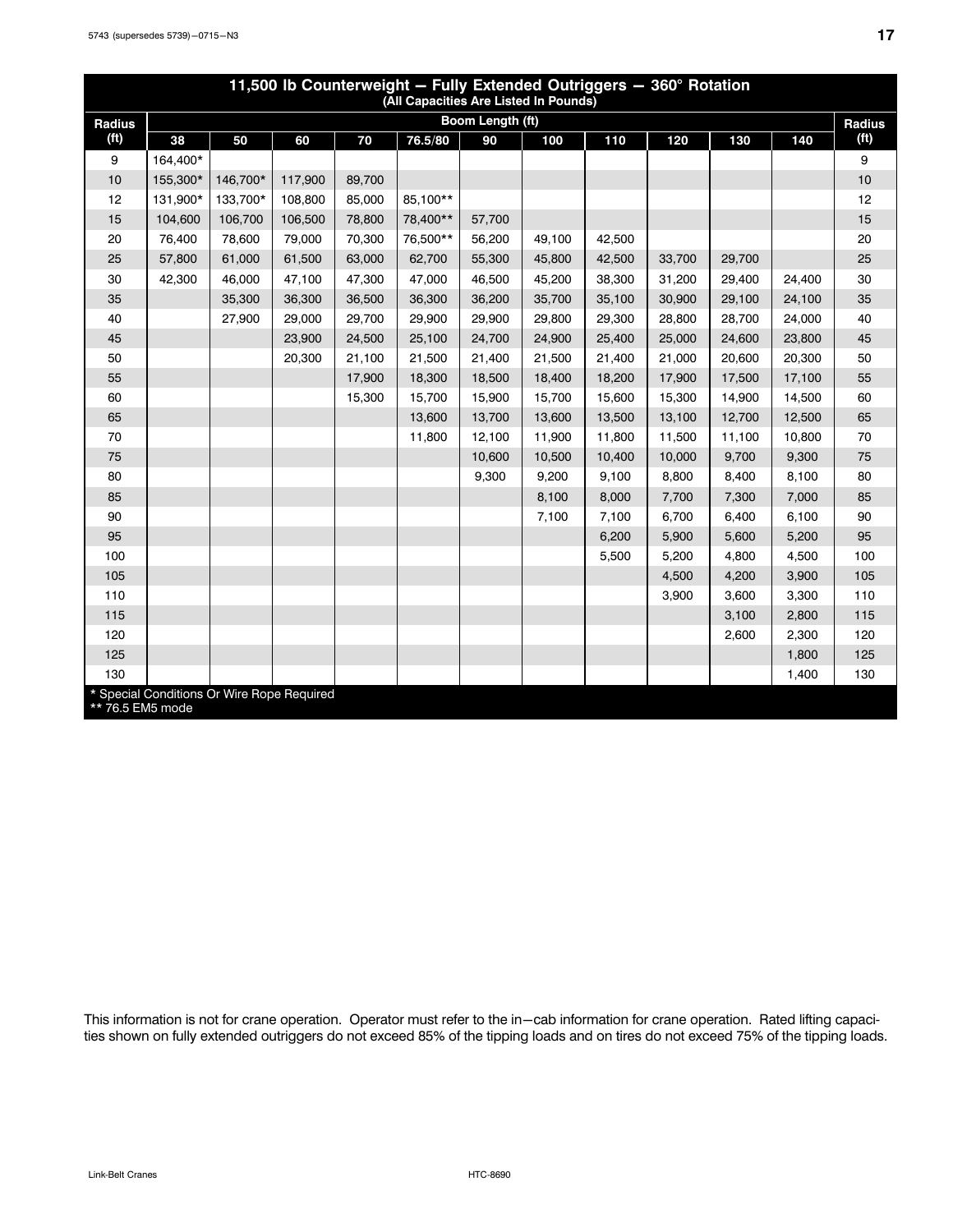<span id="page-22-0"></span>

| 11,500 lb Counterweight - On Tires - Stationary - Boom Centered Over Rear<br>(All Capacities Are Listed In Pounds) |        |        |        |                  |        |        |       |                   |  |
|--------------------------------------------------------------------------------------------------------------------|--------|--------|--------|------------------|--------|--------|-------|-------------------|--|
| Radius                                                                                                             |        |        |        | Boom Length (ft) |        |        |       | Radius            |  |
| (f <sup>t</sup> )                                                                                                  | 38     | 50     | 60     | 70               | 80     | 90     | 100   | (f <sup>t</sup> ) |  |
| 10                                                                                                                 | 31,600 |        |        |                  |        |        |       | 10                |  |
| 12                                                                                                                 | 28,500 | 29,900 |        |                  |        |        |       | 12                |  |
| 15                                                                                                                 | 24,600 | 26,100 | 21,900 |                  |        |        |       | 15                |  |
| 20                                                                                                                 | 19,400 | 21,100 | 21,900 | 18,600           |        |        |       | 20                |  |
| 25                                                                                                                 | 14,600 | 17,200 | 18,100 | 18,600           | 14,800 |        |       | 25                |  |
| 30                                                                                                                 | 10,000 | 12,600 | 13,800 | 14,400           | 14,800 | 11,800 | 9,400 | 30                |  |
| 35                                                                                                                 |        | 9,400  | 10,600 | 11,200           | 11,600 | 11,800 | 9,400 | 35                |  |
| 40                                                                                                                 |        | 7,000  | 8,200  | 8,800            | 9,200  | 9,400  | 9,400 | 40                |  |
| 45                                                                                                                 |        |        | 6,400  | 7,000            | 7,400  | 7,600  | 7,500 | 45                |  |
| 50                                                                                                                 |        |        | 5,000  | 5,600            | 5,900  | 6,100  | 6,100 | 50                |  |
| 55                                                                                                                 |        |        |        | 4,400            | 4,800  | 4,900  | 4,900 | 55                |  |
| 60                                                                                                                 |        |        |        | 3,400            | 3,800  | 4,000  | 3,900 | 60                |  |
| 65                                                                                                                 |        |        |        |                  | 3,000  | 3,200  | 3,100 | 65                |  |
| 70                                                                                                                 |        |        |        |                  | 2,300  | 2,500  | 2,400 | 70                |  |
| 75                                                                                                                 |        |        |        |                  |        | 1,900  | 1,800 | 75                |  |
| 80                                                                                                                 |        |        |        |                  |        | 1,400  | 1,300 | 80                |  |

| 11,500 lb Counterweight - On Tires - Pick & Carry (1 mph) - Boom Centered Over Rear<br>(All Capacities Are Listed In Pounds) |        |        |        |                  |        |        |       |                   |  |
|------------------------------------------------------------------------------------------------------------------------------|--------|--------|--------|------------------|--------|--------|-------|-------------------|--|
| <b>Radius</b>                                                                                                                |        |        |        | Boom Length (ft) |        |        |       | Radius            |  |
| (f <sup>t</sup> )                                                                                                            | 38     | 50     | 60     | 70               | 80     | 90     | 100   | (f <sup>t</sup> ) |  |
| 10                                                                                                                           | 21,600 |        |        |                  |        |        |       | 10                |  |
| 12                                                                                                                           | 19,300 | 20,600 |        |                  |        |        |       | 12                |  |
| 15                                                                                                                           | 16,200 | 17,700 | 18,400 |                  |        |        |       | 15                |  |
| 20                                                                                                                           | 12,100 | 13,800 | 14,700 | 15,100           |        |        |       | 20                |  |
| 25                                                                                                                           | 9,000  | 10,900 | 11,800 | 12,300           | 12,600 |        |       | 25                |  |
| 30                                                                                                                           | 6,500  | 8,500  | 9,500  | 10,000           | 10,300 | 10,500 | 8,600 | 30                |  |
| 35                                                                                                                           |        | 6,600  | 7,700  | 8,200            | 8,500  | 8,700  | 8,600 | 35                |  |
| 40                                                                                                                           |        | 5,000  | 6,100  | 6,700            | 7,000  | 7,200  | 7,100 | 40                |  |
| 45                                                                                                                           |        |        | 4,800  | 5,400            | 5,700  | 5,900  | 5,900 | 45                |  |
| 50                                                                                                                           |        |        | 3,700  | 4,300            | 4,700  | 4,800  | 4,800 | 50                |  |
| 55                                                                                                                           |        |        |        | 3,400            | 3,700  | 3,900  | 3,900 | 55                |  |
| 60                                                                                                                           |        |        |        | 2,600            | 2,900  | 3,100  | 3,100 | 60                |  |
| 65                                                                                                                           |        |        |        |                  | 2,200  | 2,400  | 2,400 | 65                |  |
| 70                                                                                                                           |        |        |        |                  | 1,600  | 1,800  | 1,800 | 70                |  |
| 75                                                                                                                           |        |        |        |                  |        | 1,300  | 1,200 | 75                |  |
| 80                                                                                                                           |        |        |        |                  |        | 800    | 700   | 80                |  |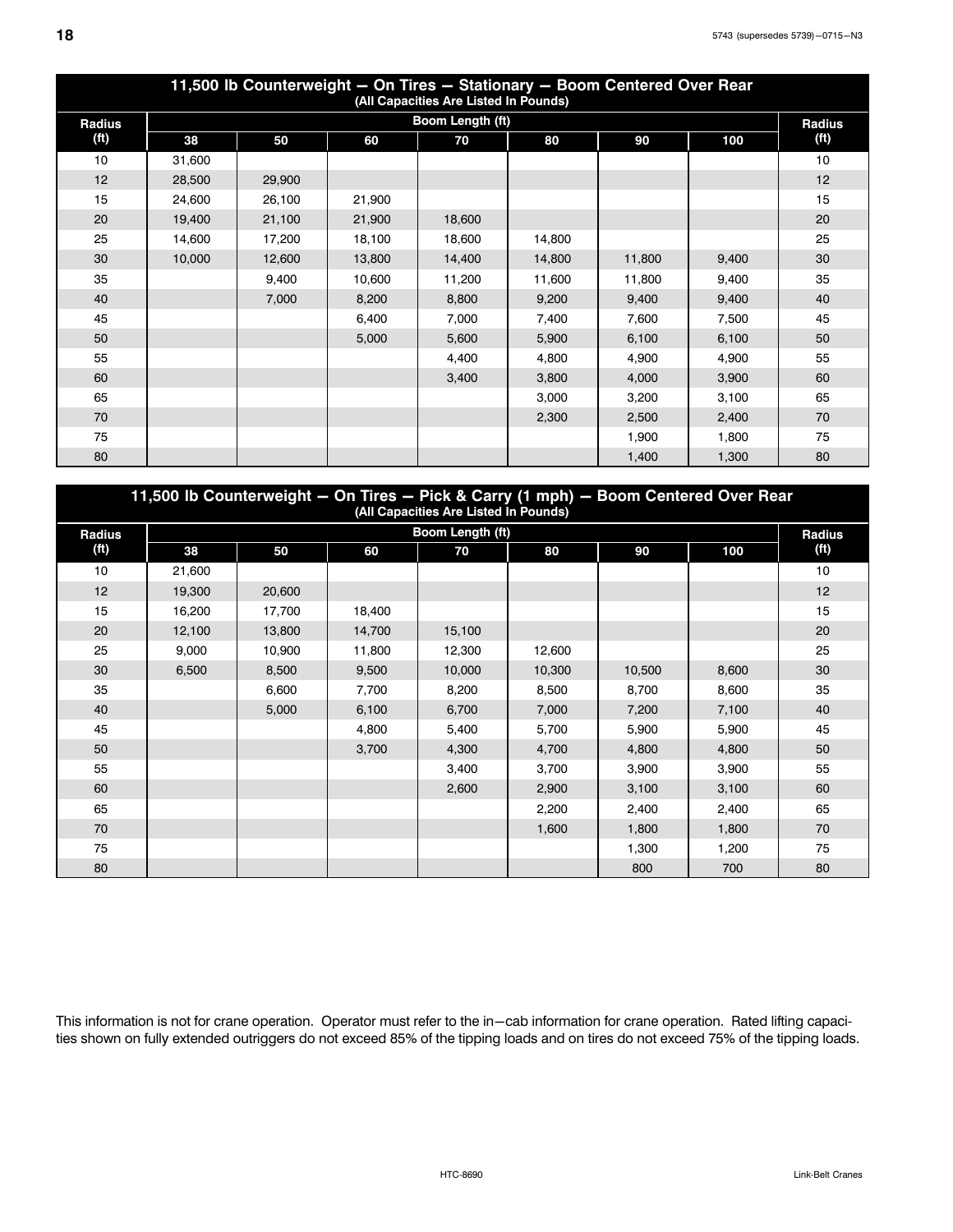# <span id="page-23-0"></span>**Main Boom Lift Capacity Charts - Optional**

| 32,500 lb Counterweight - Fully Extended Outriggers - 360° Rotation<br>(All Capacities Are Listed In Pounds) |                                            |          |         |        |          |                  |        |        |        |        |        |                   |
|--------------------------------------------------------------------------------------------------------------|--------------------------------------------|----------|---------|--------|----------|------------------|--------|--------|--------|--------|--------|-------------------|
| Radius                                                                                                       |                                            |          |         |        |          | Boom Length (ft) |        |        |        |        |        | Radius            |
| (f <sup>t</sup> )                                                                                            | 38                                         | 50       | 60      | 70     | 76.5/80  | 90               | 100    | 110    | 120    | 130    | 140    | (f <sup>t</sup> ) |
| $\overline{7}$                                                                                               | 180,000*                                   |          |         |        |          |                  |        |        |        |        |        | $\overline{7}$    |
| 8                                                                                                            | 173,500*                                   |          |         |        |          |                  |        |        |        |        |        | 8                 |
| 9                                                                                                            | 164,400*                                   |          |         |        |          |                  |        |        |        |        |        | 9                 |
| 10                                                                                                           | 156,000*                                   | 146,700* | 117,900 | 89,700 |          |                  |        |        |        |        |        | 10                |
| 12                                                                                                           | 141,800*                                   | 133,700* | 108,800 | 85,000 | 85.100** |                  |        |        |        |        |        | 12                |
| 15                                                                                                           | 119,300                                    | 118,100  | 106,500 | 78,800 | 78.400** | 57,700           |        |        |        |        |        | 15                |
| 20                                                                                                           | 87,600                                     | 89,800   | 90,200  | 70,300 | 76,500** | 56,200           | 49,100 | 42,500 |        |        |        | 20                |
| 25                                                                                                           | 68,000                                     | 70,300   | 70,800  | 63,600 | 70,300** | 55,300           | 45,800 | 42,500 | 33,700 | 29,700 |        | 25                |
| 30                                                                                                           | 54,700                                     | 57,100   | 57,600  | 58,100 | 58,700   | 54,500           | 45,200 | 38,300 | 31,200 | 29,400 | 24,400 | 30                |
| 35                                                                                                           |                                            | 47,500   | 49,100  | 49,400 | 49,200   | 48,800           | 42,500 | 35,500 | 30,900 | 29,100 | 24,100 | 35                |
| 40                                                                                                           |                                            | 40,500   | 41,600  | 41,800 | 41,600   | 41,100           | 38,200 | 33,400 | 30,600 | 28,800 | 24,000 | 40                |
| 45                                                                                                           |                                            |          | 34,600  | 34,900 | 34,600   | 34,200           | 33,700 | 30,300 | 29,900 | 28,600 | 23,800 | 45                |
| 50                                                                                                           |                                            |          | 29,300  | 29,600 | 29,400   | 28,900           | 28,800 | 27,900 | 27,800 | 26,800 | 23,700 | 50                |
| 55                                                                                                           |                                            |          |         | 25,500 | 25,300   | 26,000           | 24,800 | 24,700 | 25,300 | 24,800 | 23,600 | 55                |
| 60                                                                                                           |                                            |          |         | 22,500 | 22,400   | 22,800           | 21,500 | 22,300 | 22,000 | 21,900 | 22,100 | 60                |
| 65                                                                                                           |                                            |          |         |        | 20,000   | 20,100           | 20,000 | 19,600 | 19,300 | 20,000 | 19,600 | 65                |
| 70                                                                                                           |                                            |          |         |        | 17,700   | 17,800           | 17,800 | 17,700 | 18,100 | 17,700 | 17,400 | 70                |
| 75                                                                                                           |                                            |          |         |        |          | 15,800           | 16,500 | 16,500 | 16,200 | 15,800 | 15,500 | 75                |
| 80                                                                                                           |                                            |          |         |        |          | 14,200           | 14,900 | 14,800 | 14,500 | 14,100 | 13,800 | 80                |
| 85                                                                                                           |                                            |          |         |        |          |                  | 13,500 | 13,400 | 13,100 | 12,700 | 12,500 | 85                |
| 90                                                                                                           |                                            |          |         |        |          |                  | 12,200 | 12,200 | 11,900 | 11,600 | 11,300 | 90                |
| 95                                                                                                           |                                            |          |         |        |          |                  |        | 11,100 | 10,800 | 10,500 | 10,200 | 95                |
| 100                                                                                                          |                                            |          |         |        |          |                  |        | 10,100 | 9,800  | 9,500  | 9,200  | 100               |
| 105                                                                                                          |                                            |          |         |        |          |                  |        |        | 8.900  | 8,600  | 8,300  | 105               |
| 110                                                                                                          |                                            |          |         |        |          |                  |        |        | 8,100  | 7,800  | 7,500  | 110               |
| 115                                                                                                          |                                            |          |         |        |          |                  |        |        |        | 7,100  | 6,800  | 115               |
| 120                                                                                                          |                                            |          |         |        |          |                  |        |        |        | 6,400  | 6,100  | 120               |
| 125                                                                                                          |                                            |          |         |        |          |                  |        |        |        |        | 5,500  | 125               |
| 130                                                                                                          |                                            |          |         |        |          |                  |        |        |        |        | 5,000  | 130               |
| ** 76.5 EM5 mode                                                                                             | * Special Conditions Or Wire Rope Required |          |         |        |          |                  |        |        |        |        |        |                   |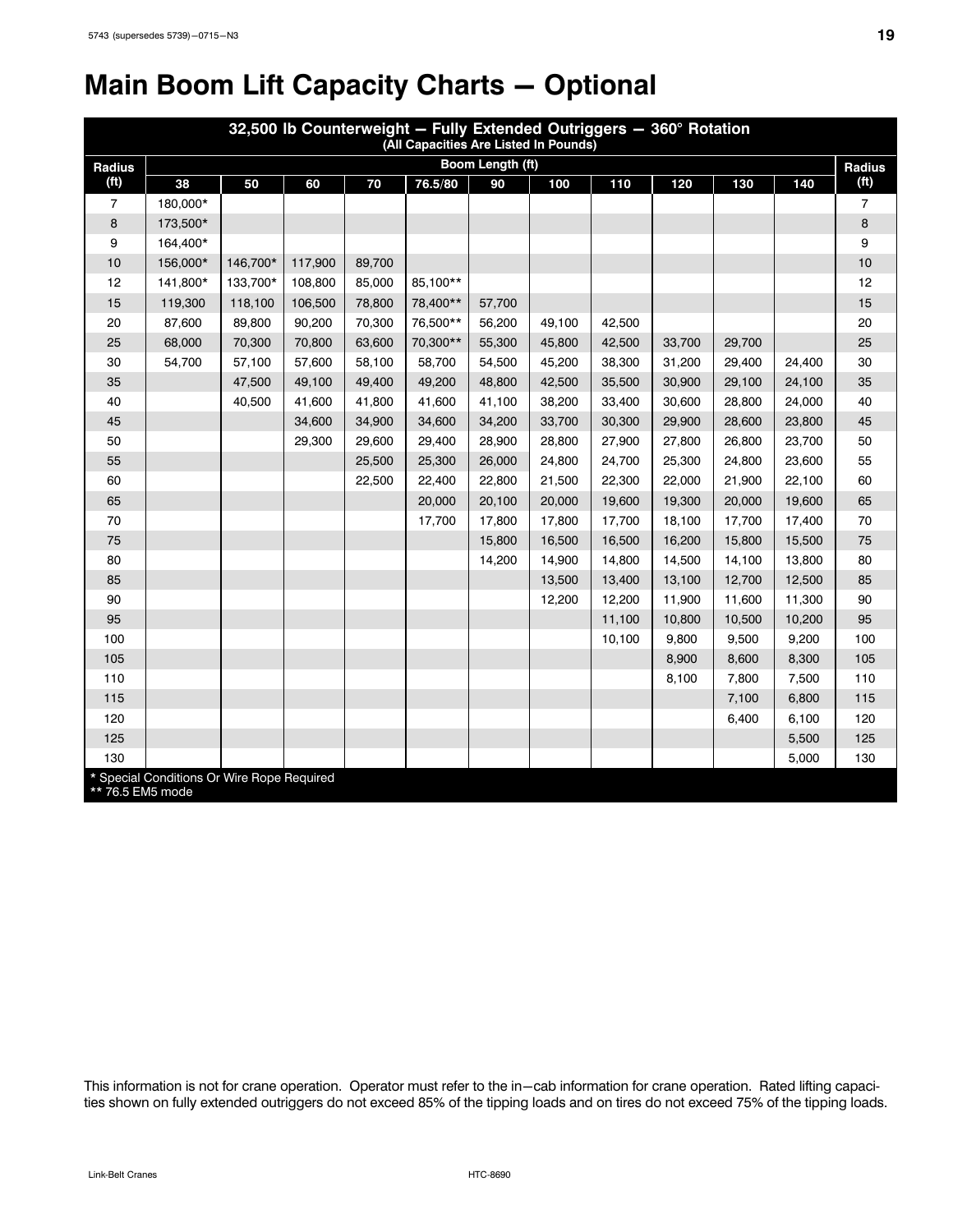<span id="page-24-0"></span>

| 32,500 lb Counterweight - On Tires - Stationary - Boom Centered Over Rear<br>(All Capacities Are Listed In Pounds) |        |        |        |                  |        |        |        |                   |  |
|--------------------------------------------------------------------------------------------------------------------|--------|--------|--------|------------------|--------|--------|--------|-------------------|--|
| Radius                                                                                                             |        |        |        | Boom Length (ft) |        |        |        | Radius            |  |
| (f <sup>t</sup> )                                                                                                  | 38     | 50     | 60     | 70               | 80     | 90     | 100    | (f <sup>t</sup> ) |  |
| 10                                                                                                                 | 28,300 |        |        |                  |        |        |        | 10                |  |
| 12                                                                                                                 | 25,400 | 26,900 |        |                  |        |        |        | 12                |  |
| 15                                                                                                                 | 21.800 | 23,400 | 24.300 |                  |        |        |        | 15                |  |
| 20                                                                                                                 | 16,700 | 18,000 | 19,300 | 20,100           |        |        |        | 20                |  |
| 25                                                                                                                 | 13,000 | 14,900 | 15,700 | 16,100           | 16,300 |        |        | 25                |  |
| 30                                                                                                                 | 10,100 | 12,100 | 13,100 | 13,500           | 13,800 | 13,900 | 13,800 | 30                |  |
| 35                                                                                                                 |        | 9,900  | 10,900 | 11,400           | 11,800 | 11,900 | 11,800 | 35                |  |
| 40                                                                                                                 |        | 8,000  | 9,100  | 9.600            | 10.000 | 10.100 | 10,100 | 40                |  |
| 45                                                                                                                 |        |        | 7,600  | 8,100            | 8,500  | 8,700  | 8,600  | 45                |  |
| 50                                                                                                                 |        |        | 6,300  | 6,900            | 7,200  | 7,400  | 7,300  | 50                |  |
| 55                                                                                                                 |        |        |        | 5.700            | 6,100  | 6,300  | 6,200  | 55                |  |
| 60                                                                                                                 |        |        |        | 4,800            | 5,200  | 5,300  | 5,300  | 60                |  |
| 65                                                                                                                 |        |        |        |                  | 4,300  | 4,500  | 4,500  | 65                |  |
| 70                                                                                                                 |        |        |        |                  | 3,600  | 3,800  | 3,700  | 70                |  |
| 75                                                                                                                 |        |        |        |                  |        | 3,100  | 3,100  | 75                |  |
| 80                                                                                                                 |        |        |        |                  |        | 2,500  | 2,500  | 80                |  |
| 85                                                                                                                 |        |        |        |                  |        |        | 1,900  | 85                |  |
| 90                                                                                                                 |        |        |        |                  |        |        | 1,500  | 90                |  |

| 32,500 lb Counterweight - On Tires - Pick & Carry (1 mph) - Boom Centered Over Rear<br>(All Capacities Are Listed In Pounds) |        |        |        |                  |        |       |       |                    |  |  |
|------------------------------------------------------------------------------------------------------------------------------|--------|--------|--------|------------------|--------|-------|-------|--------------------|--|--|
| <b>Radius</b>                                                                                                                |        |        |        | Boom Length (ft) |        |       |       | <b>Radius</b>      |  |  |
| (ft)                                                                                                                         | 38     | 50     | 60     | 70               | 80     | 90    | 100   | (f <sup>th</sup> ) |  |  |
| 10                                                                                                                           | 18,200 |        |        |                  |        |       |       | 10                 |  |  |
| 12                                                                                                                           | 16,000 | 17,500 |        |                  |        |       |       | 12                 |  |  |
| 15                                                                                                                           | 13,200 | 14,800 | 15,600 |                  |        |       |       | 15                 |  |  |
| 20                                                                                                                           | 9,500  | 11,300 | 12,200 | 12,700           |        |       |       | 20                 |  |  |
| 25                                                                                                                           | 6.700  | 8,600  | 9,600  | 10,000           | 10,400 |       |       | 25                 |  |  |
| 30                                                                                                                           | 4,400  | 6,500  | 7,500  | 8,000            | 8,300  | 8,500 | 8,500 | 30                 |  |  |
| 35                                                                                                                           |        | 4,700  | 5,800  | 6,300            | 6,700  | 6,900 | 6,800 | 35                 |  |  |
| 40                                                                                                                           |        | 3,300  | 4,400  | 5,000            | 5,300  | 5,500 | 5,500 | 40                 |  |  |
| 45                                                                                                                           |        |        | 3,300  | 3,900            | 4,200  | 4,400 | 4,400 | 45                 |  |  |
| 50                                                                                                                           |        |        | 2,300  | 2,800            | 3,200  | 3,400 | 3,300 | 50                 |  |  |
| 55                                                                                                                           |        |        |        | 2,000            | 2,400  | 2,600 | 2,500 | 55                 |  |  |
| 60                                                                                                                           |        |        |        | 1,300            | 1,700  | 1,900 | 1,800 | 60                 |  |  |
| 65                                                                                                                           |        |        |        |                  | 1,100  | 1,200 | 1,200 | 65                 |  |  |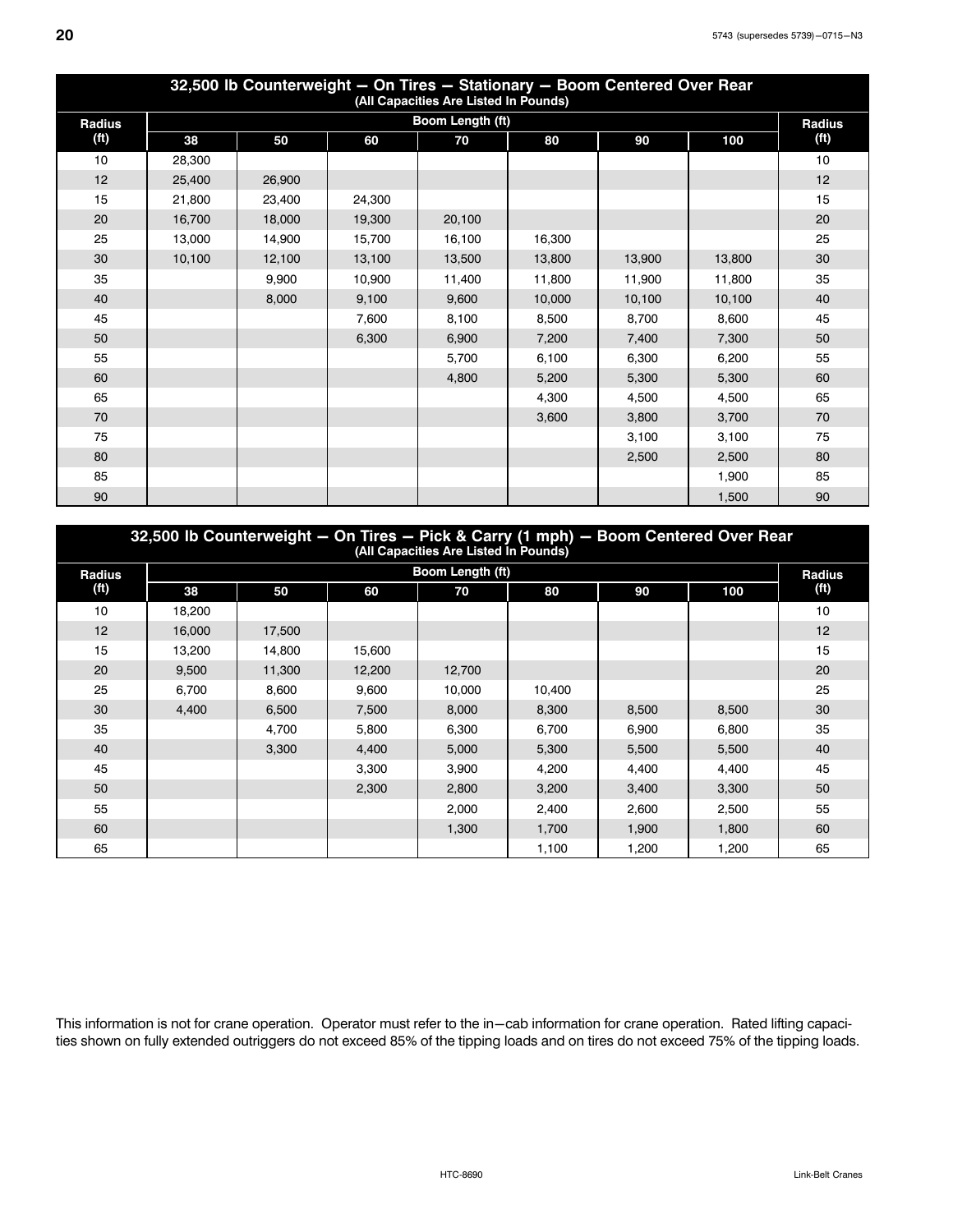<span id="page-25-0"></span>

| 39,500 lb Counterweight - Fully Extended Outriggers - 360° Rotation<br>(All Capacities Are Listed In Pounds) |                                            |          |         |        |          |                  |        |        |        |        |        |                   |
|--------------------------------------------------------------------------------------------------------------|--------------------------------------------|----------|---------|--------|----------|------------------|--------|--------|--------|--------|--------|-------------------|
| <b>Radius</b>                                                                                                |                                            |          |         |        |          | Boom Length (ft) |        |        |        |        |        | <b>Radius</b>     |
| (f <sup>t</sup> )                                                                                            | 38                                         | 50       | 60      | 70     | 76.5/80  | 90               | 100    | 110    | 120    | 130    | 140    | (f <sup>t</sup> ) |
| $\overline{7}$                                                                                               | 180,000*                                   |          |         |        |          |                  |        |        |        |        |        | $\overline{7}$    |
| 8                                                                                                            | 173,500*                                   |          |         |        |          |                  |        |        |        |        |        | 8                 |
| 9                                                                                                            | 164,400*                                   |          |         |        |          |                  |        |        |        |        |        | 9                 |
| 10                                                                                                           | 156,000*                                   | 146,700* | 117,900 | 89,700 |          |                  |        |        |        |        |        | 10                |
| 12                                                                                                           | 141,800*                                   | 133,700* | 108,800 | 85,000 | 85,100** |                  |        |        |        |        |        | 12                |
| 15                                                                                                           | 123,700                                    | 118,100  | 106,500 | 78,800 | 78,400** | 57,700           |        |        |        |        |        | 15                |
| 20                                                                                                           | 91,300                                     | 93,500   | 93,800  | 70,300 | 76,500** | 56,200           | 49,100 | 42,500 |        |        |        | 20                |
| 25                                                                                                           | 71,000                                     | 73,300   | 73,800  | 63,600 | 73,300** | 55,300           | 45,800 | 42,500 | 33,700 | 29,700 |        | 25                |
| 30                                                                                                           | 57,200                                     | 59,600   | 60,100  | 58,100 | 61,100   | 54,500           | 45,200 | 38,300 | 31,200 | 29,400 | 24,400 | 30                |
| 35                                                                                                           |                                            | 49,700   | 50,300  | 51,400 | 51,200   | 50,900           | 42,500 | 35,500 | 30,900 | 29,100 | 24,100 | 35                |
| 40                                                                                                           |                                            | 42,200   | 43,700  | 44,000 | 43,800   | 43,400           | 38,200 | 33,400 | 30,600 | 28,800 | 24,000 | 40                |
| 45                                                                                                           |                                            |          | 37,900  | 38,200 | 38,100   | 37,700           | 34,600 | 30,300 | 29,900 | 28,600 | 23,800 | 45                |
| 50                                                                                                           |                                            |          | 32,400  | 32,700 | 32,500   | 32,000           | 31,500 | 27,900 | 27,800 | 26,800 | 23,700 | 50                |
| 55                                                                                                           |                                            |          |         | 28,200 | 28,000   | 27,600           | 27,300 | 25,600 | 25,800 | 24,800 | 23,600 | 55                |
| 60                                                                                                           |                                            |          |         | 24,600 | 24,500   | 24,100           | 24,100 | 23,600 | 24,200 | 23,000 | 22,100 | 60                |
| 65                                                                                                           |                                            |          |         |        | 21,500   | 22,300           | 21,100 | 21,400 | 21,600 | 21,300 | 20,600 | 65                |
| 70                                                                                                           |                                            |          |         |        | 19,700   | 19,900           | 18,700 | 19,500 | 19,100 | 19,200 | 19,200 | 70                |
| 75                                                                                                           |                                            |          |         |        |          | 17,700           | 17,500 | 17,400 | 17,000 | 17,700 | 17,400 | 75                |
| 80                                                                                                           |                                            |          |         |        |          | 16,000           | 16,000 | 15,600 | 15,900 | 15,900 | 15,600 | 80                |
| 85                                                                                                           |                                            |          |         |        |          |                  | 14,600 | 14,600 | 14,800 | 14,400 | 14,100 | 85                |
| 90                                                                                                           |                                            |          |         |        |          |                  | 13,800 | 13,700 | 13,400 | 13,000 | 12,700 | 90                |
| 95                                                                                                           |                                            |          |         |        |          |                  |        | 12,500 | 12,300 | 11,900 | 11,600 | 95                |
| 100                                                                                                          |                                            |          |         |        |          |                  |        | 11,500 | 11,200 | 10,900 | 10,600 | 100               |
| 105                                                                                                          |                                            |          |         |        |          |                  |        |        | 10,200 | 9,900  | 9,600  | 105               |
| 110                                                                                                          |                                            |          |         |        |          |                  |        |        | 9,400  | 9,000  | 8,800  | 110               |
| 115                                                                                                          |                                            |          |         |        |          |                  |        |        |        | 8,300  | 8,000  | 115               |
| 120                                                                                                          |                                            |          |         |        |          |                  |        |        |        | 7,500  | 7,300  | 120               |
| 125                                                                                                          |                                            |          |         |        |          |                  |        |        |        |        | 6,600  | 125               |
| 130                                                                                                          |                                            |          |         |        |          |                  |        |        |        |        | 6,000  | 130               |
| ** 76.5 EM5 mode                                                                                             | * Special Conditions Or Wire Rope Required |          |         |        |          |                  |        |        |        |        |        |                   |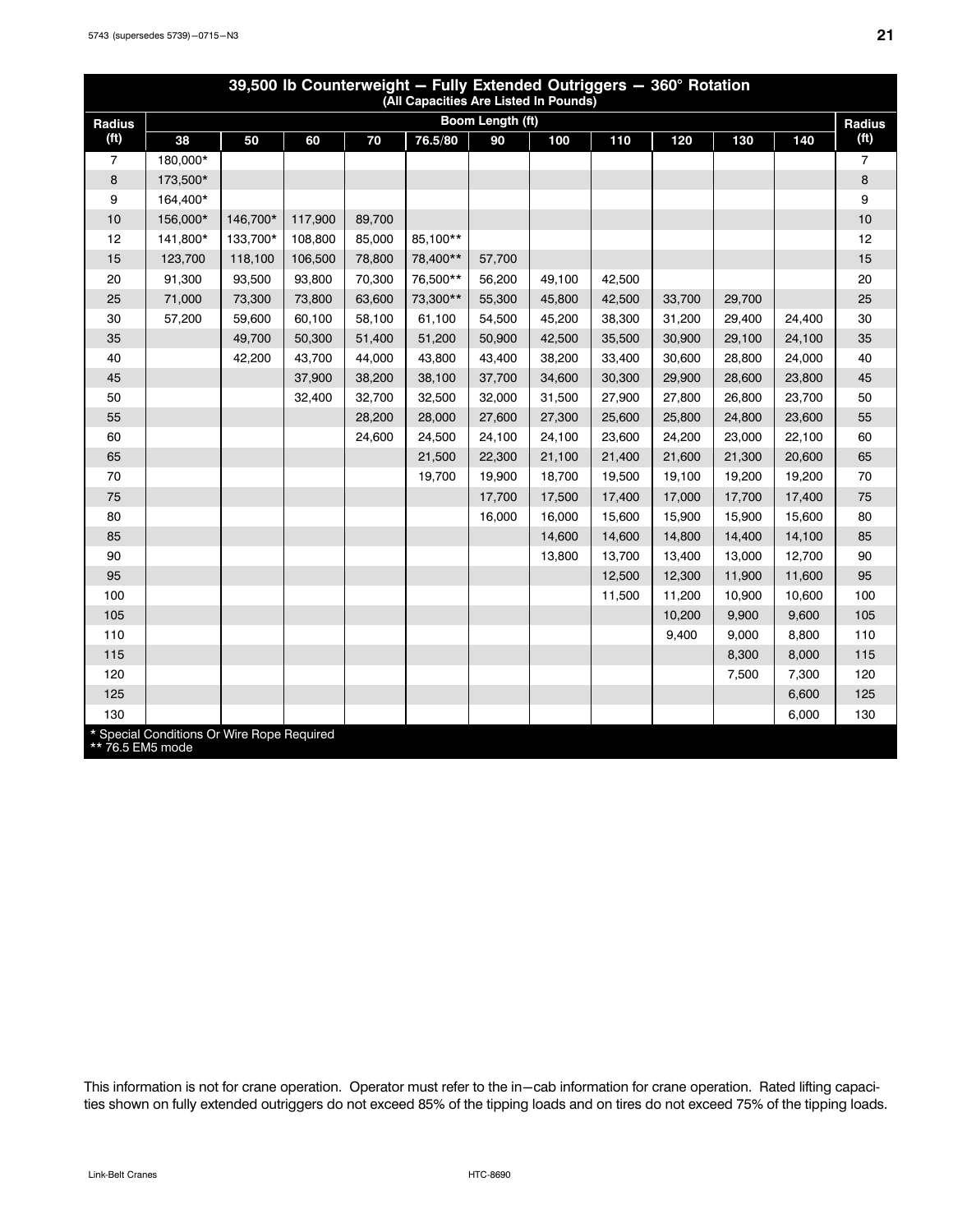<span id="page-26-0"></span>

# **Fly Attachment Lift Capacity Charts - Optional**

| 8,500 lb Counterweight - Fully Extended Outriggers - 360° Rotation<br>(All Capacities Are Listed In Pounds) |                                          |       |        |                                                                                                                                                                                                                                                                                                                                                                                       |       |  |  |  |  |
|-------------------------------------------------------------------------------------------------------------|------------------------------------------|-------|--------|---------------------------------------------------------------------------------------------------------------------------------------------------------------------------------------------------------------------------------------------------------------------------------------------------------------------------------------------------------------------------------------|-------|--|--|--|--|
|                                                                                                             | 140 ft Main Boom Length<br>2° Fly Offset |       |        | 140 ft Main Boom Length<br>15° Fly Offset<br>Fly Length (ft)<br>(f <sup>t</sup> )<br>35<br>58<br>35<br>40<br>45<br>11,500<br>50<br>11,400<br>55<br>11,200<br>60<br>11,000<br>7,200<br>65<br>10,800<br>7,000<br>70<br>10,600<br>6,800<br>75<br>6,700<br>9,700<br>80<br>8,500<br>6,500<br>85<br>6,300<br>7,400<br>90<br>6,400<br>6,200<br>95<br>5,600<br>6,000<br>100<br>5,600<br>4,800 |       |  |  |  |  |
| Radius                                                                                                      | Fly Length (ft)                          |       | Radius |                                                                                                                                                                                                                                                                                                                                                                                       |       |  |  |  |  |
| (f <sup>t</sup> )                                                                                           | 35                                       | 58    |        |                                                                                                                                                                                                                                                                                                                                                                                       |       |  |  |  |  |
| 35                                                                                                          | 12,100                                   |       |        |                                                                                                                                                                                                                                                                                                                                                                                       |       |  |  |  |  |
| 40                                                                                                          | 12,100                                   |       |        |                                                                                                                                                                                                                                                                                                                                                                                       |       |  |  |  |  |
| 45                                                                                                          | 12,100                                   | 8,500 |        |                                                                                                                                                                                                                                                                                                                                                                                       |       |  |  |  |  |
| 50                                                                                                          | 12,100                                   | 8,400 |        |                                                                                                                                                                                                                                                                                                                                                                                       |       |  |  |  |  |
| 55                                                                                                          | 12,100                                   | 8,300 |        |                                                                                                                                                                                                                                                                                                                                                                                       |       |  |  |  |  |
| 60                                                                                                          | 12,100                                   | 8,100 |        |                                                                                                                                                                                                                                                                                                                                                                                       |       |  |  |  |  |
| 65                                                                                                          | 11,900                                   | 8,000 |        |                                                                                                                                                                                                                                                                                                                                                                                       |       |  |  |  |  |
| 70                                                                                                          | 10,400                                   | 7,800 |        |                                                                                                                                                                                                                                                                                                                                                                                       |       |  |  |  |  |
| 75                                                                                                          | 9,000                                    | 7,700 |        |                                                                                                                                                                                                                                                                                                                                                                                       |       |  |  |  |  |
| 80                                                                                                          | 7,800                                    | 7,500 |        |                                                                                                                                                                                                                                                                                                                                                                                       |       |  |  |  |  |
| 85                                                                                                          | 6,800                                    | 7,300 |        |                                                                                                                                                                                                                                                                                                                                                                                       |       |  |  |  |  |
| 90                                                                                                          | 5,900                                    | 6,400 |        |                                                                                                                                                                                                                                                                                                                                                                                       |       |  |  |  |  |
| 95                                                                                                          | 5,100                                    | 5,600 |        |                                                                                                                                                                                                                                                                                                                                                                                       |       |  |  |  |  |
| 100                                                                                                         | 4,400                                    | 4,900 |        |                                                                                                                                                                                                                                                                                                                                                                                       |       |  |  |  |  |
| 105                                                                                                         | 3,700                                    | 4,200 | 105    | 4,200                                                                                                                                                                                                                                                                                                                                                                                 | 4,900 |  |  |  |  |
| 110                                                                                                         | 3,200                                    | 3,600 | 110    | 3,600                                                                                                                                                                                                                                                                                                                                                                                 | 4,300 |  |  |  |  |
| 115                                                                                                         | 2,700                                    | 3,100 | 115    | 3,000                                                                                                                                                                                                                                                                                                                                                                                 | 3,700 |  |  |  |  |
| 120                                                                                                         | 2,200                                    | 2,600 | 120    | 2,500                                                                                                                                                                                                                                                                                                                                                                                 | 3,200 |  |  |  |  |
| 125                                                                                                         | 1,800                                    | 2,200 | 125    | 2,100                                                                                                                                                                                                                                                                                                                                                                                 | 2,700 |  |  |  |  |
| 130                                                                                                         | 1,400                                    | 1,800 | 130    | 1,700                                                                                                                                                                                                                                                                                                                                                                                 | 2,300 |  |  |  |  |
| 135                                                                                                         | 1,100                                    | 1,500 | 135    | 1,300                                                                                                                                                                                                                                                                                                                                                                                 | 1,900 |  |  |  |  |
| 140                                                                                                         |                                          |       | 140    | 900                                                                                                                                                                                                                                                                                                                                                                                   | 1,500 |  |  |  |  |
| 145                                                                                                         |                                          |       | 145    |                                                                                                                                                                                                                                                                                                                                                                                       | 1,200 |  |  |  |  |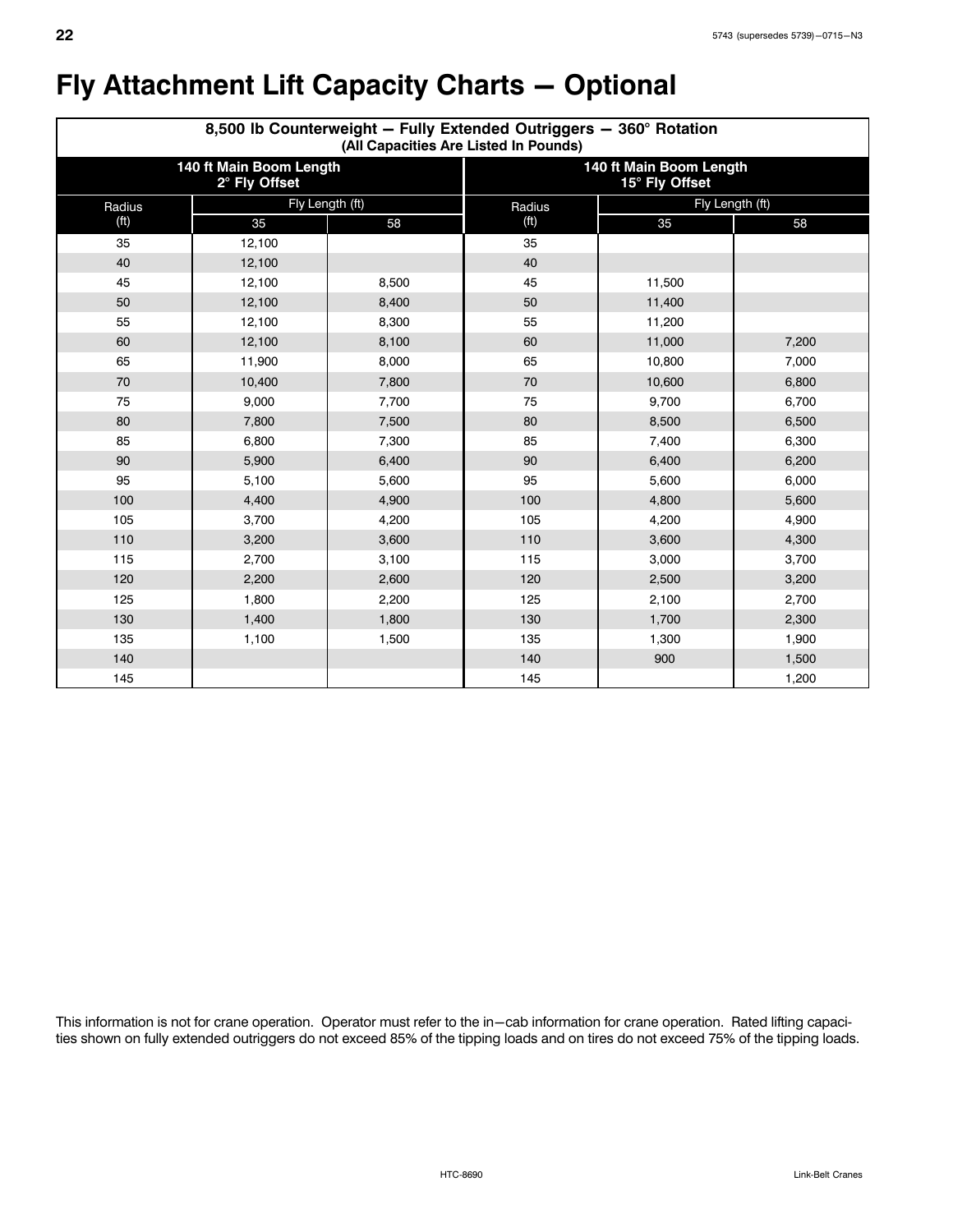<span id="page-27-0"></span>

| 8,500 lb Counterweight - Fully Extended Outriggers - 360° Rotation<br>(All Capacities Are Listed In Pounds) |                                           |       |                   |                                           |       |  |  |  |  |
|-------------------------------------------------------------------------------------------------------------|-------------------------------------------|-------|-------------------|-------------------------------------------|-------|--|--|--|--|
|                                                                                                             | 140 ft Main Boom Length<br>30° Fly Offset |       |                   | 140 ft Main Boom Length<br>45° Fly Offset |       |  |  |  |  |
| Radius                                                                                                      | Fly Length (ft)                           |       | Radius            | Fly Length (ft)                           |       |  |  |  |  |
| (f <sup>t</sup> )                                                                                           | 35                                        | 58    | (f <sup>t</sup> ) | 35                                        | 58    |  |  |  |  |
| 35                                                                                                          |                                           |       | 35                |                                           |       |  |  |  |  |
| 40                                                                                                          |                                           |       | 40                |                                           |       |  |  |  |  |
| 45                                                                                                          |                                           |       | 45                |                                           |       |  |  |  |  |
| 50                                                                                                          |                                           |       | 50                |                                           |       |  |  |  |  |
| 55                                                                                                          | 10,000                                    |       | 55                |                                           |       |  |  |  |  |
| 60                                                                                                          | 9,800                                     |       | 60                |                                           |       |  |  |  |  |
| 65                                                                                                          | 9,700                                     |       | 65                | 8,800                                     |       |  |  |  |  |
| 70                                                                                                          | 9,500                                     |       | 70                | 8,800                                     |       |  |  |  |  |
| 75                                                                                                          | 9,400                                     | 5,700 | 75                | 8,700                                     |       |  |  |  |  |
| 80                                                                                                          | 9,100                                     | 5,600 | 80                | 8,600                                     |       |  |  |  |  |
| 85                                                                                                          | 8,000                                     | 5,500 | 85                | 8,400                                     | 4,900 |  |  |  |  |
| 90                                                                                                          | 7,000                                     | 5,400 | 90                | 7,400                                     | 4,900 |  |  |  |  |
| 95                                                                                                          | 6,100                                     | 5,300 | 95                | 6,400                                     | 4,800 |  |  |  |  |
| 100                                                                                                         | 5,300                                     | 5,200 | 100               | 5,600                                     | 4,800 |  |  |  |  |
| 105                                                                                                         | 4,600                                     | 5,100 | 105               | 4,800                                     | 4,700 |  |  |  |  |
| 110                                                                                                         | 3,900                                     | 4,900 | 110               | 4,200                                     | 4,700 |  |  |  |  |
| 115                                                                                                         | 3,300                                     | 4,300 | 115               | 3,500                                     | 4,700 |  |  |  |  |
| 120                                                                                                         | 2,800                                     | 3,700 | 120               | 3,000                                     | 4,100 |  |  |  |  |
| 125                                                                                                         | 2,300                                     | 3,200 | 125               | 2,500                                     | 3,600 |  |  |  |  |
| 130                                                                                                         | 1,900                                     | 2,700 | 130               | 2,000                                     | 3,100 |  |  |  |  |
| 135                                                                                                         | 1,500                                     | 2,300 | 135               | 1,500                                     | 2,600 |  |  |  |  |
| 140                                                                                                         | 1,100                                     | 1,900 | 140               |                                           | 2,100 |  |  |  |  |
| 145                                                                                                         |                                           | 1,500 | 145               |                                           | 1,700 |  |  |  |  |
| 150                                                                                                         |                                           | 1,200 | 150               |                                           | 1,300 |  |  |  |  |
| 155                                                                                                         |                                           |       | 155               |                                           | 1,000 |  |  |  |  |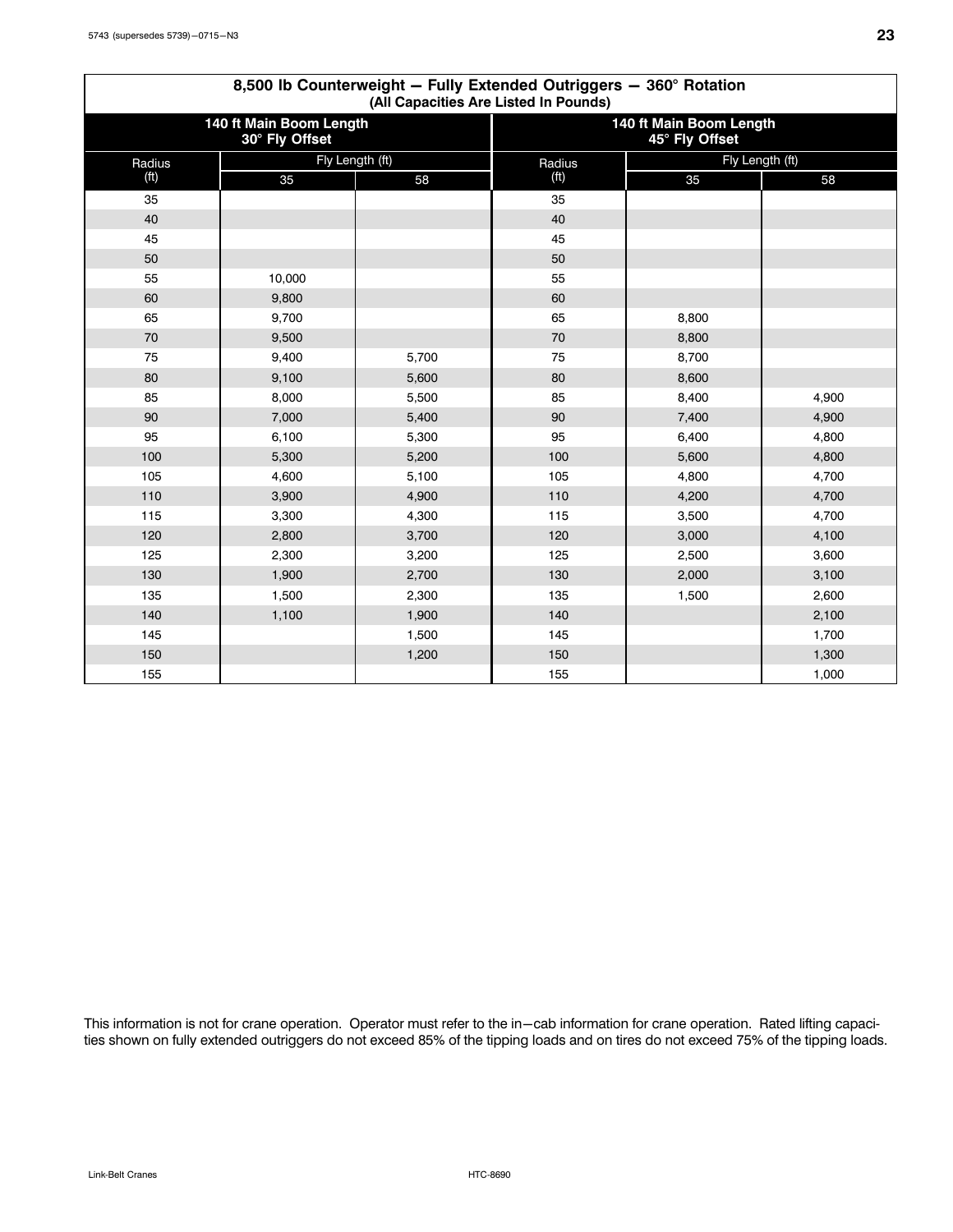<span id="page-28-0"></span>

|                   | 11,500 lb Counterweight $-$ Fully Extended Outriggers $-$ 360 $^{\circ}$ Rotation<br>(All Capacities Are Listed In Pounds) |                                          |       |                   |        |                                           |       |  |  |  |  |  |  |
|-------------------|----------------------------------------------------------------------------------------------------------------------------|------------------------------------------|-------|-------------------|--------|-------------------------------------------|-------|--|--|--|--|--|--|
|                   |                                                                                                                            | 140 ft Main Boom Length<br>2° Fly Offset |       |                   |        | 140 ft Main Boom Length<br>15° Fly Offset |       |  |  |  |  |  |  |
| Radius            |                                                                                                                            | Fly Length (ft)                          |       | Radius            |        | Fly Length (ft)                           |       |  |  |  |  |  |  |
| (f <sup>t</sup> ) | 35                                                                                                                         | 58                                       | 74    | (f <sup>t</sup> ) | 35     | 58                                        | 74    |  |  |  |  |  |  |
| 35                | 12,100                                                                                                                     |                                          |       | 35                |        |                                           |       |  |  |  |  |  |  |
| 40                | 12,100                                                                                                                     |                                          |       | 40                |        |                                           |       |  |  |  |  |  |  |
| 45                | 12,100                                                                                                                     | 8,500                                    |       | 45                | 11,500 |                                           |       |  |  |  |  |  |  |
| 50                | 12,100                                                                                                                     | 8,400                                    | 6,600 | 50                | 11,400 |                                           |       |  |  |  |  |  |  |
| 55                | 12,100                                                                                                                     | 8,300                                    | 6,600 | 55                | 11,200 |                                           |       |  |  |  |  |  |  |
| 60                | 12,100                                                                                                                     | 8,100                                    | 6,600 | 60                | 11,000 | 7,200                                     |       |  |  |  |  |  |  |
| 65                | 11,900                                                                                                                     | 8,000                                    | 6,600 | 65                | 10,800 | 7,000                                     | 6,300 |  |  |  |  |  |  |
| 70                | 11,500                                                                                                                     | 7,800                                    | 6,600 | 70                | 10,600 | 6,800                                     | 6,000 |  |  |  |  |  |  |
| 75                | 10,000                                                                                                                     | 7,700                                    | 6,600 | 75                | 10,400 | 6,700                                     | 5,700 |  |  |  |  |  |  |
| 80                | 8,700                                                                                                                      | 7,500                                    | 6,400 | 80                | 9,400  | 6,500                                     | 5,400 |  |  |  |  |  |  |
| 85                | 7,600                                                                                                                      | 7,300                                    | 6,000 | 85                | 8,200  | 6,300                                     | 5,100 |  |  |  |  |  |  |
| 90                | 6,700                                                                                                                      | 7,100                                    | 5,700 | 90                | 7,200  | 6,200                                     | 4,900 |  |  |  |  |  |  |
| 95                | 5,800                                                                                                                      | 6,300                                    | 5,400 | 95                | 6,300  | 6,000                                     | 4,600 |  |  |  |  |  |  |
| 100               | 5,100                                                                                                                      | 5,500                                    | 5,100 | 100               | 5,500  | 5,900                                     | 4,400 |  |  |  |  |  |  |
| 105               | 4,400                                                                                                                      | 4,900                                    | 4,800 | 105               | 4,800  | 5,600                                     | 4,200 |  |  |  |  |  |  |
| 110               | 3,800                                                                                                                      | 4,300                                    | 4,200 | 110               | 4,200  | 4,900                                     | 4,100 |  |  |  |  |  |  |
| 115               | 3,300                                                                                                                      | 3,700                                    | 3,600 | 115               | 3,600  | 4,300                                     | 3,900 |  |  |  |  |  |  |
| 120               | 2,800                                                                                                                      | 3,200                                    | 3,100 | 120               | 3,100  | 3,800                                     | 3,600 |  |  |  |  |  |  |
| 125               | 2,300                                                                                                                      | 2,800                                    | 2,700 | 125               | 2,600  | 3,300                                     | 3,100 |  |  |  |  |  |  |
| 130               | 1,900                                                                                                                      | 2,300                                    | 2,200 | 130               | 2,200  | 2,800                                     | 2,700 |  |  |  |  |  |  |
| 135               | 1,600                                                                                                                      | 2,000                                    | 1,900 | 135               | 1,800  | 2,400                                     | 2,300 |  |  |  |  |  |  |
| 140               | 1,200                                                                                                                      | 1,600                                    | 1,500 | 140               | 1,400  | 2,000                                     | 1,900 |  |  |  |  |  |  |
| 145               | 900                                                                                                                        | 1,300                                    | 1,200 | 145               | 1,100  | 1,700                                     | 1,500 |  |  |  |  |  |  |
|                   |                                                                                                                            |                                          |       | 150               |        | 1,300                                     | 1,200 |  |  |  |  |  |  |
|                   |                                                                                                                            |                                          |       | 155               |        | 1,000                                     |       |  |  |  |  |  |  |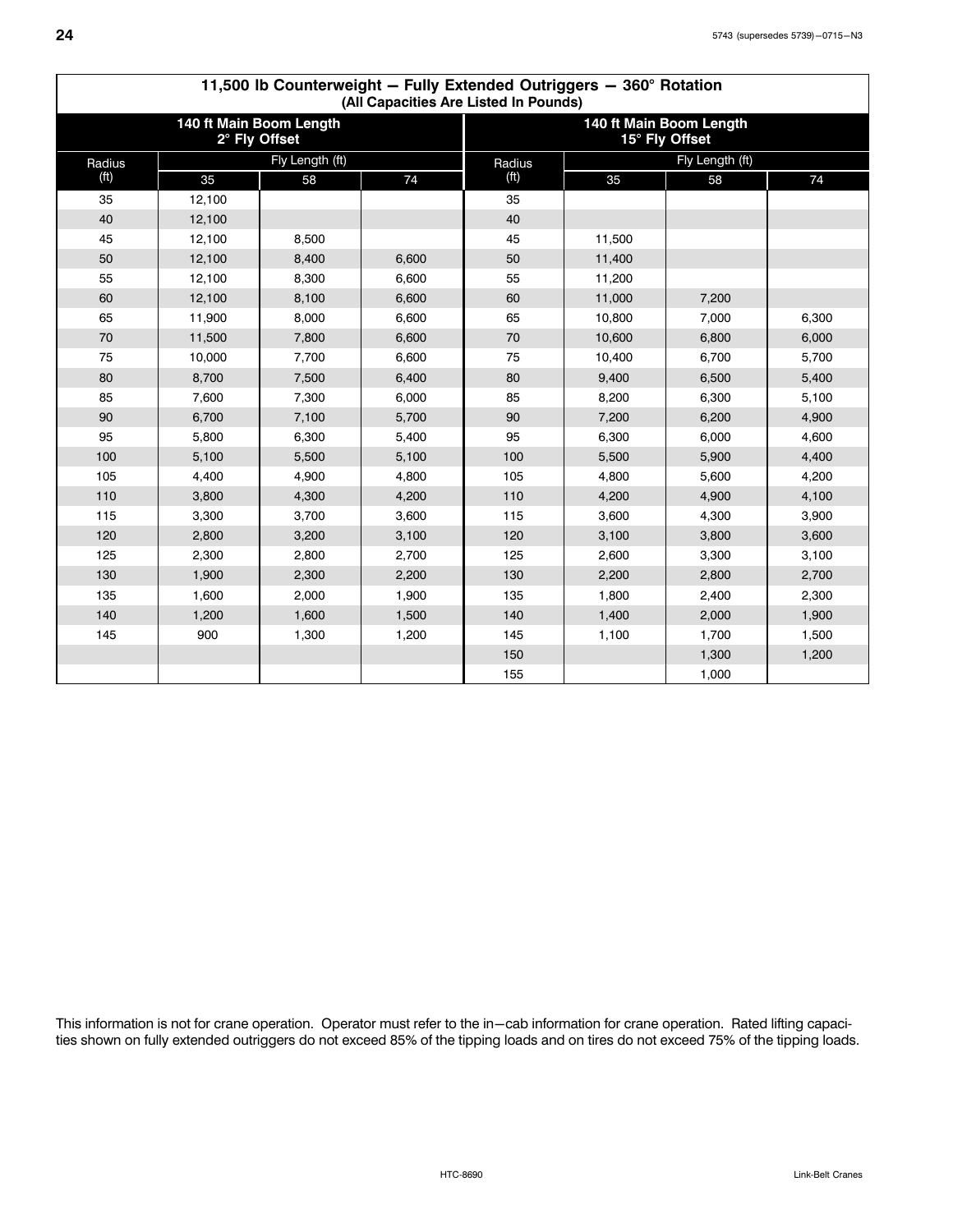<span id="page-29-0"></span>

| 11,500 lb Counterweight - Fully Extended Outriggers - 360° Rotation<br>(All Capacities Are Listed In Pounds) |                |                         |       |                   |       |                                           |       |  |  |  |  |  |
|--------------------------------------------------------------------------------------------------------------|----------------|-------------------------|-------|-------------------|-------|-------------------------------------------|-------|--|--|--|--|--|
|                                                                                                              | 30° Fly Offset | 140 ft Main Boom Length |       |                   |       | 140 ft Main Boom Length<br>45° Fly Offset |       |  |  |  |  |  |
| Radius                                                                                                       |                | Fly Length (ft)         |       | Radius            |       | Fly Length (ft)                           |       |  |  |  |  |  |
| (f <sup>t</sup> )                                                                                            | 35             | 58                      | 74    | (f <sup>t</sup> ) | 35    | 58                                        | 74    |  |  |  |  |  |
| 35                                                                                                           |                |                         |       | 35                |       |                                           |       |  |  |  |  |  |
| 40                                                                                                           |                |                         |       | 40                |       |                                           |       |  |  |  |  |  |
| 45                                                                                                           |                |                         |       | 45                |       |                                           |       |  |  |  |  |  |
| 50                                                                                                           |                |                         |       | 50                |       |                                           |       |  |  |  |  |  |
| 55                                                                                                           | 10,000         |                         |       | 55                |       |                                           |       |  |  |  |  |  |
| 60                                                                                                           | 9,800          |                         |       | 60                |       |                                           |       |  |  |  |  |  |
| 65                                                                                                           | 9,700          |                         |       | 65                | 8,800 |                                           |       |  |  |  |  |  |
| 70                                                                                                           | 9,500          |                         |       | 70                | 8,800 |                                           |       |  |  |  |  |  |
| 75                                                                                                           | 9,400          | 5,700                   | 4,600 | 75                | 8,700 |                                           |       |  |  |  |  |  |
| 80                                                                                                           | 9,200          | 5,600                   | 4,400 | 80                | 8,600 |                                           |       |  |  |  |  |  |
| 85                                                                                                           | 8,800          | 5,500                   | 4,200 | 85                | 8,600 | 4,900                                     | 3,700 |  |  |  |  |  |
| 90                                                                                                           | 7,700          | 5,400                   | 4,100 | 90                | 8,100 | 4,900                                     | 3,500 |  |  |  |  |  |
| 95                                                                                                           | 6,800          | 5,300                   | 3,900 | 95                | 7,200 | 4,800                                     | 3,400 |  |  |  |  |  |
| 100                                                                                                          | 6,000          | 5,200                   | 3,700 | 100               | 6,300 | 4,800                                     | 3,300 |  |  |  |  |  |
| 105                                                                                                          | 5,200          | 5,100                   | 3,600 | 105               | 5,500 | 4,700                                     | 3,200 |  |  |  |  |  |
| 110                                                                                                          | 4,500          | 5,000                   | 3,500 | 110               | 4,800 | 4,700                                     | 3,100 |  |  |  |  |  |
| 115                                                                                                          | 3,900          | 4,900                   | 3,300 | 115               | 4,100 | 4,700                                     | 3,000 |  |  |  |  |  |
| 120                                                                                                          | 3,400          | 4,300                   | 3,200 | 120               | 3,500 | 4,600                                     | 2,900 |  |  |  |  |  |
| 125                                                                                                          | 2,900          | 3,800                   | 3,100 | 125               | 3,000 | 4,100                                     | 2,800 |  |  |  |  |  |
| 130                                                                                                          | 2,400          | 3,300                   | 3,000 | 130               | 2,500 | 3,600                                     | 2,700 |  |  |  |  |  |
| 135                                                                                                          | 2,000          | 2,800                   | 2,700 | 135               | 2,000 | 3,100                                     | 2,700 |  |  |  |  |  |
| 140                                                                                                          | 1,600          | 2,400                   | 2,300 | 140               |       | 2,600                                     | 2,600 |  |  |  |  |  |
| 145                                                                                                          | 1,200          | 2,000                   | 1,900 | 145               |       | 2,200                                     | 2,200 |  |  |  |  |  |
| 150                                                                                                          | 900            | 1,600                   | 1,600 | 150               |       | 1,800                                     | 1,800 |  |  |  |  |  |
| 155                                                                                                          |                | 1,300                   | 1,200 | 155               |       | 1,400                                     | 1,400 |  |  |  |  |  |
| 160                                                                                                          |                | 1,000                   | 900   | 160               |       | 1,000                                     | 1,100 |  |  |  |  |  |
|                                                                                                              |                |                         |       | 165               |       |                                           | 800   |  |  |  |  |  |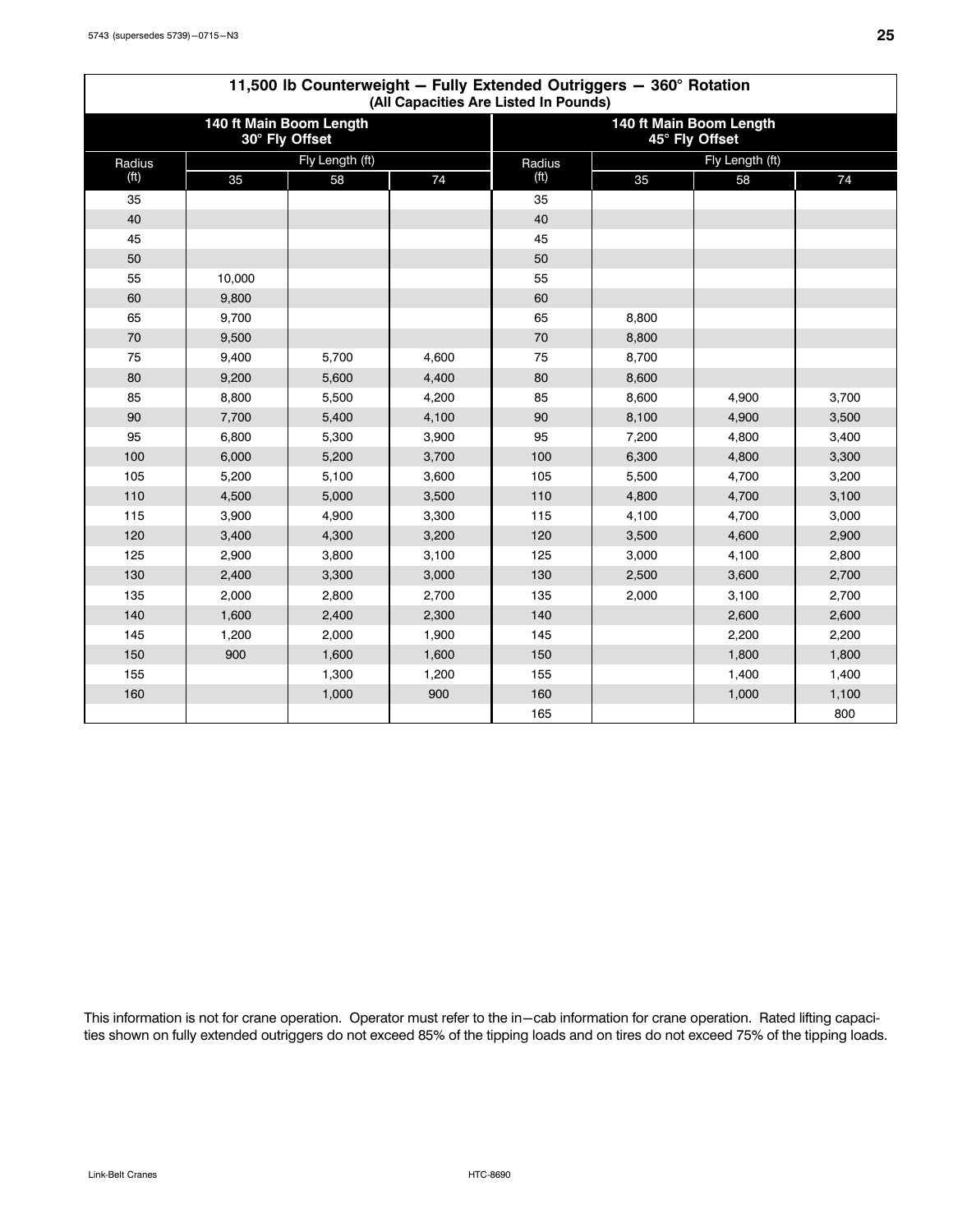|                   | 32,500 lb Counterweight - Fully Extended Outriggers - 360° Rotation<br>(All Capacities Are Listed In Pounds) |                                          |       |       |                   |        |                                           |                 |       |  |  |  |  |
|-------------------|--------------------------------------------------------------------------------------------------------------|------------------------------------------|-------|-------|-------------------|--------|-------------------------------------------|-----------------|-------|--|--|--|--|
|                   |                                                                                                              | 140 ft Main Boom Length<br>2° Fly Offset |       |       |                   |        | 140 ft Main Boom Length<br>15° Fly Offset |                 |       |  |  |  |  |
| Radius            |                                                                                                              | Fly Length (ft)                          |       |       | Radius            |        |                                           | Fly Length (ft) |       |  |  |  |  |
| (f <sup>t</sup> ) | 35                                                                                                           | 58                                       | 74    | 90    | (f <sup>t</sup> ) | 35     | 58                                        | 74              | 90    |  |  |  |  |
| 35                | 12,100                                                                                                       |                                          |       |       | 35                |        |                                           |                 |       |  |  |  |  |
| 40                | 12,100                                                                                                       |                                          |       |       | 40                |        |                                           |                 |       |  |  |  |  |
| 45                | 12,100                                                                                                       | 8,500                                    |       |       | 45                | 11,500 |                                           |                 |       |  |  |  |  |
| 50                | 12,100                                                                                                       | 8,400                                    | 6,600 |       | 50                | 11,400 |                                           |                 |       |  |  |  |  |
| 55                | 12,100                                                                                                       | 8,300                                    | 6,600 | 5,200 | 55                | 11,200 |                                           |                 |       |  |  |  |  |
| 60                | 12,100                                                                                                       | 8,100                                    | 6,600 | 5,200 | 60                | 11,000 | 7,200                                     |                 |       |  |  |  |  |
| 65                | 11,900                                                                                                       | 8,000                                    | 6,600 | 5,200 | 65                | 10,800 | 7,000                                     | 6,300           |       |  |  |  |  |
| 70                | 11,700                                                                                                       | 7,800                                    | 6,600 | 5,200 | 70                | 10,600 | 6,800                                     | 6,000           | 4,800 |  |  |  |  |
| 75                | 11,500                                                                                                       | 7,700                                    | 6,600 | 5,100 | 75                | 10,400 | 6,700                                     | 5,700           | 4,500 |  |  |  |  |
| 80                | 11,300                                                                                                       | 7,500                                    | 6,400 | 4,800 | 80                | 10,200 | 6,500                                     | 5,400           | 4,200 |  |  |  |  |
| 85                | 11,000                                                                                                       | 7,300                                    | 6,000 | 4,500 | 85                | 10,000 | 6,300                                     | 5,100           | 4,000 |  |  |  |  |
| 90                | 10,500                                                                                                       | 7,100                                    | 5,700 | 4,200 | 90                | 9,700  | 6,200                                     | 4,900           | 3,700 |  |  |  |  |
| 95                | 10,100                                                                                                       | 6,900                                    | 5,400 | 4,000 | 95                | 9,400  | 6,000                                     | 4,600           | 3,500 |  |  |  |  |
| 100               | 9,700                                                                                                        | 6,700                                    | 5,100 | 3,700 | 100               | 9,000  | 5,900                                     | 4,400           | 3,300 |  |  |  |  |
| 105               | 8,800                                                                                                        | 6,500                                    | 4,900 | 3,500 | 105               | 8,700  | 5,700                                     | 4,200           | 3,100 |  |  |  |  |
| 110               | 8,000                                                                                                        | 6,300                                    | 4,700 | 3,300 | 110               | 8,400  | 5,600                                     | 4,100           | 3,000 |  |  |  |  |
| 115               | 7,300                                                                                                        | 6,000                                    | 4,500 | 3,200 | 115               | 7,600  | 5,500                                     | 3,900           | 2,800 |  |  |  |  |
| 120               | 6,600                                                                                                        | 5,800                                    | 4,300 | 3,000 | 120               | 6,900  | 5,300                                     | 3,700           | 2,700 |  |  |  |  |
| 125               | 6,000                                                                                                        | 5,600                                    | 4,100 | 2,800 | 125               | 6,300  | 5,100                                     | 3,600           | 2,500 |  |  |  |  |
| 130               | 5,500                                                                                                        | 5,300                                    | 3,900 | 2,700 | 130               | 5,700  | 4,900                                     | 3,500           | 2,400 |  |  |  |  |
| 135               | 5,000                                                                                                        | 5,200                                    | 3,800 | 2,500 | 135               | 5,200  | 4,700                                     | 3,300           | 2,300 |  |  |  |  |
| 140               | 4,500                                                                                                        | 4,900                                    | 3,600 | 2,400 | 140               | 4,700  | 4,600                                     | 3,200           | 2,200 |  |  |  |  |
| 145               | 4,100                                                                                                        | 4,400                                    | 3,500 | 2,300 | 145               | 4,200  | 4,400                                     | 3,100           | 2,100 |  |  |  |  |
| 150               | 3,700                                                                                                        | 4,000                                    | 3,400 | 2,200 | 150               | 3,800  | 4,300                                     | 3,000           | 2,000 |  |  |  |  |
| 155               | 3,300                                                                                                        | 3,700                                    | 3,200 | 2,100 | 155               | 3,400  | 4,000                                     | 2,900           | 1,900 |  |  |  |  |
| 160               | 2,900                                                                                                        | 3,300                                    | 3,100 | 2,000 | 160               | 3,000  | 3,600                                     | 2,900           | 1,800 |  |  |  |  |
| 165               | 2,500                                                                                                        | 2,900                                    | 2,700 | 1,900 | 165               | 2,600  | 3,200                                     | 2,800           | 1,700 |  |  |  |  |
| 170               |                                                                                                              | 2,600                                    | 2,400 | 1,800 | 170               |        | 2,800                                     | 2,700           | 1,600 |  |  |  |  |
| 175               |                                                                                                              | 2,300                                    | 2,100 | 1,800 | 175               |        | 2,500                                     | 2,300           | 1,600 |  |  |  |  |
| 180               |                                                                                                              | 2,000                                    | 1,800 | 1,700 | 180               |        | 2,100                                     | 2,000           | 1,500 |  |  |  |  |
| 185               |                                                                                                              | 1,700                                    | 1,500 | 1,400 | 185               |        | 1,800                                     | 1,700           | 1,500 |  |  |  |  |
| 190               |                                                                                                              |                                          | 1,200 | 1,200 | 190               |        |                                           | 1,400           | 1,400 |  |  |  |  |
| 195               |                                                                                                              |                                          | 1,000 | 900   | 195               |        |                                           | 1,100           | 1,100 |  |  |  |  |
| 200               |                                                                                                              |                                          | 800   |       | 200               |        |                                           | 800             | 900   |  |  |  |  |

This information is not for crane operation. Operator must refer to the in-cab information for crane operation. Rated lifting capacities shown on fully extended outriggers do not exceed 85% of the tipping loads and on tires do not exceed 75% of the tipping loads.

<span id="page-30-0"></span> $\Gamma$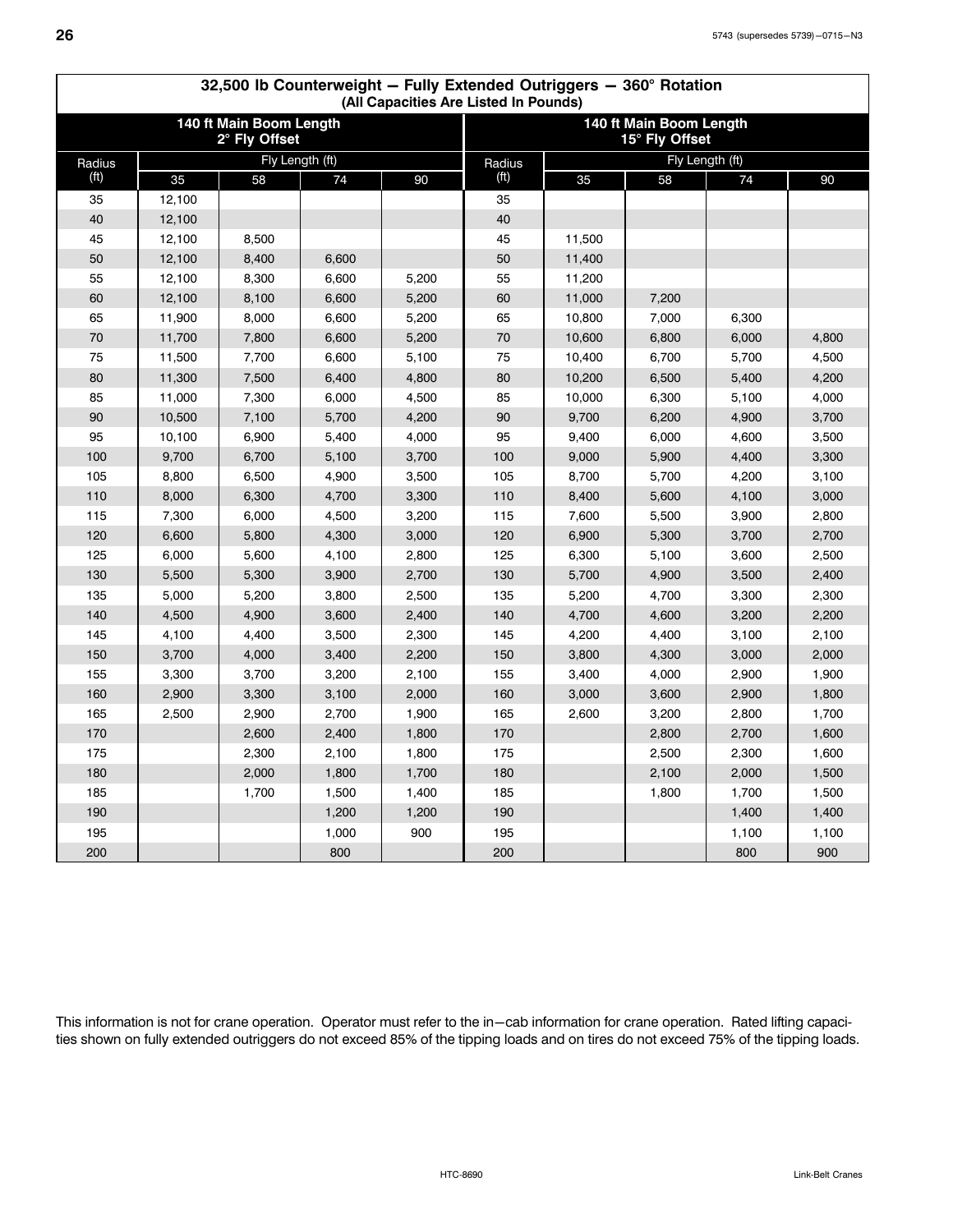<span id="page-31-0"></span>Г

|                   | 32,500 ib Counterweight – Funy Extended Outriggers – 360 Hotation<br>(All Capacities Are Listed In Pounds) |                                           |                 |       |                   |       |                                           |                 |       |  |  |  |  |
|-------------------|------------------------------------------------------------------------------------------------------------|-------------------------------------------|-----------------|-------|-------------------|-------|-------------------------------------------|-----------------|-------|--|--|--|--|
|                   |                                                                                                            | 140 ft Main Boom Length<br>30° Fly Offset |                 |       |                   |       | 140 ft Main Boom Length<br>45° Fly Offset |                 |       |  |  |  |  |
| Radius            |                                                                                                            |                                           | Fly Length (ft) |       | Radius            |       |                                           | Fly Length (ft) |       |  |  |  |  |
| (f <sup>t</sup> ) | 35                                                                                                         | 58                                        | 74              | 90    | (f <sup>t</sup> ) | 35    | 58                                        | 74              | 90    |  |  |  |  |
| 35                |                                                                                                            |                                           |                 |       | 35                |       |                                           |                 |       |  |  |  |  |
| 40                |                                                                                                            |                                           |                 |       | 40                |       |                                           |                 |       |  |  |  |  |
| 45                |                                                                                                            |                                           |                 |       | 45                |       |                                           |                 |       |  |  |  |  |
| 50                |                                                                                                            |                                           |                 |       | 50                |       |                                           |                 |       |  |  |  |  |
| 55                | 10,000                                                                                                     |                                           |                 |       | 55                |       |                                           |                 |       |  |  |  |  |
| 60                | 9,800                                                                                                      |                                           |                 |       | 60                |       |                                           |                 |       |  |  |  |  |
| 65                | 9,700                                                                                                      |                                           |                 |       | 65                | 8,800 |                                           |                 |       |  |  |  |  |
| 70                | 9,500                                                                                                      |                                           |                 |       | 70                | 8,800 |                                           |                 |       |  |  |  |  |
| 75                | 9,400                                                                                                      | 5,700                                     | 4,600           |       | 75                | 8,700 |                                           |                 |       |  |  |  |  |
| 80                | 9,200                                                                                                      | 5,600                                     | 4,400           | 3,600 | 80                | 8,600 |                                           |                 |       |  |  |  |  |
| 85                | 9,100                                                                                                      | 5,500                                     | 4,200           | 3,400 | 85                | 8,600 | 4,900                                     | 3,700           |       |  |  |  |  |
| 90                | 9,000                                                                                                      | 5,400                                     | 4,100           | 3,200 | 90                | 8,500 | 4,900                                     | 3,500           | 2,900 |  |  |  |  |
| 95                | 8,800                                                                                                      | 5,300                                     | 3,900           | 3,000 | 95                | 8,400 | 4,800                                     | 3,400           | 2,700 |  |  |  |  |
| 100               | 8,500                                                                                                      | 5,200                                     | 3,700           | 2,900 | 100               | 8,200 | 4,800                                     | 3,300           | 2,600 |  |  |  |  |
| 105               | 8,200                                                                                                      | 5,100                                     | 3,600           | 2,700 | 105               | 8,000 | 4,700                                     | 3,200           | 2,400 |  |  |  |  |
| 110               | 8,000                                                                                                      | 5,000                                     | 3,500           | 2,600 | 110               | 7,800 | 4,700                                     | 3,100           | 2,300 |  |  |  |  |
| 115               | 7,700                                                                                                      | 4,900                                     | 3,300           | 2,400 | 115               | 7,600 | 4,700                                     | 3,000           | 2,200 |  |  |  |  |
| 120               | 7,200                                                                                                      | 4,800                                     | 3,200           | 2,300 | 120               | 7,400 | 4,600                                     | 2,900           | 2,100 |  |  |  |  |
| 125               | 6,500                                                                                                      | 4,700                                     | 3,100           | 2,200 | 125               | 6,700 | 4,500                                     | 2,800           | 2,000 |  |  |  |  |
| 130               | 5,900                                                                                                      | 4,500                                     | 3,000           | 2,100 | 130               | 6,000 | 4,400                                     | 2,700           | 1,900 |  |  |  |  |
| 135               | 5,400                                                                                                      | 4,400                                     | 2,900           | 2,000 | 135               | 5,400 | 4,300                                     | 2,700           | 1,800 |  |  |  |  |
| 140               | 4,800                                                                                                      | 4,300                                     | 2,800           | 1,900 | 140               |       | 4,200                                     | 2,600           | 1,800 |  |  |  |  |
| 145               | 4,400                                                                                                      | 4,200                                     | 2,800           | 1,800 | 145               |       | 4,100                                     | 2,600           | 1,700 |  |  |  |  |
| 150               | 3,900                                                                                                      | 4,100                                     | 2,700           | 1,700 | 150               |       | 4,000                                     | 2,500           | 1,600 |  |  |  |  |
| 155               | 3,500                                                                                                      | 4,000                                     | 2,600           | 1,700 | 155               |       | 4,000                                     | 2,500           | 1,600 |  |  |  |  |
| 160               |                                                                                                            | 3,800                                     | 2,600           | 1,600 | 160               |       | 3,900                                     | 2,500           | 1,500 |  |  |  |  |
| 165               |                                                                                                            | 3,400                                     | 2,500           | 1,500 | 165               |       |                                           | 2,500           | 1,500 |  |  |  |  |
| 170               |                                                                                                            | 3,000                                     | 2,500           | 1,500 | 170               |       |                                           | 2,500           | 1,400 |  |  |  |  |
| 175               |                                                                                                            | 2,600                                     | 2,500           | 1,400 | 175               |       |                                           | 2,500           | 1,400 |  |  |  |  |
| 180               |                                                                                                            | 2,200                                     | 2,200           | 1,400 | 180               |       |                                           |                 | 1,400 |  |  |  |  |
| 185               |                                                                                                            |                                           | 1,800           | 1,400 | 185               |       |                                           |                 | 1,400 |  |  |  |  |
| 190               |                                                                                                            |                                           | 1,500           | 1,300 | 190               |       |                                           |                 | 1,400 |  |  |  |  |
| 195               |                                                                                                            |                                           | 1,200           | 1,300 |                   |       |                                           |                 |       |  |  |  |  |
| 200               |                                                                                                            |                                           |                 | 1,000 |                   |       |                                           |                 |       |  |  |  |  |

# **32,500 lb Counterweight - Fully Extended Outriggers - 360° Rotation**

This information is not for crane operation. Operator must refer to the in-cab information for crane operation. Rated lifting capacities shown on fully extended outriggers do not exceed 85% of the tipping loads and on tires do not exceed 75% of the tipping loads.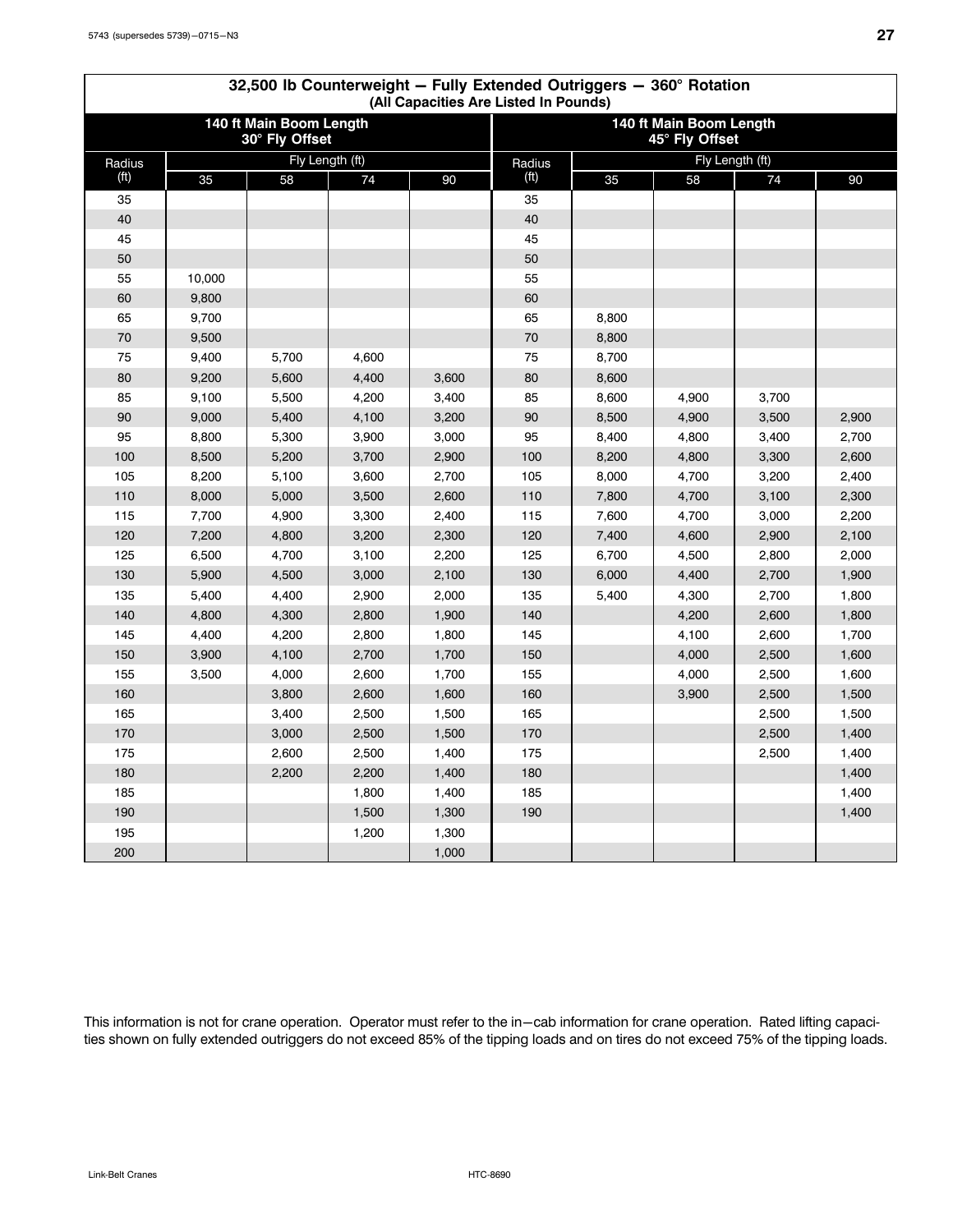$\overline{\phantom{0}}$ 

| 39,500 lb Counterweight - Fully Extended Outriggers - 360° Rotation<br>(All Capacities Are Listed In Pounds) |        |                                          |       |       |                   |        |                                           |                 |       |  |  |  |  |
|--------------------------------------------------------------------------------------------------------------|--------|------------------------------------------|-------|-------|-------------------|--------|-------------------------------------------|-----------------|-------|--|--|--|--|
|                                                                                                              |        | 140 ft Main Boom Length<br>2° Fly Offset |       |       |                   |        | 140 ft Main Boom Length<br>15° Fly Offset |                 |       |  |  |  |  |
| Radius                                                                                                       |        | Fly Length (ft)                          |       |       | Radius            |        |                                           | Fly Length (ft) |       |  |  |  |  |
| (f <sup>t</sup> )                                                                                            | 35     | 58                                       | 74    | 90    | (f <sup>t</sup> ) | 35     | 58                                        | 74              | 90    |  |  |  |  |
| 35                                                                                                           | 12,100 |                                          |       |       | 35                |        |                                           |                 |       |  |  |  |  |
| 40                                                                                                           | 12,100 |                                          |       |       | 40                |        |                                           |                 |       |  |  |  |  |
| 45                                                                                                           | 12,100 | 8,500                                    |       |       | 45                | 11,500 |                                           |                 |       |  |  |  |  |
| 50                                                                                                           | 12,100 | 8,400                                    | 6,600 |       | 50                | 11,400 |                                           |                 |       |  |  |  |  |
| 55                                                                                                           | 12,100 | 8,300                                    | 6,600 | 5,200 | 55                | 11,200 |                                           |                 |       |  |  |  |  |
| 60                                                                                                           | 12,100 | 8,100                                    | 6,600 | 5,200 | 60                | 11,000 | 7,200                                     |                 |       |  |  |  |  |
| 65                                                                                                           | 11,900 | 8,000                                    | 6,600 | 5,200 | 65                | 10,800 | 7,000                                     | 6,300           |       |  |  |  |  |
| 70                                                                                                           | 11,700 | 7,800                                    | 6,600 | 5,200 | 70                | 10,600 | 6,800                                     | 6,000           | 4,800 |  |  |  |  |
| 75                                                                                                           | 11,500 | 7,700                                    | 6,600 | 5,100 | 75                | 10,400 | 6,700                                     | 5,700           | 4,500 |  |  |  |  |
| 80                                                                                                           | 11,300 | 7,500                                    | 6,400 | 4,800 | 80                | 10,200 | 6,500                                     | 5,400           | 4,200 |  |  |  |  |
| 85                                                                                                           | 11,000 | 7,300                                    | 6,000 | 4,500 | 85                | 10,000 | 6,300                                     | 5,100           | 4,000 |  |  |  |  |
| 90                                                                                                           | 10,500 | 7,100                                    | 5,700 | 4,200 | 90                | 9,700  | 6,200                                     | 4,900           | 3,700 |  |  |  |  |
| 95                                                                                                           | 10,100 | 6,900                                    | 5,400 | 4,000 | 95                | 9,400  | 6,000                                     | 4,600           | 3,500 |  |  |  |  |
| 100                                                                                                          | 9,700  | 6,700                                    | 5,100 | 3,700 | 100               | 9,000  | 5,900                                     | 4,400           | 3,300 |  |  |  |  |
| 105                                                                                                          | 9,300  | 6,500                                    | 4,900 | 3,500 | 105               | 8,700  | 5,700                                     | 4,200           | 3,100 |  |  |  |  |
| 110                                                                                                          | 8,900  | 6,300                                    | 4,700 | 3,300 | 110               | 8,400  | 5,600                                     | 4,100           | 3,000 |  |  |  |  |
| 115                                                                                                          | 8,500  | 6,000                                    | 4,500 | 3,200 | 115               | 8,100  | 5,500                                     | 3,900           | 2,800 |  |  |  |  |
| 120                                                                                                          | 7,800  | 5,800                                    | 4,300 | 3,000 | 120               | 7,900  | 5,300                                     | 3,700           | 2,700 |  |  |  |  |
| 125                                                                                                          | 7,100  | 5,600                                    | 4,100 | 2,800 | 125               | 7,400  | 5,100                                     | 3,600           | 2,500 |  |  |  |  |
| 130                                                                                                          | 6,500  | 5,300                                    | 3,900 | 2,700 | 130               | 6,800  | 4,900                                     | 3,500           | 2,400 |  |  |  |  |
| 135                                                                                                          | 6,000  | 5,200                                    | 3,800 | 2,500 | 135               | 6,200  | 4,700                                     | 3,300           | 2,300 |  |  |  |  |
| 140                                                                                                          | 5,500  | 5,000                                    | 3,600 | 2,400 | 140               | 5,700  | 4,600                                     | 3,200           | 2,200 |  |  |  |  |
| 145                                                                                                          | 5,000  | 4,800                                    | 3,500 | 2,300 | 145               | 5,200  | 4,400                                     | 3,100           | 2,100 |  |  |  |  |
| 150                                                                                                          | 4,500  | 4,700                                    | 3,400 | 2,200 | 150               | 4,700  | 4,300                                     | 3,000           | 2,000 |  |  |  |  |
| 155                                                                                                          | 4,100  | 4,500                                    | 3,200 | 2,100 | 155               | 4,300  | 4,200                                     | 2,900           | 1,900 |  |  |  |  |
| 160                                                                                                          | 3,700  | 4,100                                    | 3,100 | 2,000 | 160               | 3,800  | 4,100                                     | 2,900           | 1,800 |  |  |  |  |
| 165                                                                                                          | 3,400  | 3,700                                    | 3,100 | 1,900 | 165               | 3,400  | 4,000                                     | 2,800           | 1,700 |  |  |  |  |
| 170                                                                                                          |        | 3,400                                    | 3,000 | 1,800 | 170               |        | 3,600                                     | 2,700           | 1,600 |  |  |  |  |
| 175                                                                                                          |        | 3,000                                    | 2,800 | 1,800 | 175               |        | 3,200                                     | 2,700           | 1,600 |  |  |  |  |
| 180                                                                                                          |        | 2,700                                    | 2,500 | 1,700 | 180               |        | 2,900                                     | 2,600           | 1,500 |  |  |  |  |
| 185                                                                                                          |        | 2,400                                    | 2,200 | 1,600 | 185               |        | 2,500                                     | 2,400           | 1,500 |  |  |  |  |
| 190                                                                                                          |        |                                          | 1,900 | 1,600 | 190               |        |                                           | 2,100           | 1,400 |  |  |  |  |
| 195                                                                                                          |        |                                          | 1,700 | 1,500 | 195               |        |                                           | 1,800           | 1,400 |  |  |  |  |
| 200                                                                                                          |        |                                          | 1,400 | 1,300 | 200               |        |                                           | 1,500           | 1,400 |  |  |  |  |
| 205                                                                                                          |        |                                          |       | 1,100 | 205               |        |                                           |                 | 1,300 |  |  |  |  |
| 210                                                                                                          |        |                                          |       | 900   | 210               |        |                                           |                 | 1,000 |  |  |  |  |
|                                                                                                              |        |                                          |       |       | 215               |        |                                           |                 | 800   |  |  |  |  |

This information is not for crane operation. Operator must refer to the in-cab information for crane operation. Rated lifting capacities shown on fully extended outriggers do not exceed 85% of the tipping loads and on tires do not exceed 75% of the tipping loads.

<span id="page-32-0"></span> $\sqrt{ }$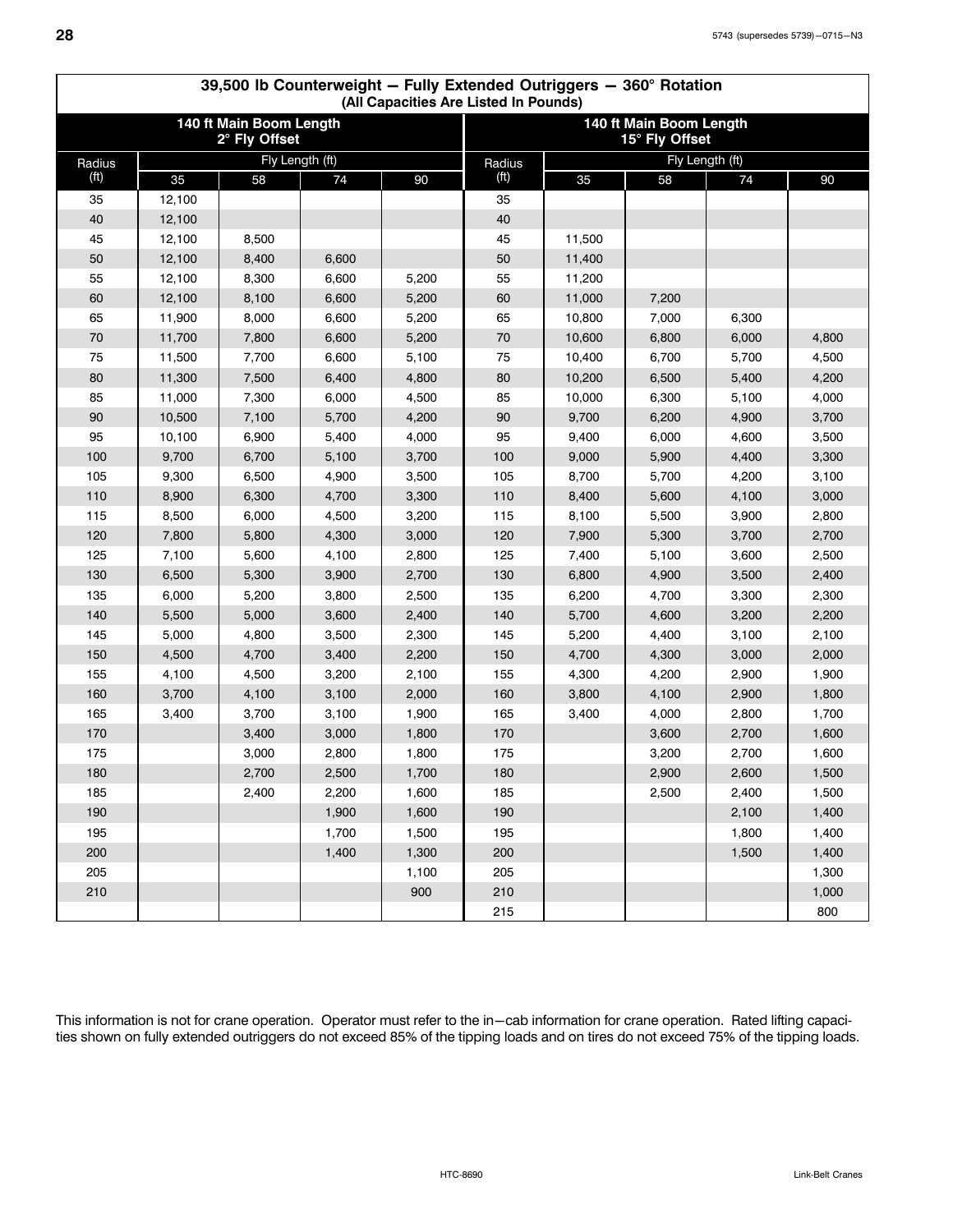<span id="page-33-0"></span>

|                   | 39,500 lb Counterweight - Fully Extended Outriggers - 360° Rotation<br>(All Capacities Are Listed In Pounds) |                                           |                 |       |                   |       |                                           |                 |       |  |  |  |  |  |
|-------------------|--------------------------------------------------------------------------------------------------------------|-------------------------------------------|-----------------|-------|-------------------|-------|-------------------------------------------|-----------------|-------|--|--|--|--|--|
|                   |                                                                                                              | 140 ft Main Boom Length<br>30° Fly Offset |                 |       |                   |       | 140 ft Main Boom Length<br>45° Fly Offset |                 |       |  |  |  |  |  |
| Radius            |                                                                                                              |                                           | Fly Length (ft) |       | Radius            |       |                                           | Fly Length (ft) |       |  |  |  |  |  |
| (f <sup>t</sup> ) | 35                                                                                                           | 58                                        | 74              | 90    | (f <sup>t</sup> ) | 35    | 58                                        | 74              | 90    |  |  |  |  |  |
| 35                |                                                                                                              |                                           |                 |       | 35                |       |                                           |                 |       |  |  |  |  |  |
| 40                |                                                                                                              |                                           |                 |       | 40                |       |                                           |                 |       |  |  |  |  |  |
| 45                |                                                                                                              |                                           |                 |       | 45                |       |                                           |                 |       |  |  |  |  |  |
| 50                |                                                                                                              |                                           |                 |       | 50                |       |                                           |                 |       |  |  |  |  |  |
| 55                | 10,000                                                                                                       |                                           |                 |       | 55                |       |                                           |                 |       |  |  |  |  |  |
| 60                | 9,800                                                                                                        |                                           |                 |       | 60                |       |                                           |                 |       |  |  |  |  |  |
| 65                | 9,700                                                                                                        |                                           |                 |       | 65                | 8,800 |                                           |                 |       |  |  |  |  |  |
| 70                | 9,500                                                                                                        |                                           |                 |       | 70                | 8,800 |                                           |                 |       |  |  |  |  |  |
| 75                | 9,400                                                                                                        | 5,700                                     | 4,600           |       | 75                | 8,700 |                                           |                 |       |  |  |  |  |  |
| 80                | 9,200                                                                                                        | 5,600                                     | 4,400           | 3,600 | 80                | 8,600 |                                           |                 |       |  |  |  |  |  |
| 85                | 9,100                                                                                                        | 5,500                                     | 4,200           | 3,400 | 85                | 8,600 | 4,900                                     | 3,700           |       |  |  |  |  |  |
| 90                | 9,000                                                                                                        | 5,400                                     | 4,100           | 3,200 | 90                | 8,500 | 4,900                                     | 3,500           | 2,900 |  |  |  |  |  |
| 95                | 8,800                                                                                                        | 5,300                                     | 3,900           | 3,000 | 95                | 8,400 | 4,800                                     | 3,400           | 2,700 |  |  |  |  |  |
| 100               | 8,500                                                                                                        | 5,200                                     | 3,700           | 2,900 | 100               | 8,200 | 4,800                                     | 3,300           | 2,600 |  |  |  |  |  |
| 105               | 8,200                                                                                                        | 5,100                                     | 3,600           | 2,700 | 105               | 8,000 | 4,700                                     | 3,200           | 2,400 |  |  |  |  |  |
| 110               | 8,000                                                                                                        | 5,000                                     | 3,500           | 2,600 | 110               | 7,800 | 4,700                                     | 3,100           | 2,300 |  |  |  |  |  |
| 115               | 7,700                                                                                                        | 4,900                                     | 3,300           | 2,400 | 115               | 7,600 | 4,700                                     | 3,000           | 2,200 |  |  |  |  |  |
| 120               | 7,500                                                                                                        | 4,800                                     | 3,200           | 2,300 | 120               | 7,400 | 4,600                                     | 2,900           | 2,100 |  |  |  |  |  |
| 125               | 7,300                                                                                                        | 4,700                                     | 3,100           | 2,200 | 125               | 7,200 | 4,500                                     | 2,800           | 2,000 |  |  |  |  |  |
| 130               | 7,000                                                                                                        | 4,500                                     | 3,000           | 2,100 | 130               | 7,100 | 4,400                                     | 2,700           | 1,900 |  |  |  |  |  |
| 135               | 6,400                                                                                                        | 4,400                                     | 2,900           | 2,000 | 135               | 6,400 | 4,300                                     | 2,700           | 1,800 |  |  |  |  |  |
| 140               | 5,800                                                                                                        | 4,300                                     | 2,800           | 1,900 | 140               |       | 4,200                                     | 2,600           | 1,800 |  |  |  |  |  |
| 145               | 5,300                                                                                                        | 4,200                                     | 2,800           | 1,800 | 145               |       | 4,100                                     | 2,600           | 1,700 |  |  |  |  |  |
| 150               | 4,800                                                                                                        | 4,100                                     | 2,700           | 1,700 | 150               |       | 4,000                                     | 2,500           | 1,600 |  |  |  |  |  |
| 155               | 4,300                                                                                                        | 4,000                                     | 2,600           | 1,700 | 155               |       | 4,000                                     | 2,500           | 1,600 |  |  |  |  |  |
| 160               |                                                                                                              | 3,900                                     | 2,600           | 1,600 | 160               |       | 4,000                                     | 2,500           | 1,500 |  |  |  |  |  |
| 165               |                                                                                                              | 3,900                                     | 2,500           | 1,500 | 165               |       | 4,000                                     | 2,500           | 1,500 |  |  |  |  |  |
| 170               |                                                                                                              | 3,700                                     | 2,500           | 1,500 | 170               |       |                                           | 2,500           | 1,400 |  |  |  |  |  |
| 175               |                                                                                                              | 3,300                                     | 2,500           | 1,400 | 175               |       |                                           | 2,500           | 1,400 |  |  |  |  |  |
| 180               |                                                                                                              | 2,900                                     | 2,500           | 1,400 | 180               |       |                                           |                 | 1,400 |  |  |  |  |  |
| 185               |                                                                                                              |                                           | 2,500           | 1,400 | 185               |       |                                           |                 | 1,400 |  |  |  |  |  |
| 190               |                                                                                                              |                                           | 2,200           | 1,300 | 190               |       |                                           |                 | 1,400 |  |  |  |  |  |
| 195               |                                                                                                              |                                           | 1,900           | 1,300 |                   |       |                                           |                 |       |  |  |  |  |  |
| 200               |                                                                                                              |                                           |                 | 1,300 |                   |       |                                           |                 |       |  |  |  |  |  |
| 205               |                                                                                                              |                                           |                 | 1,300 |                   |       |                                           |                 |       |  |  |  |  |  |
| 210               |                                                                                                              |                                           |                 | 1,100 |                   |       |                                           |                 |       |  |  |  |  |  |

# **39,500 lb Counterweight - Fully Extended Outriggers - 360° Rotation**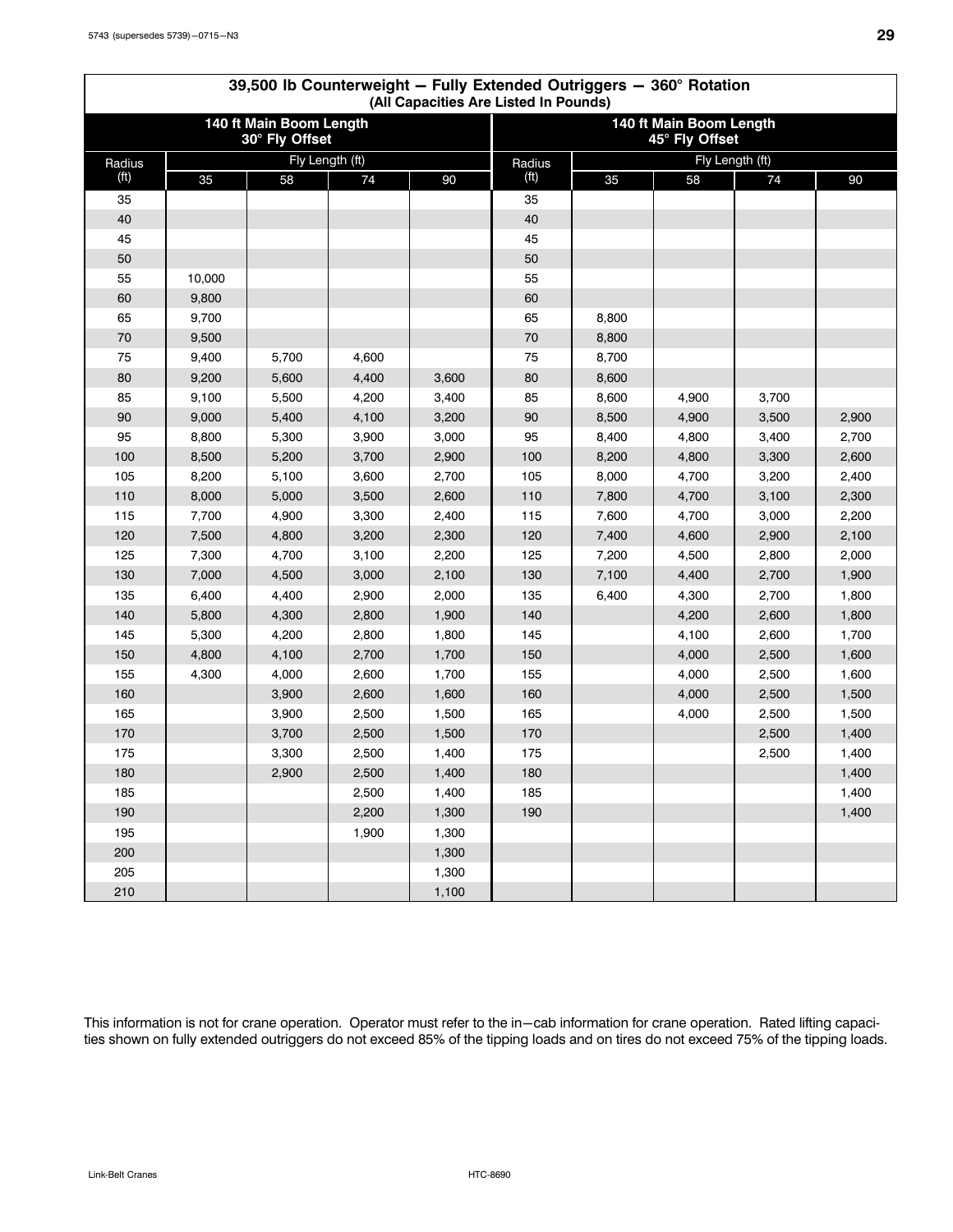# <span id="page-34-0"></span>**Main Boom Lift Capacity Charts - Optional (Metric)**

| 3 856kg Counterweight - Fully Extended Outriggers - 360° Rotation<br>(All Capacities Are Listed In Kilograms) |                                            |         |        |         |         |                 |         |         |         |         |         |                |  |
|---------------------------------------------------------------------------------------------------------------|--------------------------------------------|---------|--------|---------|---------|-----------------|---------|---------|---------|---------|---------|----------------|--|
| <b>Radius</b>                                                                                                 |                                            |         |        |         |         | Boom Length (m) |         |         |         |         |         | <b>Radius</b>  |  |
| (m)                                                                                                           | 11.58                                      | 15.2    | 18.3   | 21.3    | 24.4    | 27.4            | 30.5    | 33.5    | 36.6    | 39.6    | 42.67   | (m)            |  |
| 3                                                                                                             | 70 800*                                    | 67 050* | 53 450 | 40 850  |         |                 |         |         |         |         |         | 3              |  |
| 3.5                                                                                                           | 61 350*                                    | 62 100* | 50 350 | 39 100  |         |                 |         |         |         |         |         | 3.5            |  |
| 4                                                                                                             | 53 500                                     | 54 450  | 48 900 | 37 450  | 37 400  |                 |         |         |         |         |         | 4              |  |
| 4.5                                                                                                           | 47 250                                     | 48 250  | 48 350 | 35 950  | 35 750  | 26 150          |         |         |         |         |         | 4.5            |  |
| 5                                                                                                             | 42 200                                     | 43 200  | 43 400 | 34 600  | 35 250  | 26 150          |         |         |         |         |         | 5              |  |
| 6                                                                                                             | 34 500                                     | 35 550  | 35 750 | 32 150  | 34 700  | 25 450          | 22 250  | 19 250  |         |         |         | 6              |  |
| $\overline{7}$                                                                                                | 26 600                                     | 27850   | 28 200 | 28 850  | 28 700  | 25 200          | 21 150  | 19 250  |         |         |         | $\overline{7}$ |  |
| 8                                                                                                             | 20 500                                     | 22 000  | 22 450 | 22 550  | 22 450  | 22 200          | 20 650  | 18 800  | 14 950  | 13 400  |         | 8              |  |
| 9                                                                                                             | 16 350                                     | 17800   | 18 250 | 18 500  | 18 200  | 18 150          | 17950   | 17 550  | 14 200  | 13 300  | 11 050  | 9              |  |
| 10                                                                                                            |                                            | 14 8 50 | 15 250 | 15 550  | 15 600  | 15 600          | 15 600  | 15 400  | 14 050  | 13 200  | 10 950  | 10             |  |
| 12                                                                                                            |                                            | 10750   | 11 450 | 11700   | 11850   | 11 700          | 11850   | 11 800  | 11 650  | 11 500  | 10850   | 12             |  |
| 14                                                                                                            |                                            |         | 8800   | 9 100   | 9 2 5 0 | 9 3 0 0         | 9 2 5 0 | 9 2 0 0 | 9050    | 8 9 0 0 | 8750    | 14             |  |
| 16                                                                                                            |                                            |         | 6850   | 7 1 5 0 | 7 3 5 0 | 7400            | 7 3 5 0 | 7 300   | 7 1 5 0 | 6950    | 6850    | 16             |  |
| 18                                                                                                            |                                            |         |        | 5800    | 5950    | 6 0 0 0         | 5 9 5 0 | 5 9 0 0 | 5750    | 5 6 5 0 | 5 500   | 18             |  |
| 20                                                                                                            |                                            |         |        |         | 4 9 0 0 | 4950            | 4 9 0 0 | 4850    | 4750    | 4 600   | 4 4 5 0 | 20             |  |
| 22                                                                                                            |                                            |         |        |         | 4 0 5 0 | 4 1 5 0         | 4 100   | 4 0 5 0 | 3 9 0 0 | 3750    | 3650    | 22             |  |
| 24                                                                                                            |                                            |         |        |         |         | 3 4 5 0         | 3 4 0 0 | 3 4 0 0 | 3 2 5 0 | 3 100   | 2950    | 24             |  |
| 26                                                                                                            |                                            |         |        |         |         |                 | 2850    | 2850    | 2700    | 2 5 5 0 | 2 4 5 0 | 26             |  |
| 28                                                                                                            |                                            |         |        |         |         |                 | 2 4 0 0 | 2 4 0 0 | 2 2 5 0 | 2 100   | 2 0 0 0 | 28             |  |
| 30                                                                                                            |                                            |         |        |         |         |                 |         | 2 0 0 0 | 1850    | 1700    | 1 600   | 30             |  |
| 32                                                                                                            |                                            |         |        |         |         |                 |         | 800     | 1 550   | 1 400   | 1 2 5 0 | 32             |  |
| 34                                                                                                            |                                            |         |        |         |         |                 |         |         | 1 2 5 0 | 1 100   | 1 0 0 0 | 34             |  |
| 36                                                                                                            |                                            |         |        |         |         |                 |         |         |         | 850     | 750     | 36             |  |
| 38                                                                                                            |                                            |         |        |         |         |                 |         |         |         |         | 500     | 38             |  |
| 40                                                                                                            |                                            |         |        |         |         |                 |         |         |         |         | 350     | 40             |  |
|                                                                                                               | * Special Conditions Or Wire Rope Required |         |        |         |         |                 |         |         |         |         |         |                |  |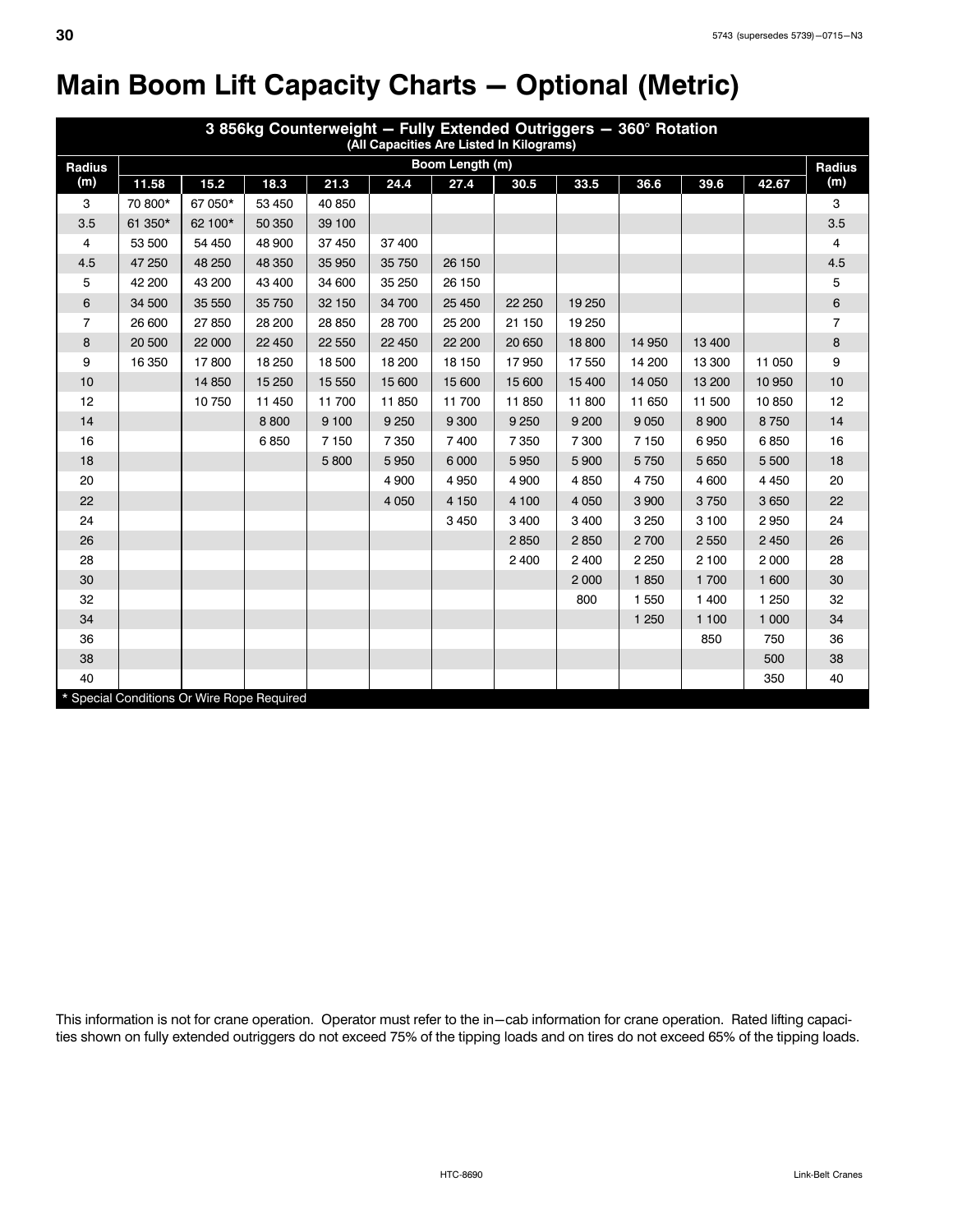<span id="page-35-0"></span>

| 3 856kg Counterweight - On Tires - Stationary - Boom Centered Over Rear<br>(All Capacities Are Listed In Kilograms) |         |        |         |                 |         |         |         |                |  |  |  |  |  |
|---------------------------------------------------------------------------------------------------------------------|---------|--------|---------|-----------------|---------|---------|---------|----------------|--|--|--|--|--|
| Radius                                                                                                              |         |        |         | Boom Length (m) |         |         |         | <b>Radius</b>  |  |  |  |  |  |
| (m)                                                                                                                 | 11.58   | 15.2   | 18.3    | 21.3            | 24.4    | 27.4    | 30.5    | (m)            |  |  |  |  |  |
| 3                                                                                                                   | 14 600  |        |         |                 |         |         |         | 3              |  |  |  |  |  |
| 3.5                                                                                                                 | 13 500  |        |         |                 |         |         |         | 3.5            |  |  |  |  |  |
| 4                                                                                                                   | 12 450  | 13 100 |         |                 |         |         |         | 4              |  |  |  |  |  |
| 4.5                                                                                                                 | 11 500  | 12 150 | 10 100  |                 |         |         |         | 4.5            |  |  |  |  |  |
| 5                                                                                                                   | 10 600  | 11 300 | 10 100  |                 |         |         |         | 5              |  |  |  |  |  |
| 6                                                                                                                   | 8 0 0 0 | 9 100  | 9650    | 8 0 0 0         |         |         |         | 6              |  |  |  |  |  |
| $\overline{7}$                                                                                                      | 6 100   | 7 100  | 7650    | 7900            |         |         |         | $\overline{7}$ |  |  |  |  |  |
| 8                                                                                                                   | 4700    | 5700   | 6 200   | 6450            | 6 1 5 0 |         |         | 8              |  |  |  |  |  |
| 9                                                                                                                   | 3600    | 4 600  | 5 100   | 5 3 5 0         | 5 5 5 0 | 4 8 5 0 | 4 0 0 0 | 9              |  |  |  |  |  |
| 10                                                                                                                  |         | 3750   | 4 2 5 0 | 4500            | 4 6 5 0 | 4750    | 4 0 0 0 | 10             |  |  |  |  |  |
| 12                                                                                                                  |         | 2 500  | 3 0 0 0 | 3 2 0 0         | 3 3 5 0 | 3 4 5 0 | 3 4 5 0 | 12             |  |  |  |  |  |
| 14                                                                                                                  |         |        | 2 100   | 2 3 5 0         | 2 500   | 2 5 5 0 | 2550    | 14             |  |  |  |  |  |
| 16                                                                                                                  |         |        | 1 4 5 0 | 1700            | 1800    | 1 900   | 1 900   | 16             |  |  |  |  |  |
| 18                                                                                                                  |         |        |         | 1 1 5 0         | 1 300   | 1 400   | 1 3 5 0 | 18             |  |  |  |  |  |
| 20                                                                                                                  |         |        |         |                 | 900     | 1 000   | 950     | 20             |  |  |  |  |  |
| 22                                                                                                                  |         |        |         |                 | 600     | 650     | 650     | 22             |  |  |  |  |  |
| 24                                                                                                                  |         |        |         |                 |         | 400     | 400     | 24             |  |  |  |  |  |

| 3 856kg Counterweight - On Tires - Pick & Carry (1.6 km/h) - Boom Centered Over Rear<br>(All Capacities Are Listed In Kilograms) |         |         |         |                 |         |         |         |                |  |  |  |  |  |
|----------------------------------------------------------------------------------------------------------------------------------|---------|---------|---------|-----------------|---------|---------|---------|----------------|--|--|--|--|--|
| Radius                                                                                                                           |         |         |         | Boom Length (m) |         |         |         | <b>Radius</b>  |  |  |  |  |  |
| (m)                                                                                                                              | 11.58   | 15.2    | 18.3    | 21.3            | 24.4    | 27.4    | 30.5    | (m)            |  |  |  |  |  |
| 3                                                                                                                                | 10 050  |         |         |                 |         |         |         | 3              |  |  |  |  |  |
| 3.5                                                                                                                              | 9 2 5 0 |         |         |                 |         |         |         | 3.5            |  |  |  |  |  |
| 4                                                                                                                                | 8400    | 9 0 5 0 |         |                 |         |         |         | 4              |  |  |  |  |  |
| 4.5                                                                                                                              | 7650    | 8 3 5 0 | 8 5 5 0 |                 |         |         |         | 4.5            |  |  |  |  |  |
| 5                                                                                                                                | 6950    | 7650    | 8 0 5 0 |                 |         |         |         | 5              |  |  |  |  |  |
| 6                                                                                                                                | 5750    | 6 5 5 0 | 6900    | 7 0 0 0         |         |         |         | 6              |  |  |  |  |  |
| $\overline{7}$                                                                                                                   | 4750    | 5 600   | 6 0 0 0 | 6 200           |         |         |         | $\overline{7}$ |  |  |  |  |  |
| 8                                                                                                                                | 3 9 0 0 | 4 800   | 5 200   | 5 4 5 0         | 5 5 5 0 |         |         | 8              |  |  |  |  |  |
| 9                                                                                                                                | 3 1 5 0 | 4 100   | 4 5 5 0 | 4750            | 4 9 0 0 | 4 8 5 0 | 4 0 0 0 | 9              |  |  |  |  |  |
| 10                                                                                                                               |         | 3 4 5 0 | 3 9 5 0 | 4 200           | 4 300   | 4 4 0 0 | 4 0 0 0 | 10             |  |  |  |  |  |
| 12                                                                                                                               |         | 2 4 5 0 | 2950    | 3 2 0 0         | 3 3 5 0 | 3 4 5 0 | 3 4 0 0 | 12             |  |  |  |  |  |
| 14                                                                                                                               |         |         | 2 100   | 2 3 5 0         | 2 500   | 2 5 5 0 | 2550    | 14             |  |  |  |  |  |
| 16                                                                                                                               |         |         | 1 450   | 1700            | 1800    | 1 900   | 1 900   | 16             |  |  |  |  |  |
| 18                                                                                                                               |         |         |         | 1 1 5 0         | 1 300   | 1 400   | 1 3 5 0 | 18             |  |  |  |  |  |
| 20                                                                                                                               |         |         |         |                 | 900     | 1 000   | 950     | 20             |  |  |  |  |  |
| 22                                                                                                                               |         |         |         |                 | 600     | 650     | 650     | 22             |  |  |  |  |  |
| 24                                                                                                                               |         |         |         |                 |         | 400     | 400     | 24             |  |  |  |  |  |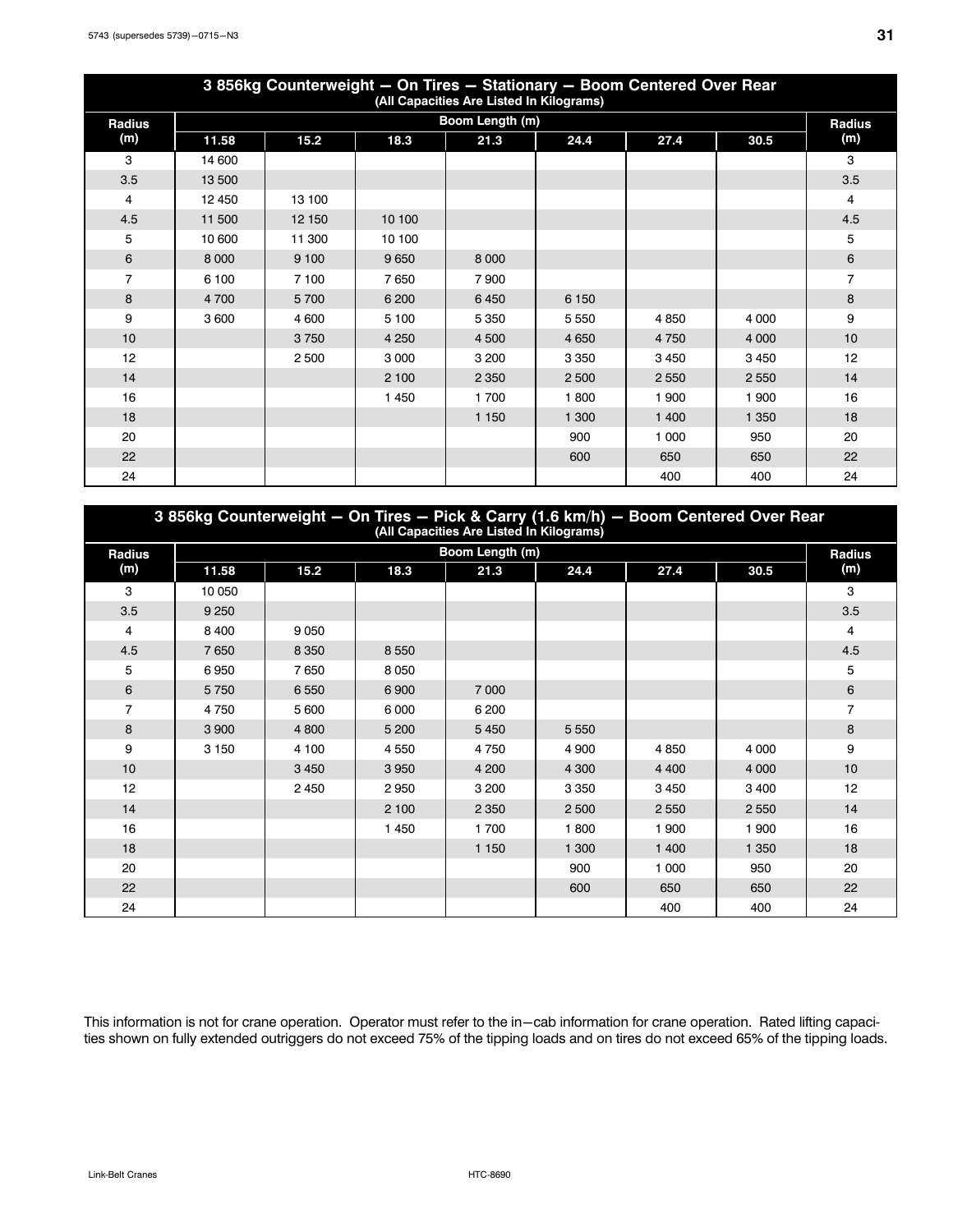<span id="page-36-0"></span>

| 5 216kg Counterweight - Fully Extended Outriggers - 360° Rotation<br>(All Capacities Are Listed In Kilograms) |         |                                            |         |        |         |                 |         |         |         |         |         |                |  |
|---------------------------------------------------------------------------------------------------------------|---------|--------------------------------------------|---------|--------|---------|-----------------|---------|---------|---------|---------|---------|----------------|--|
| <b>Radius</b>                                                                                                 |         |                                            |         |        |         | Boom Length (m) |         |         |         |         |         | <b>Radius</b>  |  |
| (m)                                                                                                           | 11.58   | 15.2                                       | 18.3    | 21.3   | 24.4    | 27.4            | 30.5    | 33.5    | 36.6    | 39.6    | 42.67   | (m)            |  |
| 3                                                                                                             | 71 100* | 67 050*                                    | 53 450  | 40 850 |         |                 |         |         |         |         |         | 3              |  |
| 3.5                                                                                                           | 62 600* | 62 100*                                    | 50 350  | 39 100 |         |                 |         |         |         |         |         | 3.5            |  |
| 4                                                                                                             | 54 600  | 55 550                                     | 48 900  | 37 450 | 37 400  |                 |         |         |         |         |         | 4              |  |
| 4.5                                                                                                           | 48 250  | 49 200                                     | 48 350  | 35 950 | 35 750  | 26 150          |         |         |         |         |         | 4.5            |  |
| 5                                                                                                             | 43 100  | 44 100                                     | 44 250  | 34 600 | 35 250  | 26 150          |         |         |         |         |         | 5              |  |
| 6                                                                                                             | 35 250  | 36 250                                     | 36 450  | 32 150 | 34 700  | 25 450          | 22 250  | 19 250  |         |         |         | 6              |  |
| $\overline{7}$                                                                                                | 28 250  | 29 450                                     | 29 700  | 30 000 | 29 400  | 25 200          | 21 150  | 19 250  |         |         |         | $\overline{7}$ |  |
| 8                                                                                                             | 21 800  | 23 300                                     | 23 750  | 23 850 | 23 700  | 23 450          | 20 650  | 18 800  | 14 950  | 13 400  |         | 8              |  |
| 9                                                                                                             | 17 450  | 18 900                                     | 19 350  | 19 450 | 19 300  | 19 100          | 19 050  | 17 550  | 14 200  | 13 300  | 11 050  | 9              |  |
| 10                                                                                                            |         | 15 800                                     | 16 200  | 16 500 | 16 150  | 16 550          | 15 950  | 16 300  | 14 050  | 13 200  | 10 950  | 10             |  |
| 12                                                                                                            |         | 11 500                                     | 12 000  | 12 200 | 12 600  | 12 250          | 12 450  | 12 350  | 12 350  | 11800   | 10850   | 12             |  |
| 14                                                                                                            |         |                                            | 9 4 0 0 | 9700   | 9850    | 9900            | 9850    | 9800    | 9650    | 9 500   | 9 3 5 0 | 14             |  |
| 16                                                                                                            |         |                                            | 7450    | 7750   | 7900    | 8 0 0 0         | 7950    | 7900    | 7750    | 7600    | 7450    | 16             |  |
| 18                                                                                                            |         |                                            |         | 6 300  | 6 4 5 0 | 6500            | 6450    | 6400    | 6 2 5 0 | 6 100   | 5 9 5 0 | 18             |  |
| 20                                                                                                            |         |                                            |         |        | 5 3 5 0 | 5 4 0 0         | 5 4 0 0 | 5 3 5 0 | 5 200   | 5 0 5 0 | 4 9 0 0 | 20             |  |
| 22                                                                                                            |         |                                            |         |        | 4 4 5 0 | 4550            | 4 500   | 4 4 5 0 | 4 3 5 0 | 4 1 5 0 | 4 0 5 0 | 22             |  |
| 24                                                                                                            |         |                                            |         |        |         | 3850            | 3800    | 3750    | 3600    | 3 4 5 0 | 3 3 5 0 | 24             |  |
| 26                                                                                                            |         |                                            |         |        |         |                 | 3 200   | 3 1 5 0 | 3 0 5 0 | 2 9 0 0 | 2750    | 26             |  |
| 28                                                                                                            |         |                                            |         |        |         |                 | 2700    | 2700    | 2550    | 2 4 0 0 | 2 3 0 0 | 28             |  |
| 30                                                                                                            |         |                                            |         |        |         |                 |         | 2 2 5 0 | 2 1 5 0 | 2 0 0 0 | 1 900   | 30             |  |
| 32                                                                                                            |         |                                            |         |        |         |                 |         | 1 0 5 0 | 1800    | 1 650   | 1 5 5 0 | 32             |  |
| 34                                                                                                            |         |                                            |         |        |         |                 |         |         | 1 500   | 1 3 5 0 | 1 2 5 0 | 34             |  |
| 36                                                                                                            |         |                                            |         |        |         |                 |         |         |         | 1 100   | 950     | 36             |  |
| 38                                                                                                            |         |                                            |         |        |         |                 |         |         |         |         | 750     | 38             |  |
| 40                                                                                                            |         |                                            |         |        |         |                 |         |         |         |         | 550     | 40             |  |
|                                                                                                               |         | * Special Conditions Or Wire Rope Required |         |        |         |                 |         |         |         |         |         |                |  |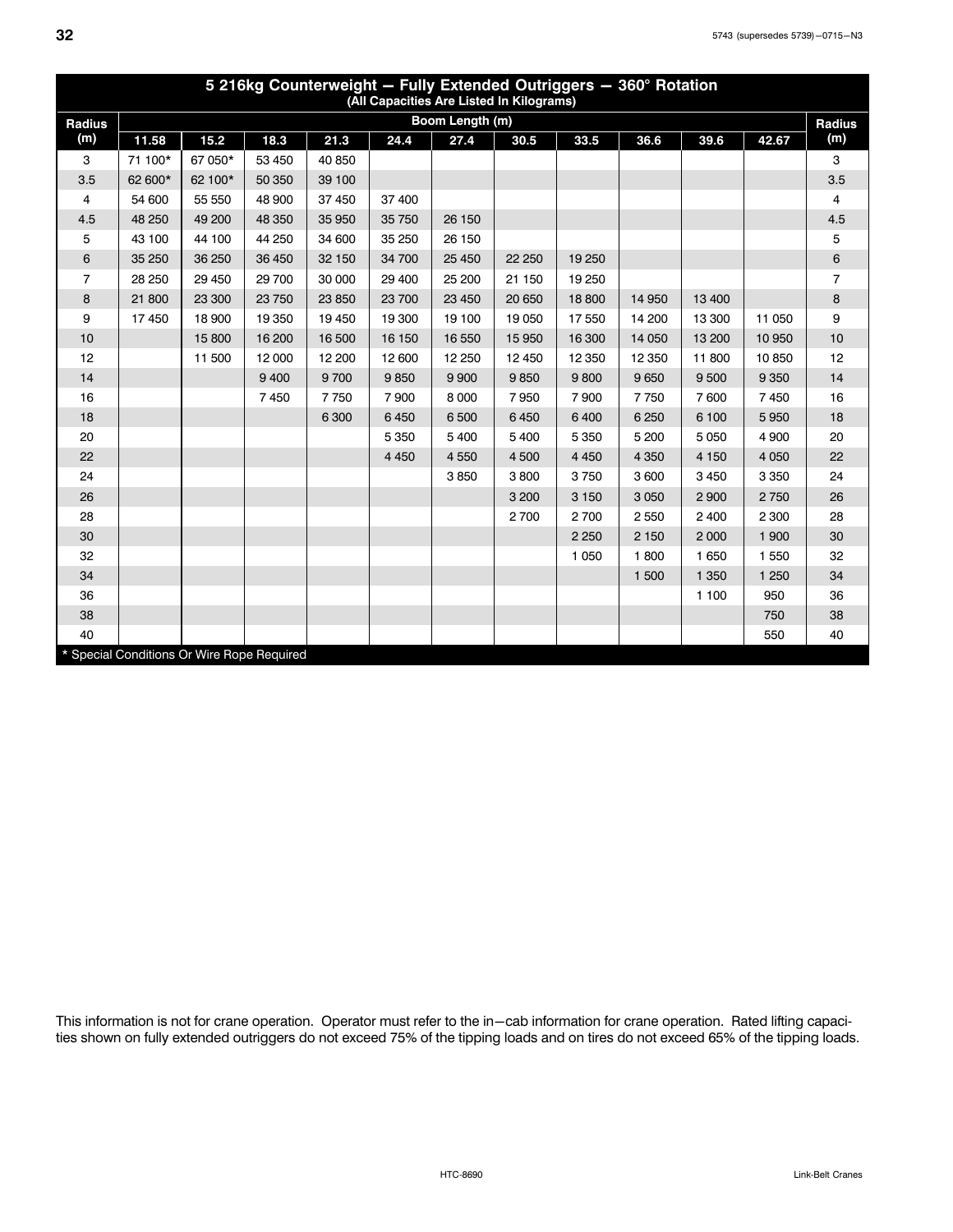<span id="page-37-0"></span>

| 5 216kg Counterweight - On Tires - Stationary - Boom Centered Over Rear<br>(All Capacities Are Listed In Kilograms) |         |        |         |                 |         |         |         |                |  |  |  |  |  |
|---------------------------------------------------------------------------------------------------------------------|---------|--------|---------|-----------------|---------|---------|---------|----------------|--|--|--|--|--|
| Radius                                                                                                              |         |        |         | Boom Length (m) |         |         |         | <b>Radius</b>  |  |  |  |  |  |
| (m)                                                                                                                 | 11.58   | 15.2   | 18.3    | 21.3            | 24.4    | 27.4    | 30.5    | (m)            |  |  |  |  |  |
| 3                                                                                                                   | 14 300  |        |         |                 |         |         |         | 3              |  |  |  |  |  |
| 3.5                                                                                                                 | 13 300  |        |         |                 |         |         |         | 3.5            |  |  |  |  |  |
| 4                                                                                                                   | 12 200  | 12850  |         |                 |         |         |         | 4              |  |  |  |  |  |
| 4.5                                                                                                                 | 11 300  | 11 950 | 9 9 0 0 |                 |         |         |         | 4.5            |  |  |  |  |  |
| 5                                                                                                                   | 10 400  | 11 150 | 9 9 0 0 |                 |         |         |         | 5              |  |  |  |  |  |
| 6                                                                                                                   | 8750    | 9700   | 9 9 0 0 | 8 4 0 0         |         |         |         | 6              |  |  |  |  |  |
| $\overline{7}$                                                                                                      | 6700    | 7750   | 8 2 5 0 | 8400            |         |         |         | $\overline{7}$ |  |  |  |  |  |
| 8                                                                                                                   | 5 200   | 6 200  | 6750    | 7 0 0 0         | 6700    |         |         | 8              |  |  |  |  |  |
| 9                                                                                                                   | 4 0 5 0 | 5 100  | 5 600   | 5800            | 5950    | 5 3 5 0 | 4 2 5 0 | 9              |  |  |  |  |  |
| 10                                                                                                                  |         | 4 200  | 4 6 5 0 | 4 9 0 0         | 5 0 5 0 | 5 1 5 0 | 4 2 5 0 | 10             |  |  |  |  |  |
| 12                                                                                                                  |         | 2850   | 3 3 5 0 | 3550            | 3700    | 3800    | 3800    | 12             |  |  |  |  |  |
| 14                                                                                                                  |         |        | 2 4 0 0 | 2650            | 2750    | 2850    | 2850    | 14             |  |  |  |  |  |
| 16                                                                                                                  |         |        | 1700    | 1950            | 2 100   | 2 1 5 0 | 2 1 5 0 | 16             |  |  |  |  |  |
| 18                                                                                                                  |         |        |         | 1 400           | 1 550   | 1 600   | 1 600   | 18             |  |  |  |  |  |
| 20                                                                                                                  |         |        |         |                 | 1 100   | 1 200   | 1 1 5 0 | 20             |  |  |  |  |  |
| 22                                                                                                                  |         |        |         |                 | 800     | 850     | 850     | 22             |  |  |  |  |  |
| 24                                                                                                                  |         |        |         |                 |         | 550     | 550     | 24             |  |  |  |  |  |

| 5 216kg Counterweight - On Tires - Pick & Carry (1.6 km/h) - Boom Centered Over Rear<br>(All Capacities Are Listed In Kilograms) |         |         |         |                 |         |         |         |                |  |  |  |  |  |
|----------------------------------------------------------------------------------------------------------------------------------|---------|---------|---------|-----------------|---------|---------|---------|----------------|--|--|--|--|--|
| Radius                                                                                                                           |         |         |         | Boom Length (m) |         |         |         | <b>Radius</b>  |  |  |  |  |  |
| (m)                                                                                                                              | 11.58   | 15.2    | 18.3    | 21.3            | 24.4    | 27.4    | 30.5    | (m)            |  |  |  |  |  |
| 3                                                                                                                                | 9750    |         |         |                 |         |         |         | 3              |  |  |  |  |  |
| 3.5                                                                                                                              | 9 0 0 0 |         |         |                 |         |         |         | 3.5            |  |  |  |  |  |
| 4                                                                                                                                | 8 2 0 0 | 8800    |         |                 |         |         |         | 4              |  |  |  |  |  |
| 4.5                                                                                                                              | 7450    | 8 100   | 9 3 0 0 |                 |         |         |         | 4.5            |  |  |  |  |  |
| 5                                                                                                                                | 6750    | 7500    | 7850    |                 |         |         |         | 5              |  |  |  |  |  |
| 6                                                                                                                                | 5 600   | 6 3 5 0 | 6750    | 6800            |         |         |         | 6              |  |  |  |  |  |
| $\overline{7}$                                                                                                                   | 4600    | 5 4 5 0 | 5850    | 6000            |         |         |         | $\overline{7}$ |  |  |  |  |  |
| 8                                                                                                                                | 3750    | 4 6 5 0 | 5 0 5 0 | 5 300           | 5 4 0 0 |         |         | 8              |  |  |  |  |  |
| 9                                                                                                                                | 3 0 0 0 | 3950    | 4 4 0 0 | 4 600           | 4 7 5 0 | 4750    | 3 9 0 0 | 9              |  |  |  |  |  |
| 10                                                                                                                               |         | 3 3 5 0 | 3800    | 4 0 5 0         | 4 200   | 4 2 5 0 | 3 9 0 0 | 10             |  |  |  |  |  |
| 12                                                                                                                               |         | 2 3 5 0 | 2850    | 3 1 0 0         | 3 2 5 0 | 3 3 5 0 | 3 3 0 0 | 12             |  |  |  |  |  |
| 14                                                                                                                               |         |         | 2 100   | 2 3 5 0         | 2 500   | 2 600   | 2550    | 14             |  |  |  |  |  |
| 16                                                                                                                               |         |         | 1 450   | 1750            | 1 900   | 2 0 0 0 | 1950    | 16             |  |  |  |  |  |
| 18                                                                                                                               |         |         |         | 1 2 5 0         | 1 400   | 1 500   | 1 4 5 0 | 18             |  |  |  |  |  |
| 20                                                                                                                               |         |         |         |                 | 950     | 1 0 5 0 | 1 0 5 0 | 20             |  |  |  |  |  |
| 22                                                                                                                               |         |         |         |                 | 600     | 700     | 700     | 22             |  |  |  |  |  |
| 24                                                                                                                               |         |         |         |                 |         | 400     | 350     | 24             |  |  |  |  |  |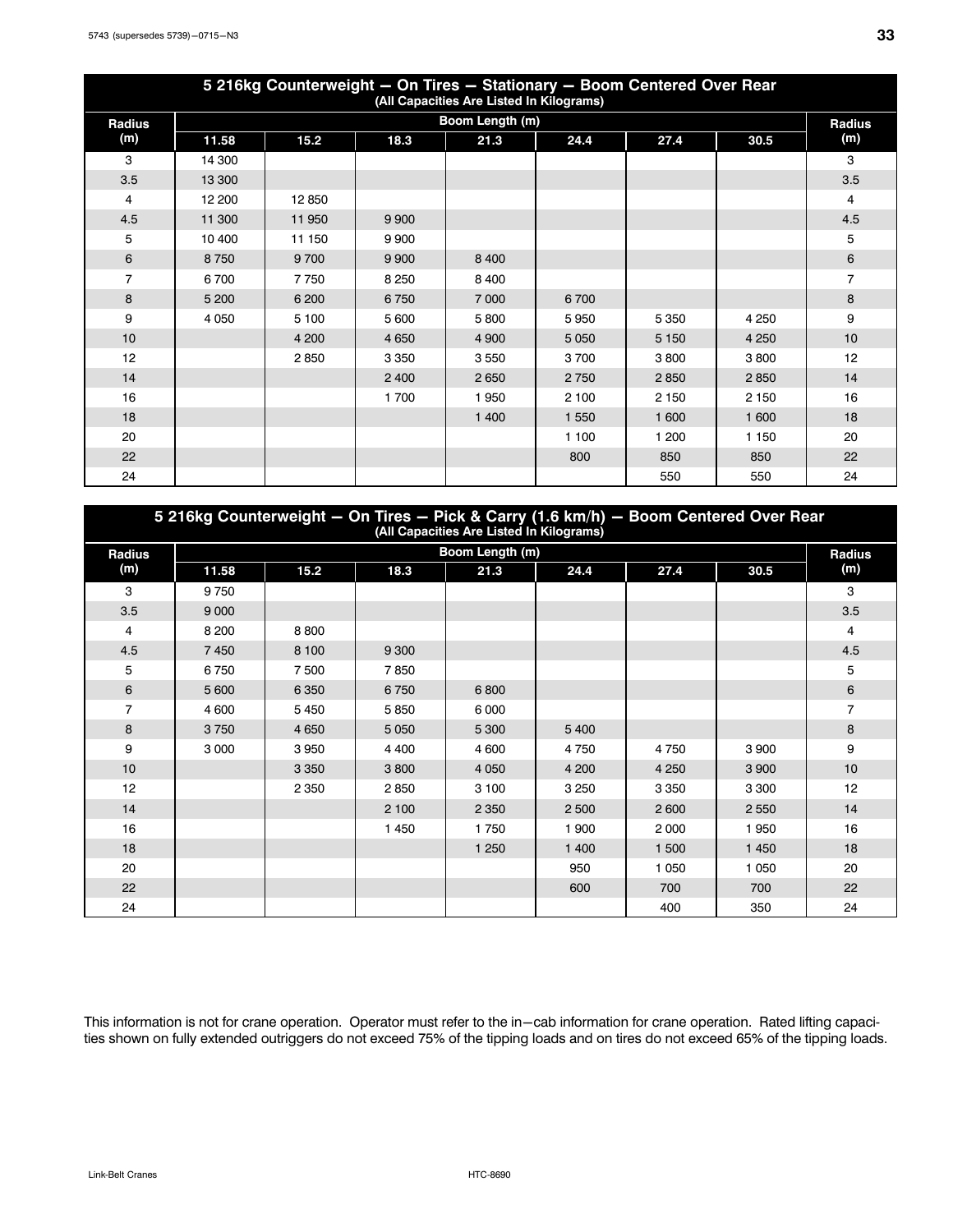<span id="page-38-0"></span>

| 14 742kg Counterweight - Fully Extended Outriggers - 360° Rotation<br>(All Capacities Are Listed In Kilograms) |         |         |        |         |         |                 |         |         |         |         |         |                |
|----------------------------------------------------------------------------------------------------------------|---------|---------|--------|---------|---------|-----------------|---------|---------|---------|---------|---------|----------------|
| <b>Radius</b>                                                                                                  |         |         |        |         |         | Boom Length (m) |         |         |         |         |         | <b>Radius</b>  |
| (m)                                                                                                            | 11.58   | 15.2    | 18.3   | 21.3    | 24.4    | 27.4            | 30.5    | 33.5    | 36.6    | 39.6    | 42.67   | (m)            |
| 2.5                                                                                                            | 81 600* |         |        |         |         |                 |         |         |         |         |         | 2.5            |
| 3                                                                                                              | 71 350* | 67 050* | 53 450 | 40 850  |         |                 |         |         |         |         |         | 3              |
| 3.5                                                                                                            | 65 900* | 62 100* | 50 350 | 39 100  |         |                 |         |         |         |         |         | 3.5            |
| $\overline{4}$                                                                                                 | 61 000* | 57 750* | 48 900 | 37 450  | 37 400  |                 |         |         |         |         |         | $\overline{4}$ |
| 4.5                                                                                                            | 55 050  | 54 050  | 48 350 | 35 950  | 35 750  | 26 150          |         |         |         |         |         | 4.5            |
| 5                                                                                                              | 49 250  | 50 200  | 47 000 | 34 600  | 35 250  | 26 150          |         |         |         |         |         | 5              |
| 6                                                                                                              | 40 450  | 41 400  | 41 600 | 32 150  | 34 700  | 25 450          | 22 250  | 19 250  |         |         |         | 6              |
| $\overline{7}$                                                                                                 | 34 000  | 35 050  | 35 250 | 30 000  | 34 700  | 25 200          | 21 150  | 19 250  |         |         |         | $\overline{7}$ |
| 8                                                                                                              | 29 150  | 30 200  | 30 400 | 28 150  | 30 200  | 24 950          | 20 650  | 18 800  | 14 950  | 13 400  |         | 8              |
| 9                                                                                                              | 25 150  | 26 300  | 26 500 | 26 550  | 27 000  | 24 700          | 20 500  | 17 550  | 14 200  | 13 300  | 11 050  | 9              |
| 10                                                                                                             |         | 22 100  | 22 800 | 22 900  | 22 750  | 22 550          | 19750   | 16 450  | 14 050  | 13 200  | 10 950  | 10             |
| 12                                                                                                             |         | 16 650  | 17 100 | 17 200  | 17 050  | 16 900          | 16700   | 15 200  | 13850   | 13 0 50 | 10850   | 12             |
| 14                                                                                                             |         |         | 13 400 | 13 500  | 13 400  | 13 450          | 13 200  | 13 000  | 13 350  | 12750   | 10750   | 14             |
| 16                                                                                                             |         |         | 10850  | 11 150  | 11 250  | 11 200          | 11 000  | 11 050  | 10 900  | 11 050  | 10 700  | 16             |
| 18                                                                                                             |         |         |        | 9 2 5 0 | 9 3 5 0 | 9 3 5 0         | 9 3 0 0 | 9 3 5 0 | 9450    | 9 3 0 0 | 9 1 5 0 | 18             |
| 20                                                                                                             |         |         |        |         | 8 1 5 0 | 7900            | 8 2 0 0 | 8 1 5 0 | 8 0 0 0 | 7850    | 7700    | 20             |
| 22                                                                                                             |         |         |        |         | 7 0 0 0 | 7 0 0 0         | 7 0 5 0 | 7 0 0 0 | 6850    | 6700    | 6 600   | 22             |
| 24                                                                                                             |         |         |        |         |         | 6 1 5 0         | 6 100   | 6 100   | 5950    | 5 800   | 5750    | 24             |
| 26                                                                                                             |         |         |        |         |         |                 | 5 3 5 0 | 5 3 5 0 | 5 2 5 0 | 5 100   | 4 9 5 0 | 26             |
| 28                                                                                                             |         |         |        |         |         |                 | 4700    | 4700    | 4 600   | 4 4 5 0 | 4 3 5 0 | 28             |
| 30                                                                                                             |         |         |        |         |         |                 |         | 4 1 5 0 | 4 0 5 0 | 3 9 0 0 | 3800    | 30             |
| 32                                                                                                             |         |         |        |         |         |                 |         | 2800    | 3550    | 3 4 0 0 | 3 3 0 0 | 32             |
| 34                                                                                                             |         |         |        |         |         |                 |         |         | 3 1 5 0 | 3 0 0 0 | 2 9 0 0 | 34             |
| 36                                                                                                             |         |         |        |         |         |                 |         |         |         | 2650    | 2 5 5 0 | 36             |
| 38                                                                                                             |         |         |        |         |         |                 |         |         |         |         | 2 2 0 0 | 38             |
| 40                                                                                                             |         |         |        |         |         |                 |         |         |         |         | 1 9 5 0 | 40             |
| * Special Conditions Or Wire Rope Required                                                                     |         |         |        |         |         |                 |         |         |         |         |         |                |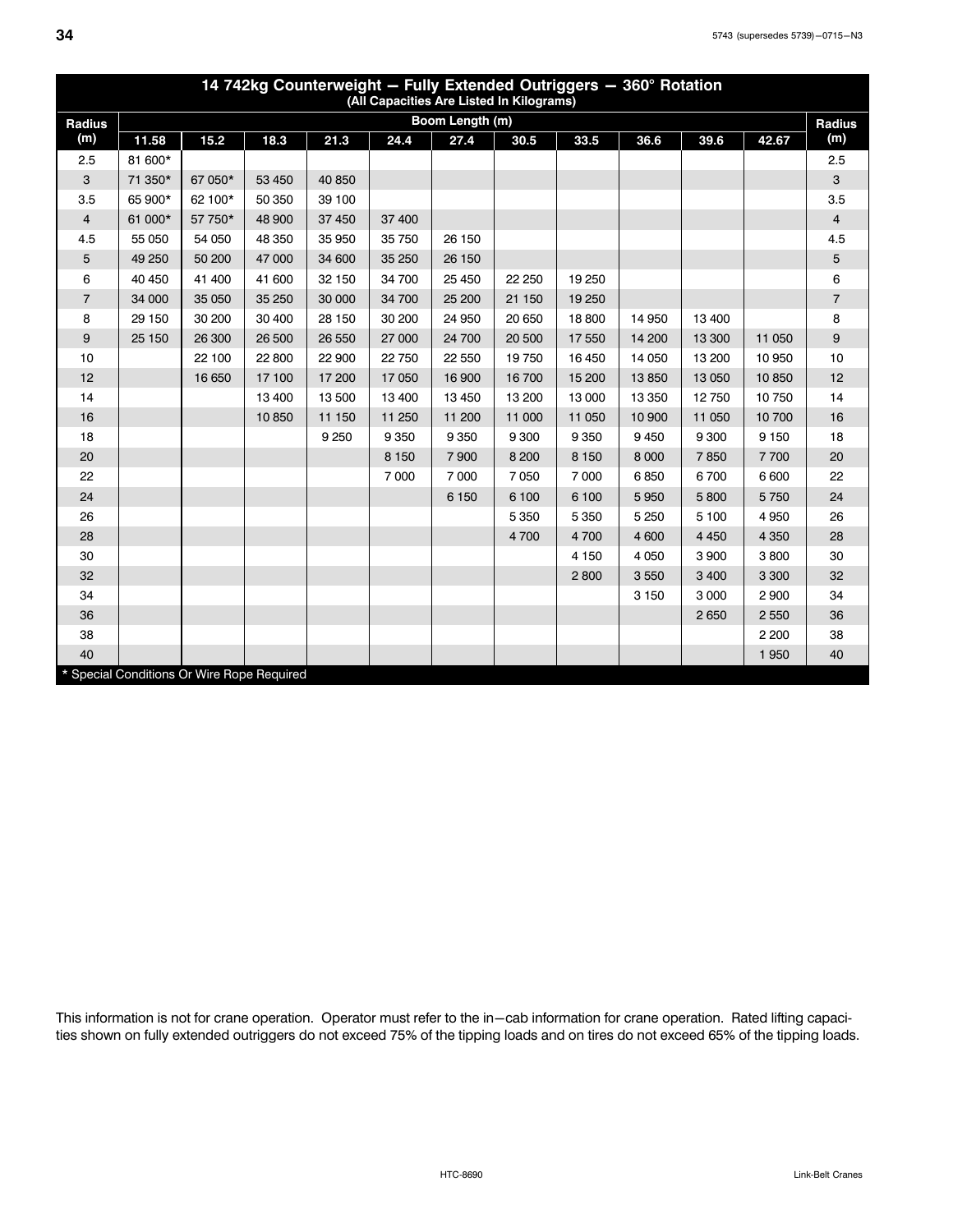<span id="page-39-0"></span>

|                | 14 742kg Counterweight - On Tires - Stationary - Boom Centered Over Rear<br>(All Capacities Are Listed In Kilograms) |         |         |                 |         |         |         |               |  |  |  |  |  |
|----------------|----------------------------------------------------------------------------------------------------------------------|---------|---------|-----------------|---------|---------|---------|---------------|--|--|--|--|--|
| Radius         |                                                                                                                      |         |         | Boom Length (m) |         |         |         | <b>Radius</b> |  |  |  |  |  |
| (m)            | 11.58                                                                                                                | 15.2    | 18.3    | 21.3            | 24.4    | 27.4    | 30.5    | (m)           |  |  |  |  |  |
| 3              | 12 800                                                                                                               |         |         |                 |         |         |         | 3             |  |  |  |  |  |
| 3.5            | 11 800                                                                                                               |         |         |                 |         |         |         | 3.5           |  |  |  |  |  |
| 4              | 10850                                                                                                                | 11 550  |         |                 |         |         |         | 4             |  |  |  |  |  |
| 4.5            | 10 000                                                                                                               | 10750   | 11 000  |                 |         |         |         | 4.5           |  |  |  |  |  |
| 5              | 9 3 5 0                                                                                                              | 10 000  | 10 400  |                 |         |         |         | 5             |  |  |  |  |  |
| 6              | 7700                                                                                                                 | 8 200   | 8950    | 9 2 0 0         |         |         |         | 6             |  |  |  |  |  |
| $\overline{7}$ | 6550                                                                                                                 | 7 300   | 7700    | 7750            |         |         |         | 7             |  |  |  |  |  |
| 8              | 5 5 5 0                                                                                                              | 6400    | 6800    | 7 0 0 0         | 7 100   |         |         | 8             |  |  |  |  |  |
| 9              | 4 700                                                                                                                | 5 600   | 6050    | 6 2 5 0         | 6 3 5 0 | 6 300   | 6 2 5 0 | 9             |  |  |  |  |  |
| 10             |                                                                                                                      | 4 9 0 0 | 5 3 5 0 | 5 600           | 5750    | 5750    | 5750    | 10            |  |  |  |  |  |
| 12             |                                                                                                                      | 3750    | 4 2 5 0 | 4 4 5 0         | 4 600   | 4 700   | 4650    | 12            |  |  |  |  |  |
| 14             |                                                                                                                      |         | 3 3 0 0 | 3550            | 3750    | 3800    | 3800    | 14            |  |  |  |  |  |
| 16             |                                                                                                                      |         | 2600    | 2850            | 3 0 0 0 | 3 100   | 3 0 5 0 | 16            |  |  |  |  |  |
| 18             |                                                                                                                      |         |         | 2 2 5 0         | 2 400   | 2 500   | 2 4 5 0 | 18            |  |  |  |  |  |
| 20             |                                                                                                                      |         |         |                 | 1 900   | 2 0 0 0 | 2000    | 20            |  |  |  |  |  |
| 22             |                                                                                                                      |         |         |                 | 1 500   | 1 5 5 0 | 1 5 5 0 | 22            |  |  |  |  |  |
| 24             |                                                                                                                      |         |         |                 |         | 1 200   | 1 200   | 24            |  |  |  |  |  |
| 26             |                                                                                                                      |         |         |                 |         |         | 850     | 26            |  |  |  |  |  |
| 28             |                                                                                                                      |         |         |                 |         |         | 600     | 28            |  |  |  |  |  |

|                | 14 742kg Counterweight - On Tires - Pick & Carry (1.6 km/h) - Boom Centered Over Rear<br>(All Capacities Are Listed In Kilograms) |         |         |                 |         |         |         |                |  |  |  |  |  |
|----------------|-----------------------------------------------------------------------------------------------------------------------------------|---------|---------|-----------------|---------|---------|---------|----------------|--|--|--|--|--|
| Radius         |                                                                                                                                   |         |         | Boom Length (m) |         |         |         | <b>Radius</b>  |  |  |  |  |  |
| (m)            | 11.58                                                                                                                             | 15.2    | 18.3    | 21.3            | 24.4    | 27.4    | 30.5    | (m)            |  |  |  |  |  |
| 3              | 8 2 5 0                                                                                                                           |         |         |                 |         |         |         | 3              |  |  |  |  |  |
| 3.5            | 7500                                                                                                                              |         |         |                 |         |         |         | 3.5            |  |  |  |  |  |
| 4              | 6750                                                                                                                              | 7450    |         |                 |         |         |         | 4              |  |  |  |  |  |
| 4.5            | 6050                                                                                                                              | 6800    | 7 0 5 0 |                 |         |         |         | 4.5            |  |  |  |  |  |
| 5              | 5450                                                                                                                              | 6 200   | 6 600   |                 |         |         |         | 5              |  |  |  |  |  |
| 6              | 4 4 0 0                                                                                                                           | 5 200   | 5 600   | 5750            |         |         |         | 6              |  |  |  |  |  |
| $\overline{7}$ | 3500                                                                                                                              | 4 3 5 0 | 4 800   | 5 0 0 0         |         |         |         | $\overline{7}$ |  |  |  |  |  |
| 8              | 2750                                                                                                                              | 3650    | 4 100   | 4 3 0 0         | 4 4 5 0 |         |         | 8              |  |  |  |  |  |
| 9              | 2 100                                                                                                                             | 3 0 0 0 | 3 4 5 0 | 3700            | 3850    | 3850    | 3850    | 9              |  |  |  |  |  |
| 10             |                                                                                                                                   | 2 4 5 0 | 2950    | 3 2 0 0         | 3 3 5 0 | 3 4 0 0 | 3 4 0 0 | 10             |  |  |  |  |  |
| 12             |                                                                                                                                   | 1 550   | 2 100   | 2 3 5 0         | 2 500   | 2 5 5 0 | 2550    | 12             |  |  |  |  |  |
| 14             |                                                                                                                                   |         | 1 400   | 1650            | 1850    | 1 900   | 1 900   | 14             |  |  |  |  |  |
| 16             |                                                                                                                                   |         | 850     | 1 100           | 1 250   | 1 350   | 1 300   | 16             |  |  |  |  |  |
| 18             |                                                                                                                                   |         |         | 650             | 800     | 900     | 900     | 18             |  |  |  |  |  |
| 20             |                                                                                                                                   |         |         |                 | 450     | 550     | 500     | 20             |  |  |  |  |  |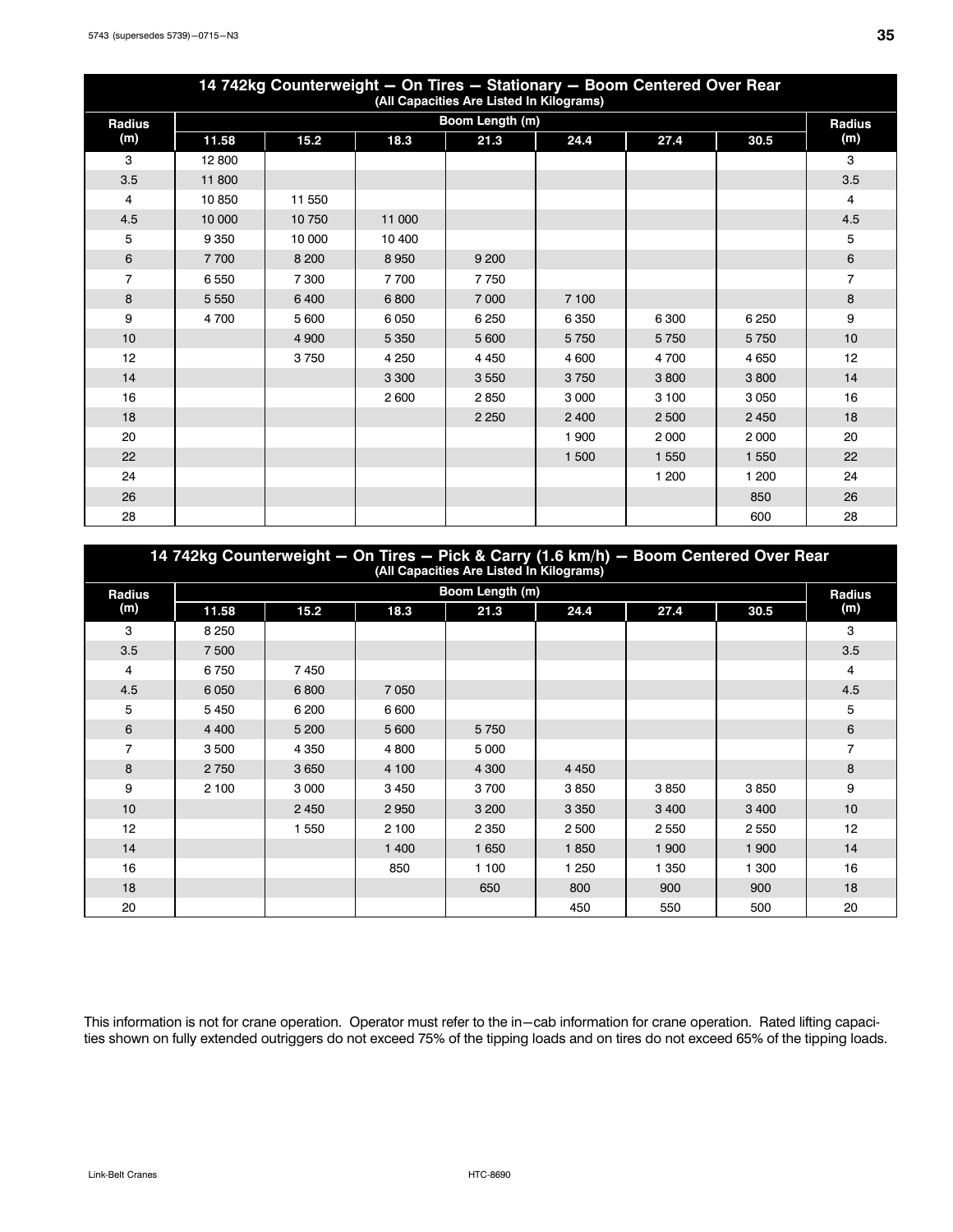<span id="page-40-0"></span>

| 17 917kg Counterweight - Fully Extended Outriggers - 360° Rotation<br>(All Capacities Are Listed In Kilograms) |         |         |        |        |        |                 |         |         |        |         |         |                |
|----------------------------------------------------------------------------------------------------------------|---------|---------|--------|--------|--------|-----------------|---------|---------|--------|---------|---------|----------------|
| <b>Radius</b>                                                                                                  |         |         |        |        |        | Boom Length (m) |         |         |        |         |         | <b>Radius</b>  |
| (m)                                                                                                            | 11.58   | 15.2    | 18.3   | 21.3   | 24.4   | 27.4            | 30.5    | 33.5    | 36.6   | 39.6    | 42.67   | (m)            |
| 2.5                                                                                                            | 81 600* |         |        |        |        |                 |         |         |        |         |         | 2.5            |
| 3                                                                                                              | 71 350* | 67 050* | 53 450 | 40 850 |        |                 |         |         |        |         |         | 3              |
| 3.5                                                                                                            | 65 900* | 62 100* | 50 350 | 39 100 |        |                 |         |         |        |         |         | 3.5            |
| $\overline{4}$                                                                                                 | 61 200* | 57 750* | 48 900 | 37 450 | 37 400 |                 |         |         |        |         |         | $\overline{4}$ |
| 4.5                                                                                                            | 56 750  | 54 050  | 48 350 | 35 950 | 35 750 | 26 150          |         |         |        |         |         | 4.5            |
| 5                                                                                                              | 51 250  | 50 750  | 47 000 | 34 600 | 35 250 | 26 150          |         |         |        |         |         | 5              |
| 6                                                                                                              | 42 100  | 43 100  | 43 300 | 32 150 | 34 700 | 25 450          | 22 250  | 19 250  |        |         |         | 6              |
| $\overline{7}$                                                                                                 | 35 450  | 36 500  | 36 700 | 30 000 | 34 700 | 25 200          | 21 150  | 19 250  |        |         |         | $\overline{7}$ |
| 8                                                                                                              | 30 450  | 31 450  | 31 700 | 28 150 | 31 500 | 24 950          | 20 650  | 18 800  | 14 950 | 13 400  |         | 8              |
| 9                                                                                                              | 26 450  | 27 550  | 27 750 | 26 550 | 28 000 | 24 700          | 20 500  | 17 550  | 14 200 | 13 300  | 11 050  | 9              |
| 10                                                                                                             |         | 24 250  | 24 450 | 25 000 | 24 900 | 24 650          | 19750   | 16 450  | 14 050 | 13 200  | 10 950  | 10             |
| 12                                                                                                             |         | 18 300  | 18750  | 18850  | 18750  | 18 550          | 17550   | 15 200  | 13850  | 13 0 50 | 10850   | 12             |
| 14                                                                                                             |         |         | 14 800 | 14 900 | 14 800 | 14 600          | 14 450  | 13 550  | 13 400 | 12750   | 10750   | 14             |
| 16                                                                                                             |         |         | 12 000 | 12 150 | 12 050 | 12 200          | 11850   | 11 650  | 12 000 | 11700   | 10 700  | 16             |
| 18                                                                                                             |         |         |        | 10 250 | 10 300 | 10 350          | 9 9 0 0 | 10 150  | 10 050 | 10 050  | 10 100  | 18             |
| 20                                                                                                             |         |         |        |        | 8800   | 8800            | 8800    | 8 600   | 8700   | 8750    | 8 6 5 0 | 20             |
| 22                                                                                                             |         |         |        |        | 7700   | 7550            | 7700    | 7800    | 7700   | 7 5 5 0 | 7400    | 22             |
| 24                                                                                                             |         |         |        |        |        | 6550            | 6850    | 6800    | 6700   | 6 5 5 0 | 6 4 0 0 | 24             |
| 26                                                                                                             |         |         |        |        |        |                 | 6 0 0 0 | 6 0 0 0 | 5850   | 5750    | 5 6 5 0 | 26             |
| 28                                                                                                             |         |         |        |        |        |                 | 5 3 5 0 | 5 300   | 5 200  | 5 0 5 0 | 4 9 5 0 | 28             |
| 30                                                                                                             |         |         |        |        |        |                 |         | 4700    | 4600   | 4 4 5 0 | 4 3 5 0 | 30             |
| 32                                                                                                             |         |         |        |        |        |                 |         | 3 3 5 0 | 4 100  | 3 9 5 0 | 3850    | 32             |
| 34                                                                                                             |         |         |        |        |        |                 |         |         | 3650   | 3500    | 3 4 0 0 | 34             |
| 36                                                                                                             |         |         |        |        |        |                 |         |         |        | 3 100   | 3 0 0 0 | 36             |
| 38                                                                                                             |         |         |        |        |        |                 |         |         |        |         | 2650    | 38             |
| 40                                                                                                             |         |         |        |        |        |                 |         |         |        |         | 2 3 5 0 | 40             |
| * Special Conditions Or Wire Rope Required                                                                     |         |         |        |        |        |                 |         |         |        |         |         |                |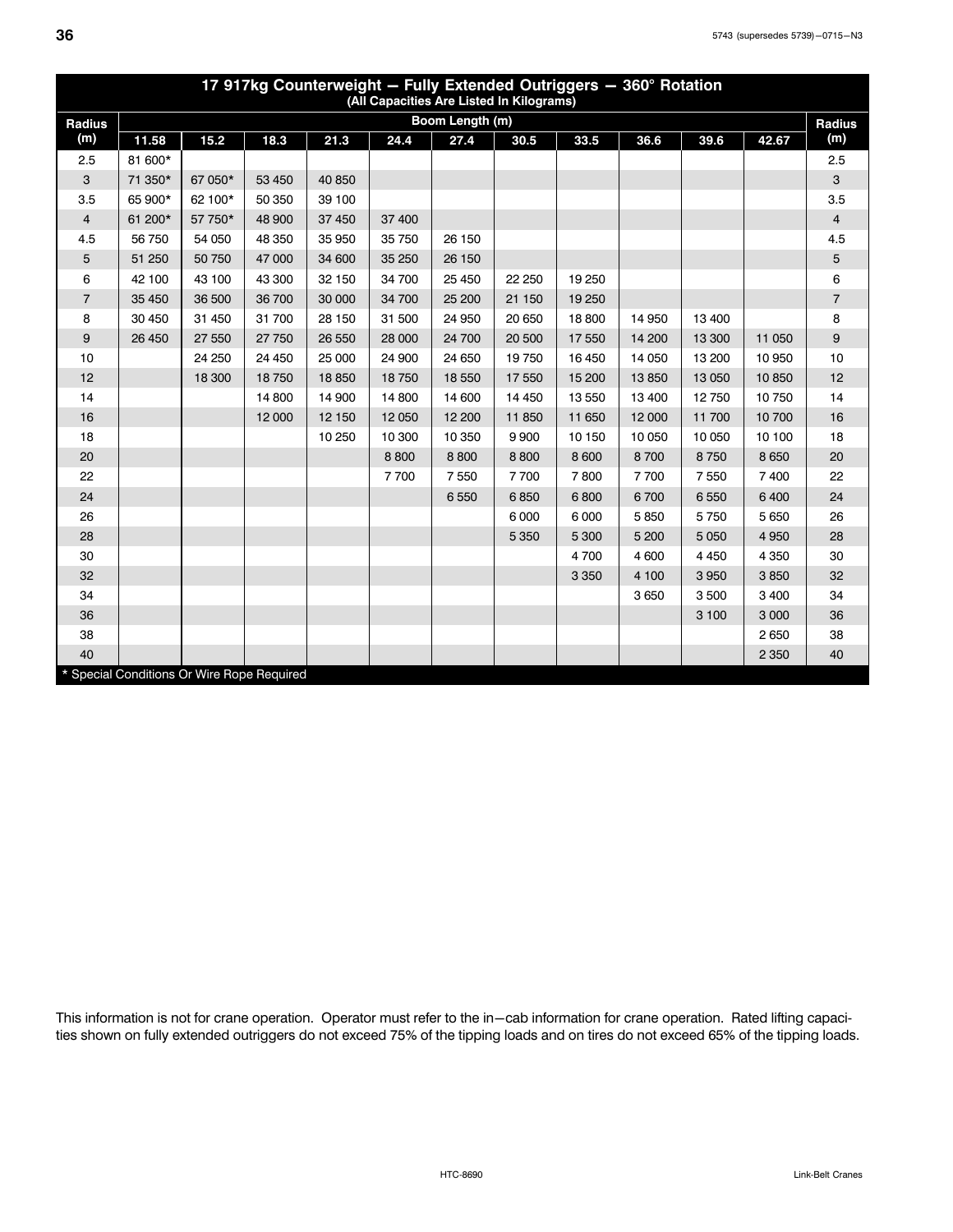# <span id="page-41-0"></span>**Fly Attachment Lift Capacity Charts - Optional (Metric)**

| 3 856kg Counterweight - Fully Extended Outriggers - 360° Rotation<br>(All Capacities Are Listed In Kilograms) |                                          |                |        |                                           |         |  |  |  |  |  |
|---------------------------------------------------------------------------------------------------------------|------------------------------------------|----------------|--------|-------------------------------------------|---------|--|--|--|--|--|
|                                                                                                               | 42.67m Main Boom Length<br>2° Fly Offset |                |        | 42.67m Main Boom Length<br>15° Fly Offset |         |  |  |  |  |  |
| Radius                                                                                                        |                                          | Fly Length (m) | Radius | Fly Length (m)                            |         |  |  |  |  |  |
| (m)                                                                                                           | 10.67                                    | 17.68          | (m)    | 10.67                                     | 17.68   |  |  |  |  |  |
| 12                                                                                                            | 5 500                                    |                | 12     |                                           |         |  |  |  |  |  |
| 14                                                                                                            | 5 500                                    | 3850           | 14     | 5 200                                     |         |  |  |  |  |  |
| 16                                                                                                            | 5 500                                    | 3750           | 16     | 5 100                                     |         |  |  |  |  |  |
| 18                                                                                                            | 5 500                                    | 3700           | 18     | 5 0 0 0                                   | 3 3 0 0 |  |  |  |  |  |
| 20                                                                                                            | 4750                                     | 3 600          | 20     | 4 9 0 0                                   | 3 1 5 0 |  |  |  |  |  |
| 22                                                                                                            | 3 9 0 0                                  | 3 500          | 22     | 4 200                                     | 3 0 5 0 |  |  |  |  |  |
| 24                                                                                                            | 3 2 5 0                                  | 3 4 0 0        | 24     | 3500                                      | 2950    |  |  |  |  |  |
| 26                                                                                                            | 2 6 5 0                                  | 2 9 0 0        | 26     | 2 9 0 0                                   | 2850    |  |  |  |  |  |
| 28                                                                                                            | 2 2 0 0                                  | 2 400          | 28     | 2 4 0 0                                   | 2750    |  |  |  |  |  |
| 30                                                                                                            | 1800                                     | 2 0 0 0        | 30     | 2 0 0 0                                   | 2 3 0 0 |  |  |  |  |  |
| 32                                                                                                            | 1 500                                    | 1 650          | 32     | 1 650                                     | 1950    |  |  |  |  |  |
| 34                                                                                                            | 1 200                                    | 1 3 5 0        | 34     | 1 3 5 0                                   | 1 600   |  |  |  |  |  |
| 36                                                                                                            | 950                                      | 1 100          | 36     | 1 0 5 0                                   | 1 3 5 0 |  |  |  |  |  |
| 38                                                                                                            | 700                                      | 900            | 38     | 850                                       | 1 100   |  |  |  |  |  |
| 40                                                                                                            | 500                                      | 700            | 40     | 600                                       | 850     |  |  |  |  |  |
| 42                                                                                                            |                                          | 500            | 42     | 400                                       | 650     |  |  |  |  |  |
| 44                                                                                                            |                                          |                | 44     |                                           | 500     |  |  |  |  |  |

|        | 42.67m Main Boom Length<br>30° Fly Offset |         |        | 42.67m Main Boom Length<br>45° Fly Offset |         |  |
|--------|-------------------------------------------|---------|--------|-------------------------------------------|---------|--|
| Radius | Fly Length (m)                            |         | Radius | Fly Length (m)                            |         |  |
| (m)    | 10.67                                     | 17.68   | (m)    | 10.67                                     | 17.68   |  |
| 18     | 4 4 5 0                                   |         | 18     |                                           |         |  |
| 20     | 4 3 5 0                                   |         | 20     | 3 9 5 0                                   |         |  |
| 22     | 4 300                                     |         | 22     | 3 9 5 0                                   |         |  |
| 24     | 3750                                      | 2 5 5 0 | 24     | 3 9 0 0                                   |         |  |
| 26     | 3 1 5 0                                   | 2 500   | 26     | 3 3 5 0                                   | 2 2 5 0 |  |
| 28     | 2650                                      | 2 4 0 0 | 28     | 2800                                      | 2 2 0 0 |  |
| 30     | 2 2 0 0                                   | 2 3 5 0 | 30     | 2 3 0 0                                   | 2 1 5 0 |  |
| 32     | 1800                                      | 2 2 5 0 | 32     | 1 900                                     | 2 1 5 0 |  |
| 34     | 1 500                                     | 1850    | 34     | 1 550                                     | 2 0 5 0 |  |
| 36     | 1 200                                     | 1 550   | 36     | 1 2 5 0                                   | 1750    |  |
| 38     | 950                                       | 1 300   | 38     | 1 000                                     | 1 450   |  |
| 40     | 700                                       | 1 0 5 0 | 40     | 750                                       | 1 1 5 0 |  |
| 42     | 500                                       | 800     | 42     |                                           | 900     |  |
| 44     |                                           | 600     | 44     |                                           | 700     |  |
| 46     |                                           | 450     | 46     |                                           | 500     |  |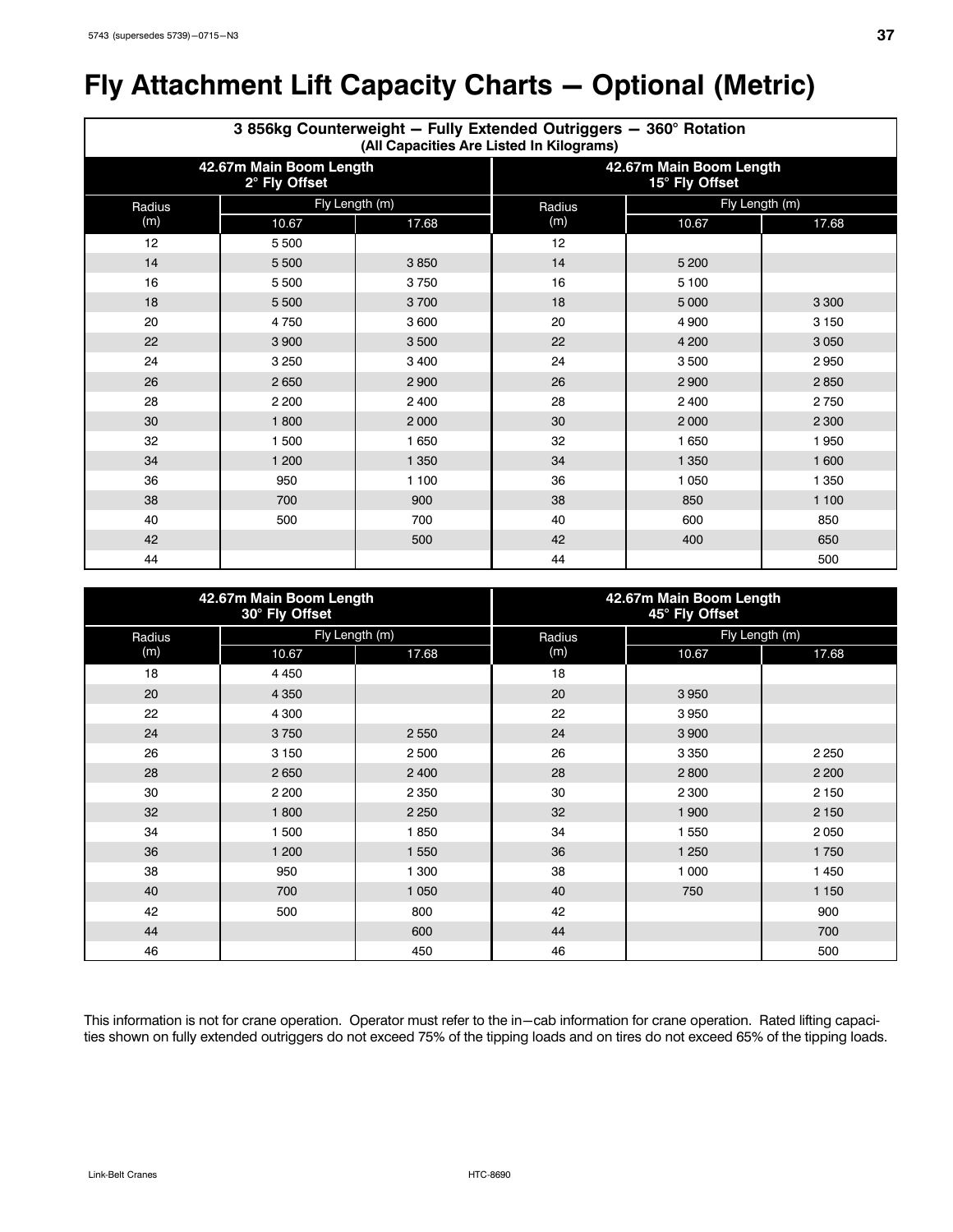┑

|        | J ZTONG COUNTERWEIGHT - FUITY EXTERIORE OUTIGGETS - JOU MUTATION<br>(All Capacities Are Listed In Kilograms) |                                          |         |        |         |                                           |         |  |  |  |  |  |  |
|--------|--------------------------------------------------------------------------------------------------------------|------------------------------------------|---------|--------|---------|-------------------------------------------|---------|--|--|--|--|--|--|
|        |                                                                                                              | 42.67m Main Boom Length<br>2° Fly Offset |         |        |         | 42.67m Main Boom Length<br>15° Fly Offset |         |  |  |  |  |  |  |
| Radius |                                                                                                              | Fly Length (m)                           |         | Radius |         | Fly Length (m)                            |         |  |  |  |  |  |  |
| (m)    | 10.67                                                                                                        | 17.68                                    | 22.56   | (m)    | 10.67   | 17.68                                     | 22.56   |  |  |  |  |  |  |
| 12     | 5 500                                                                                                        |                                          |         | 12     |         |                                           |         |  |  |  |  |  |  |
| 14     | 5 500                                                                                                        | 3850                                     |         | 14     | 5 200   |                                           |         |  |  |  |  |  |  |
| 16     | 5 500                                                                                                        | 3750                                     | 3 0 0 0 | 16     | 5 100   |                                           |         |  |  |  |  |  |  |
| 18     | 5 500                                                                                                        | 3700                                     | 3 0 0 0 | 18     | 5 0 0 0 | 3 3 0 0                                   |         |  |  |  |  |  |  |
| 20     | 5 200                                                                                                        | 3600                                     | 3 0 0 0 | 20     | 4 9 0 0 | 3 1 5 0                                   | 2850    |  |  |  |  |  |  |
| 22     | 4 300                                                                                                        | 3500                                     | 3 0 0 0 | 22     | 4 600   | 3 0 5 0                                   | 2650    |  |  |  |  |  |  |
| 24     | 3600                                                                                                         | 3 4 0 0                                  | 2950    | 24     | 3850    | 2950                                      | 2450    |  |  |  |  |  |  |
| 26     | 3 0 0 0                                                                                                      | 3 200                                    | 2700    | 26     | 3 2 5 0 | 2850                                      | 2 3 0 0 |  |  |  |  |  |  |
| 28     | 2 500                                                                                                        | 2700                                     | 2 5 5 0 | 28     | 2 7 5 0 | 2750                                      | 2 1 5 0 |  |  |  |  |  |  |
| 30     | 2 100                                                                                                        | 2 3 0 0                                  | 2 2 5 0 | 30     | 2 3 0 0 | 2600                                      | 2050    |  |  |  |  |  |  |
| 32     | 1750                                                                                                         | 1950                                     | 1 900   | 32     | 1 900   | 2 2 0 0                                   | 1 900   |  |  |  |  |  |  |
| 34     | 1 4 5 0                                                                                                      | 1 600                                    | 1 600   | 34     | 1 600   | 1850                                      | 1800    |  |  |  |  |  |  |
| 36     | 1 150                                                                                                        | 1 350                                    | 1 300   | 36     | 1 300   | 1 5 5 0                                   | 1500    |  |  |  |  |  |  |
| 38     | 950                                                                                                          | 1 100                                    | 1 0 5 0 | 38     | 1 0 5 0 | 1 300                                     | 1 2 5 0 |  |  |  |  |  |  |
| 40     | 700                                                                                                          | 900                                      | 850     | 40     | 800     | 1 0 5 0                                   | 1 0 0 0 |  |  |  |  |  |  |
| 42     | 550                                                                                                          | 700                                      | 650     | 42     | 600     | 850                                       | 800     |  |  |  |  |  |  |
| 44     | 350                                                                                                          | 500                                      | 450     | 44     | 450     | 650                                       | 600     |  |  |  |  |  |  |
| 46     |                                                                                                              |                                          |         | 46     |         | 500                                       | 450     |  |  |  |  |  |  |

# **5 216kg Counterweight - Fully Extended Outriggers - 360° Rotation**

|        | 42.67m Main Boom Length<br>30° Fly Offset |                |         |        | 42.67m Main Boom Length<br>45° Fly Offset |                |         |  |  |
|--------|-------------------------------------------|----------------|---------|--------|-------------------------------------------|----------------|---------|--|--|
| Radius |                                           | Fly Length (m) |         | Radius |                                           | Fly Length (m) |         |  |  |
| (m)    | 10.67                                     | 17.68          | 22.56   | (m)    | 10.67                                     | 17.68          | 22.56   |  |  |
| 18     | 4 4 5 0                                   |                |         | 18     |                                           |                |         |  |  |
| 20     | 4 3 5 0                                   |                |         | 20     | 3 9 5 0                                   |                |         |  |  |
| 22     | 4 300                                     |                |         | 22     | 3 9 5 0                                   |                |         |  |  |
| 24     | 4 1 5 0                                   | 2 5 5 0        | 2050    | 24     | 3 900                                     |                |         |  |  |
| 26     | 3500                                      | 2 500          | 1 900   | 26     | 3650                                      | 2 2 5 0        | 1650    |  |  |
| 28     | 2950                                      | 2 4 0 0        | 1800    | 28     | 3 100                                     | 2 2 0 0        | 1 5 5 0 |  |  |
| 30     | 2 4 5 0                                   | 2 3 5 0        | 1700    | 30     | 2600                                      | 2 1 5 0        | 1500    |  |  |
| 32     | 2 0 5 0                                   | 2 3 0 0        | 1 600   | 32     | 2 2 0 0                                   | 2 1 5 0        | 1 4 5 0 |  |  |
| 34     | 1750                                      | 2 100          | 1550    | 34     | 1800                                      | 2 100          | 1 400   |  |  |
| 36     | 1 400                                     | 1800           | 1500    | 36     | 1 500                                     | 1950           | 1 3 5 0 |  |  |
| 38     | 1 1 5 0                                   | 1 500          | 1 400   | 38     | 1 200                                     | 1650           | 1 300   |  |  |
| 40     | 900                                       | 1 2 5 0        | 1 200   | 40     | 950                                       | 1 3 5 0        | 1 2 5 0 |  |  |
| 42     | 700                                       | 1 0 0 0        | 1 0 0 0 | 42     |                                           | 1 100          | 1 100   |  |  |
| 44     | 500                                       | 800            | 800     | 44     |                                           | 900            | 900     |  |  |
| 46     |                                           | 600            | 600     | 46     |                                           | 650            | 700     |  |  |
| 48     |                                           | 450            | 400     | 48     |                                           | 450            | 500     |  |  |

This information is not for crane operation. Operator must refer to the in-cab information for crane operation. Rated lifting capacities shown on fully extended outriggers do not exceed 75% of the tipping loads and on tires do not exceed 65% of the tipping loads.

<span id="page-42-0"></span> $\Gamma$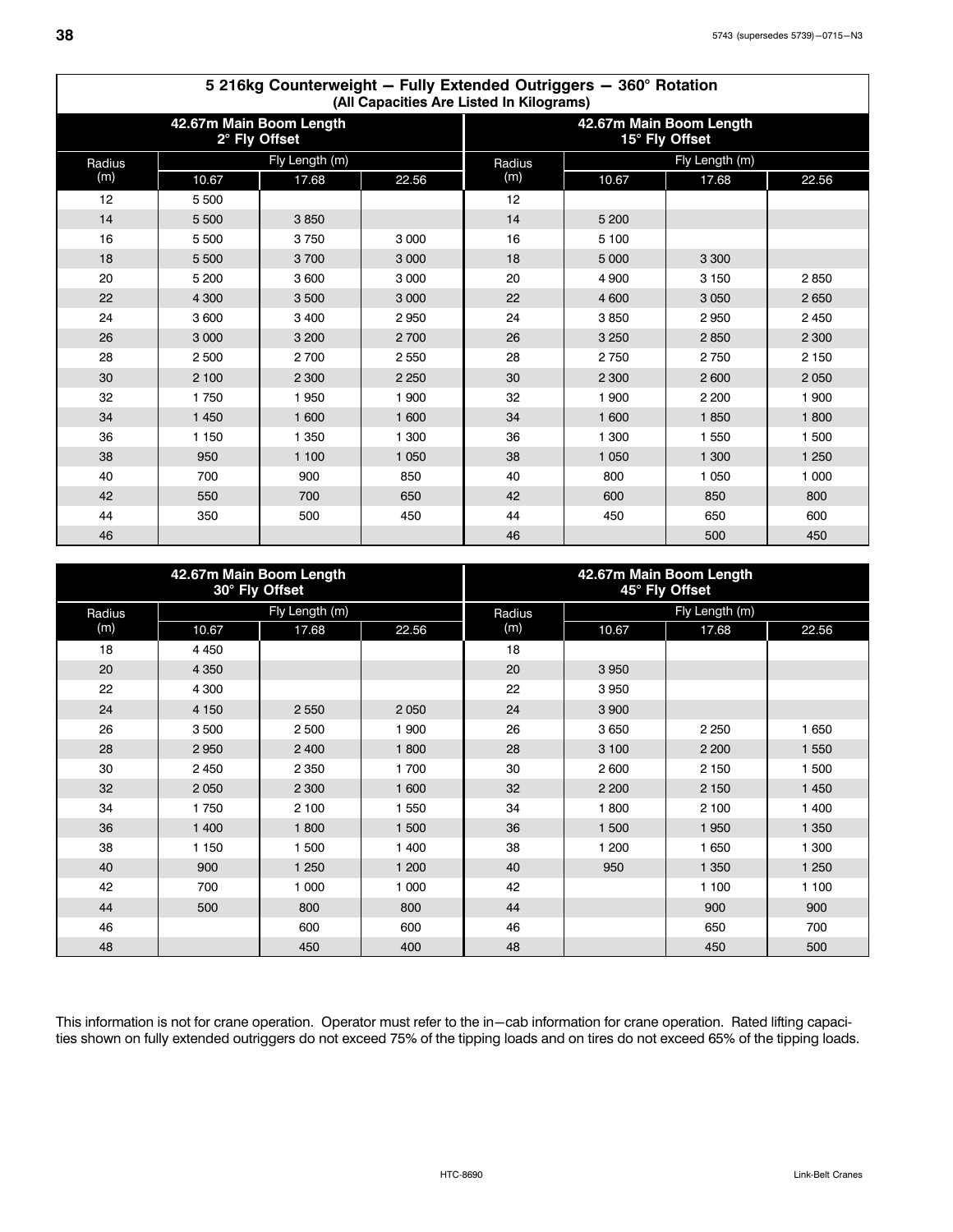Г

<span id="page-43-0"></span>

| 14 742kg Counterweight - Fully Extended Outriggers - 360° Rotation<br>(All Capacities Are Listed In Kilograms) |         |                                          |         |         |        |         |                                           |         |         |  |  |
|----------------------------------------------------------------------------------------------------------------|---------|------------------------------------------|---------|---------|--------|---------|-------------------------------------------|---------|---------|--|--|
|                                                                                                                |         | 42.67m Main Boom Length<br>2° Fly Offset |         |         |        |         | 42.67m Main Boom Length<br>15° Fly Offset |         |         |  |  |
| Radius                                                                                                         |         | Fly Length (m)                           |         |         | Radius |         | Fly Length (m)                            |         |         |  |  |
| (m)                                                                                                            | 10.67   | 17.68                                    | 22.56   | 27.43   | (m)    | 10.67   | 17.68                                     | 22.56   | 27.43   |  |  |
| 12                                                                                                             | 5 500   |                                          |         |         | 12     |         |                                           |         |         |  |  |
| 14                                                                                                             | 5 500   | 3850                                     |         |         | 14     | 5 200   |                                           |         |         |  |  |
| 16                                                                                                             | 5 500   | 3750                                     | 3 0 0 0 |         | 16     | 5 100   |                                           |         |         |  |  |
| 18                                                                                                             | 5 500   | 3700                                     | 3 0 0 0 | 2 3 5 0 | 18     | 5 0 0 0 | 3 3 0 0                                   |         |         |  |  |
| 20                                                                                                             | 5400    | 3 600                                    | 3 0 0 0 | 2 3 5 0 | 20     | 4 9 0 0 | 3 1 5 0                                   | 2850    |         |  |  |
| 22                                                                                                             | 5 300   | 3500                                     | 3 0 0 0 | 2 3 5 0 | 22     | 4750    | 3 0 5 0                                   | 2650    | 2 100   |  |  |
| 24                                                                                                             | 5 1 5 0 | 3 4 0 0                                  | 2950    | 2 2 0 0 | 24     | 4650    | 2950                                      | 2 4 5 0 | 1950    |  |  |
| 26                                                                                                             | 5 0 0 0 | 3 3 0 0                                  | 2700    | 2 0 5 0 | 26     | 4 5 5 0 | 2850                                      | 2 3 0 0 | 1800    |  |  |
| 28                                                                                                             | 4550    | 3 200                                    | 2550    | 1850    | 28     | 4 3 5 0 | 2750                                      | 2 1 5 0 | 1 650   |  |  |
| 30                                                                                                             | 4 0 0 0 | 3 100                                    | 2 3 5 0 | 1 750   | 30     | 4 1 5 0 | 2700                                      | 2 0 5 0 | 1 5 5 0 |  |  |
| 32                                                                                                             | 3500    | 2950                                     | 2 2 0 0 | 1 600   | 32     | 3650    | 2600                                      | 1 900   | 1 400   |  |  |
| 34                                                                                                             | 3 100   | 2800                                     | 2 100   | 1 500   | 34     | 3 2 5 0 | 2 5 5 0                                   | 1800    | 1 300   |  |  |
| 36                                                                                                             | 2750    | 2650                                     | 1950    | 1 400   | 36     | 2850    | 2 4 0 0                                   | 1700    | 1 2 5 0 |  |  |
| 38                                                                                                             | 2 4 0 0 | 2 5 5 0                                  | 1850    | 1 300   | 38     | 2 500   | 2 3 0 0                                   | 1 6 5 0 | 1 1 5 0 |  |  |
| 40                                                                                                             | 2 100   | 2 3 0 0                                  | 1750    | 1 200   | 40     | 2 2 0 0 | 2 2 0 0                                   | 1 5 5 0 | 1 0 5 0 |  |  |
| 42                                                                                                             | 1850    | 2 0 0 0                                  | 1 6 5 0 | 1 100   | 42     | 1950    | 2 100                                     | 1 500   | 1 0 0 0 |  |  |
| 44                                                                                                             | 1650    | 1800                                     | 1 600   | 1 0 5 0 | 44     | 1700    | 1950                                      | 1 400   | 950     |  |  |
| 46                                                                                                             | 1 4 5 0 | 1 550                                    | 1500    | 1 000   | 46     | 1 500   | 1700                                      | 1 3 5 0 | 900     |  |  |
| 48                                                                                                             | 1 2 5 0 | 1 400                                    | 1 300   | 900     | 48     | 1 300   | 1 500                                     | 1 300   | 850     |  |  |
| 50                                                                                                             | 1 100   | 1 200                                    | 1 1 5 0 | 850     | 50     | 1 100   | 1 300                                     | 1 2 5 0 | 800     |  |  |
| 52                                                                                                             |         | 1 0 5 0                                  | 1 0 0 0 | 800     | 52     |         | 1 100                                     | 1 0 5 0 | 750     |  |  |
| 54                                                                                                             |         | 900                                      | 850     | 800     | 54     |         | 950                                       | 900     | 700     |  |  |
| 56                                                                                                             |         | 750                                      | 700     | 700     | 56     |         | 800                                       | 750     | 700     |  |  |
| 58                                                                                                             |         |                                          | 550     | 500     | 58     |         |                                           | 600     | 600     |  |  |
| 60                                                                                                             |         |                                          | 400     |         | 60     |         |                                           | 450     | 450     |  |  |

# **14 742kg Counterweight - Fully Extended Outriggers - 360° Rotation**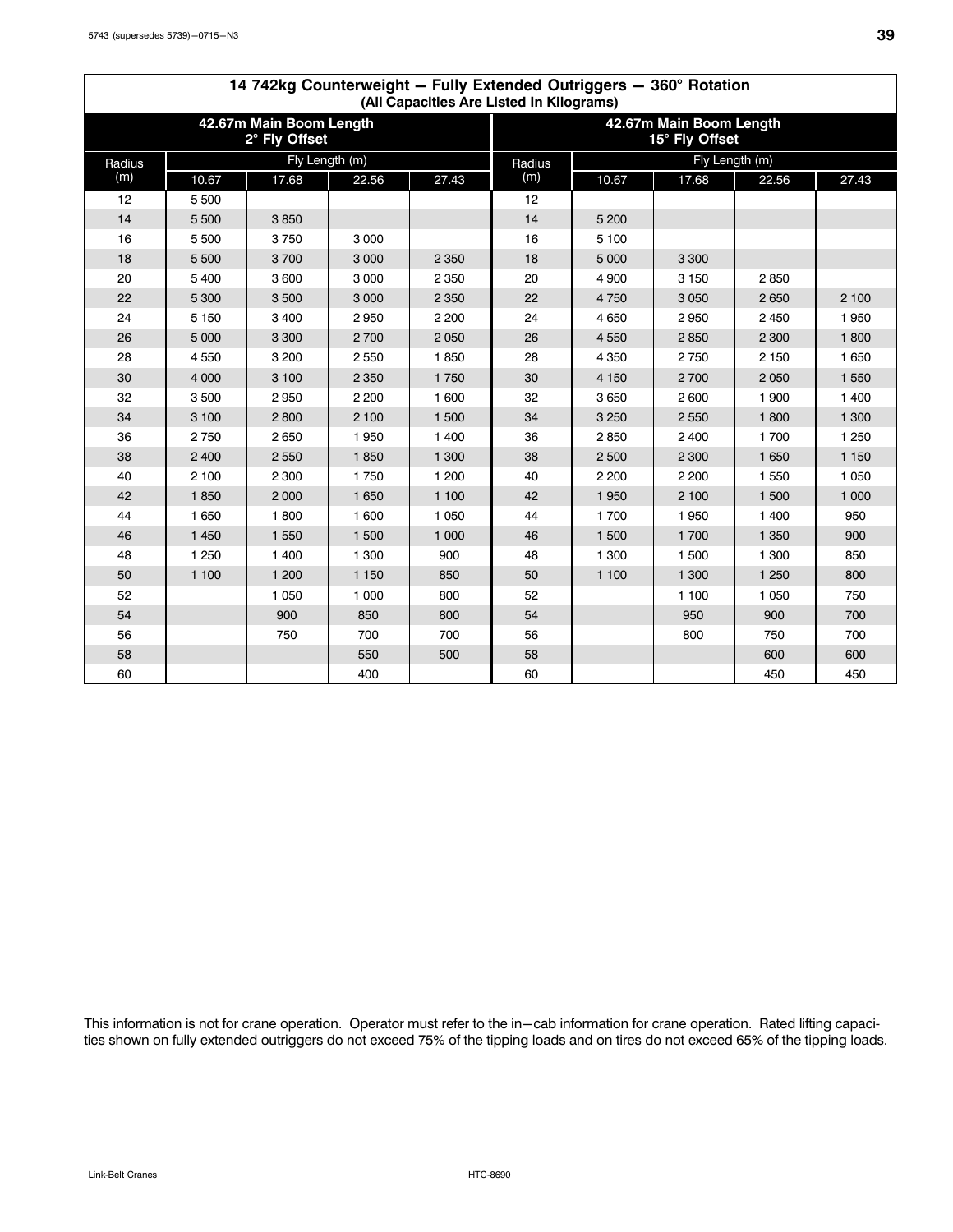|        | 14 742kg Counterweight - Fully Extended Outriggers - 360° Rotation<br>(All Capacities Are Listed In Kilograms) |                                           |         |                          |     |         |                                           |         |         |  |  |  |
|--------|----------------------------------------------------------------------------------------------------------------|-------------------------------------------|---------|--------------------------|-----|---------|-------------------------------------------|---------|---------|--|--|--|
|        |                                                                                                                | 42.67m Main Boom Length<br>30° Fly Offset |         |                          |     |         | 42.67m Main Boom Length<br>45° Fly Offset |         |         |  |  |  |
| Radius |                                                                                                                | Fly Length (m)                            |         | Fly Length (m)<br>Radius |     |         |                                           |         |         |  |  |  |
| (m)    | 10.67                                                                                                          | 17.68                                     | 22.56   | 27.43                    | (m) | 10.67   | 17.68                                     | 22.56   | 27.43   |  |  |  |
| 18     | 4 4 5 0                                                                                                        |                                           |         |                          | 18  |         |                                           |         |         |  |  |  |
| 20     | 4 3 5 0                                                                                                        |                                           |         |                          | 20  | 3950    |                                           |         |         |  |  |  |
| 22     | 4 3 0 0                                                                                                        |                                           |         |                          | 22  | 3950    |                                           |         |         |  |  |  |
| 24     | 4 200                                                                                                          | 2 5 5 0                                   | 2050    | 1 6 5 0                  | 24  | 3 9 0 0 |                                           |         |         |  |  |  |
| 26     | 4 1 5 0                                                                                                        | 2 500                                     | 1 900   | 1 550                    | 26  | 3 9 0 0 | 2 2 5 0                                   | 1650    |         |  |  |  |
| 28     | 4 0 5 0                                                                                                        | 2 4 0 0                                   | 1800    | 1 400                    | 28  | 3850    | 2 2 0 0                                   | 1 550   | 1 2 5 0 |  |  |  |
| 30     | 3900                                                                                                           | 2 3 5 0                                   | 1700    | 1 300                    | 30  | 3750    | 2 1 5 0                                   | 1 500   | 1 200   |  |  |  |
| 32     | 3700                                                                                                           | 2 3 0 0                                   | 1 600   | 1 2 5 0                  | 32  | 3600    | 2 1 5 0                                   | 1 4 5 0 | 1 100   |  |  |  |
| 34     | 3 3 5 0                                                                                                        | 2 2 5 0                                   | 1550    | 1 1 5 0                  | 34  | 3 4 5 0 | 2 100                                     | 1 400   | 1 0 5 0 |  |  |  |
| 36     | 2950                                                                                                           | 2 2 0 0                                   | 1 500   | 1 0 5 0                  | 36  | 3 0 5 0 | 2 100                                     | 1 3 5 0 | 950     |  |  |  |
| 38     | 2600                                                                                                           | 2 1 5 0                                   | 1 400   | 1 0 0 0                  | 38  | 2650    | 2 0 5 0                                   | 1 300   | 900     |  |  |  |
| 40     | 2 3 0 0                                                                                                        | 2 0 5 0                                   | 1 3 5 0 | 950                      | 40  | 2 3 5 0 | 1950                                      | 1 2 5 0 | 850     |  |  |  |
| 42     | 2000                                                                                                           | 1950                                      | 1 300   | 900                      | 42  | 2050    | 1 900                                     | 1 200   | 800     |  |  |  |
| 44     | 1750                                                                                                           | 1 900                                     | 1 2 5 0 | 850                      | 44  |         | 1850                                      | 1 1 5 0 | 750     |  |  |  |
| 46     | 1500                                                                                                           | 1800                                      | 1 200   | 800                      | 46  |         | 1800                                      | 1 1 5 0 | 750     |  |  |  |
| 48     |                                                                                                                | 1 600                                     | 1 200   | 750                      | 48  |         | 1 600                                     | 1 1 5 0 | 700     |  |  |  |
| 50     |                                                                                                                | 1 400                                     | 1 1 5 0 | 700                      | 50  |         |                                           | 1 100   | 650     |  |  |  |
| 52     |                                                                                                                | 1 200                                     | 1 1 5 0 | 650                      | 52  |         |                                           | 1 100   | 650     |  |  |  |
| 54     |                                                                                                                | 1 000                                     | 1 0 0 0 | 650                      | 54  |         |                                           |         | 600     |  |  |  |
| 56     |                                                                                                                |                                           | 800     | 600                      | 56  |         |                                           |         | 600     |  |  |  |
| 58     |                                                                                                                |                                           | 650     | 600                      | 58  |         |                                           |         | 600     |  |  |  |
| 60     |                                                                                                                |                                           |         | 550                      | 60  |         |                                           |         |         |  |  |  |
| 62     |                                                                                                                |                                           |         | 350                      | 62  |         |                                           |         |         |  |  |  |

# **14 742kg Counterweight - Fully Extended Outriggers - 360° Rotation**

This information is not for crane operation. Operator must refer to the in-cab information for crane operation. Rated lifting capacities shown on fully extended outriggers do not exceed 75% of the tipping loads and on tires do not exceed 65% of the tipping loads.

<span id="page-44-0"></span> $\mathsf{r}$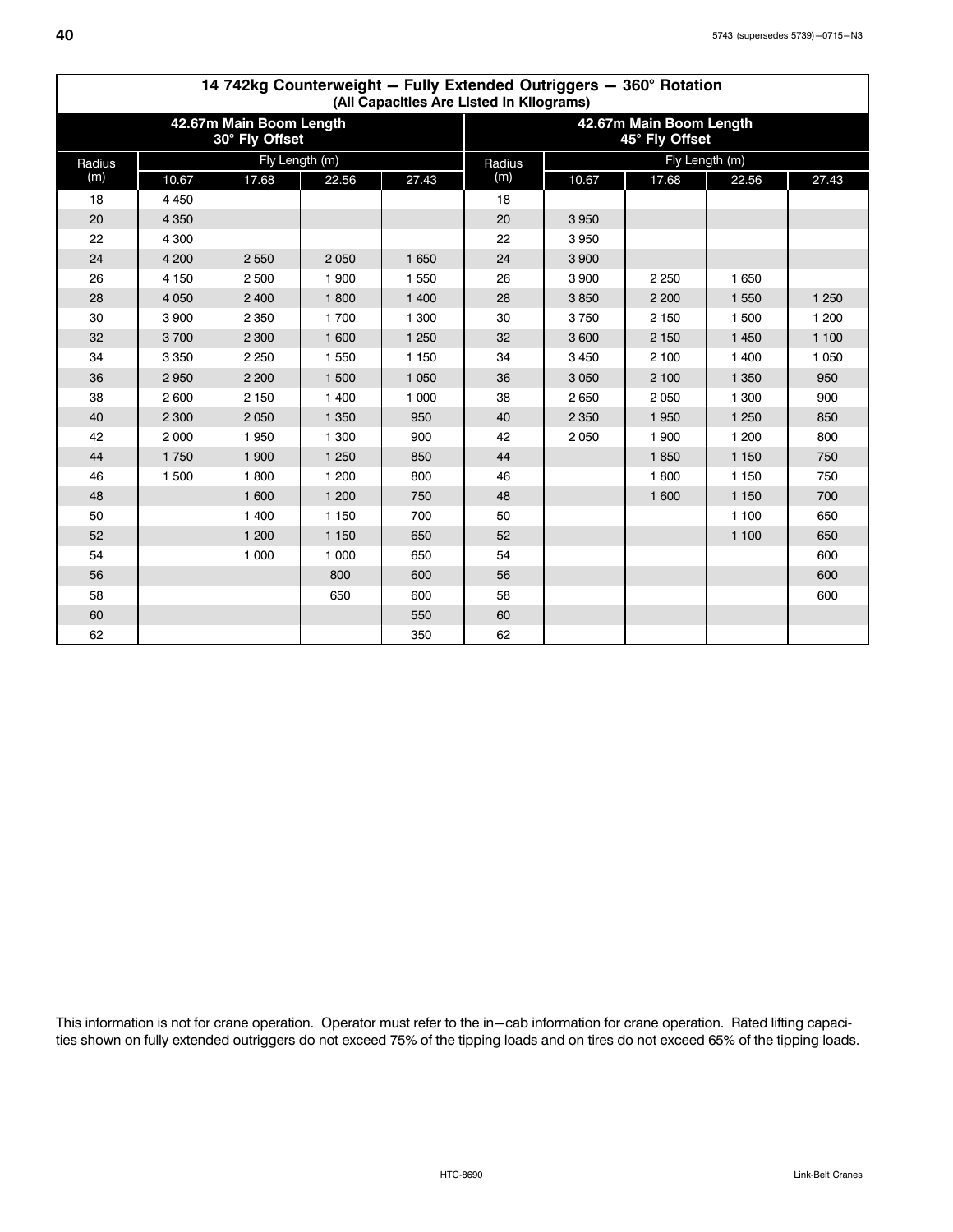<span id="page-45-0"></span>

|        | 17 917kg Counterweight - Fully Extended Outriggers - 360° Rotation<br>(All Capacities Are Listed In Kilograms) |                                          |         |         |        |         |                                           |         |         |  |  |  |  |
|--------|----------------------------------------------------------------------------------------------------------------|------------------------------------------|---------|---------|--------|---------|-------------------------------------------|---------|---------|--|--|--|--|
|        |                                                                                                                | 42.67m Main Boom Length<br>2° Fly Offset |         |         |        |         | 42.67m Main Boom Length<br>15° Fly Offset |         |         |  |  |  |  |
| Radius |                                                                                                                | Fly Length (m)                           |         |         | Radius |         | Fly Length (m)                            |         |         |  |  |  |  |
| (m)    | 10.67                                                                                                          | 17.68                                    | 22.56   | 27.43   | (m)    | 10.67   | 17.68                                     | 22.56   | 27.43   |  |  |  |  |
| 12     | 5 5 0 0                                                                                                        |                                          |         |         | 12     |         |                                           |         |         |  |  |  |  |
| 14     | 5 5 0 0                                                                                                        | 3850                                     |         |         | 14     | 5 200   |                                           |         |         |  |  |  |  |
| 16     | 5 500                                                                                                          | 3750                                     | 3 0 0 0 |         | 16     | 5 100   |                                           |         |         |  |  |  |  |
| 18     | 5 500                                                                                                          | 3700                                     | 3 0 0 0 | 2 3 5 0 | 18     | 5 0 0 0 | 3 3 0 0                                   |         |         |  |  |  |  |
| 20     | 5400                                                                                                           | 3 600                                    | 3 0 0 0 | 2 3 5 0 | 20     | 4 9 0 0 | 3 1 5 0                                   | 2850    |         |  |  |  |  |
| 22     | 5 3 0 0                                                                                                        | 3500                                     | 3 0 0 0 | 2 3 5 0 | 22     | 4750    | 3 0 5 0                                   | 2650    | 2 100   |  |  |  |  |
| 24     | 5 1 5 0                                                                                                        | 3 400                                    | 2950    | 2 2 0 0 | 24     | 4650    | 2950                                      | 2 4 5 0 | 1 9 5 0 |  |  |  |  |
| 26     | 5 0 0 0                                                                                                        | 3 3 0 0                                  | 2700    | 2 0 5 0 | 26     | 4 5 5 0 | 2850                                      | 2 3 0 0 | 1800    |  |  |  |  |
| 28     | 4700                                                                                                           | 3 200                                    | 2550    | 1850    | 28     | 4 3 5 0 | 2750                                      | 2 1 5 0 | 1 650   |  |  |  |  |
| 30     | 4 4 5 0                                                                                                        | 3 100                                    | 2 3 5 0 | 1750    | 30     | 4 1 5 0 | 2700                                      | 2 0 5 0 | 1 5 5 0 |  |  |  |  |
| 32     | 4 0 5 0                                                                                                        | 2950                                     | 2 2 0 0 | 1 600   | 32     | 3950    | 2600                                      | 1 900   | 1 400   |  |  |  |  |
| 34     | 3600                                                                                                           | 2800                                     | 2 100   | 1 500   | 34     | 3750    | 2 5 5 0                                   | 1800    | 1 300   |  |  |  |  |
| 36     | 3 2 0 0                                                                                                        | 2 6 5 0                                  | 1950    | 1 400   | 36     | 3 3 0 0 | 2 4 0 0                                   | 1700    | 1 2 5 0 |  |  |  |  |
| 38     | 2850                                                                                                           | 2 5 5 0                                  | 1850    | 1 300   | 38     | 2950    | 2 3 0 0                                   | 1650    | 1 1 5 0 |  |  |  |  |
| 40     | 2550                                                                                                           | 2 4 0 0                                  | 1750    | 1 200   | 40     | 2650    | 2 2 0 0                                   | 1 550   | 1 0 5 0 |  |  |  |  |
| 42     | 2 2 5 0                                                                                                        | 2 3 0 0                                  | 1650    | 1 100   | 42     | 2 3 5 0 | 2 100                                     | 1 500   | 1 0 0 0 |  |  |  |  |
| 44     | 2000                                                                                                           | 2 1 5 0                                  | 1 600   | 1 0 5 0 | 44     | 2 100   | 2 0 0 0                                   | 1 400   | 950     |  |  |  |  |
| 46     | 1800                                                                                                           | 1 9 5 0                                  | 1 500   | 1 000   | 46     | 1850    | 1 9 5 0                                   | 1 3 5 0 | 900     |  |  |  |  |
| 48     | 1 600                                                                                                          | 1700                                     | 1 4 5 0 | 900     | 48     | 1 650   | 1850                                      | 1 300   | 850     |  |  |  |  |
| 50     | 1 400                                                                                                          | 1 550                                    | 1 400   | 850     | 50     | 1 4 5 0 | 1 6 5 0                                   | 1 2 5 0 | 800     |  |  |  |  |
| 52     |                                                                                                                | 1 3 5 0                                  | 1 300   | 800     | 52     |         | 1 4 5 0                                   | 1 2 5 0 | 750     |  |  |  |  |
| 54     |                                                                                                                | 1 200                                    | 1 1 5 0 | 800     | 54     |         | 1 2 5 0                                   | 1 200   | 700     |  |  |  |  |
| 56     |                                                                                                                | 1 0 5 0                                  | 1 000   | 750     | 56     |         | 1 100                                     | 1 0 5 0 | 700     |  |  |  |  |
| 58     |                                                                                                                |                                          | 850     | 700     | 58     |         |                                           | 900     | 650     |  |  |  |  |
| 60     |                                                                                                                |                                          | 700     | 700     | 60     |         |                                           | 750     | 650     |  |  |  |  |
| 62     |                                                                                                                |                                          | 550     | 550     | 62     |         |                                           | 600     | 600     |  |  |  |  |
| 64     |                                                                                                                |                                          |         | 400     | 64     |         |                                           |         | 450     |  |  |  |  |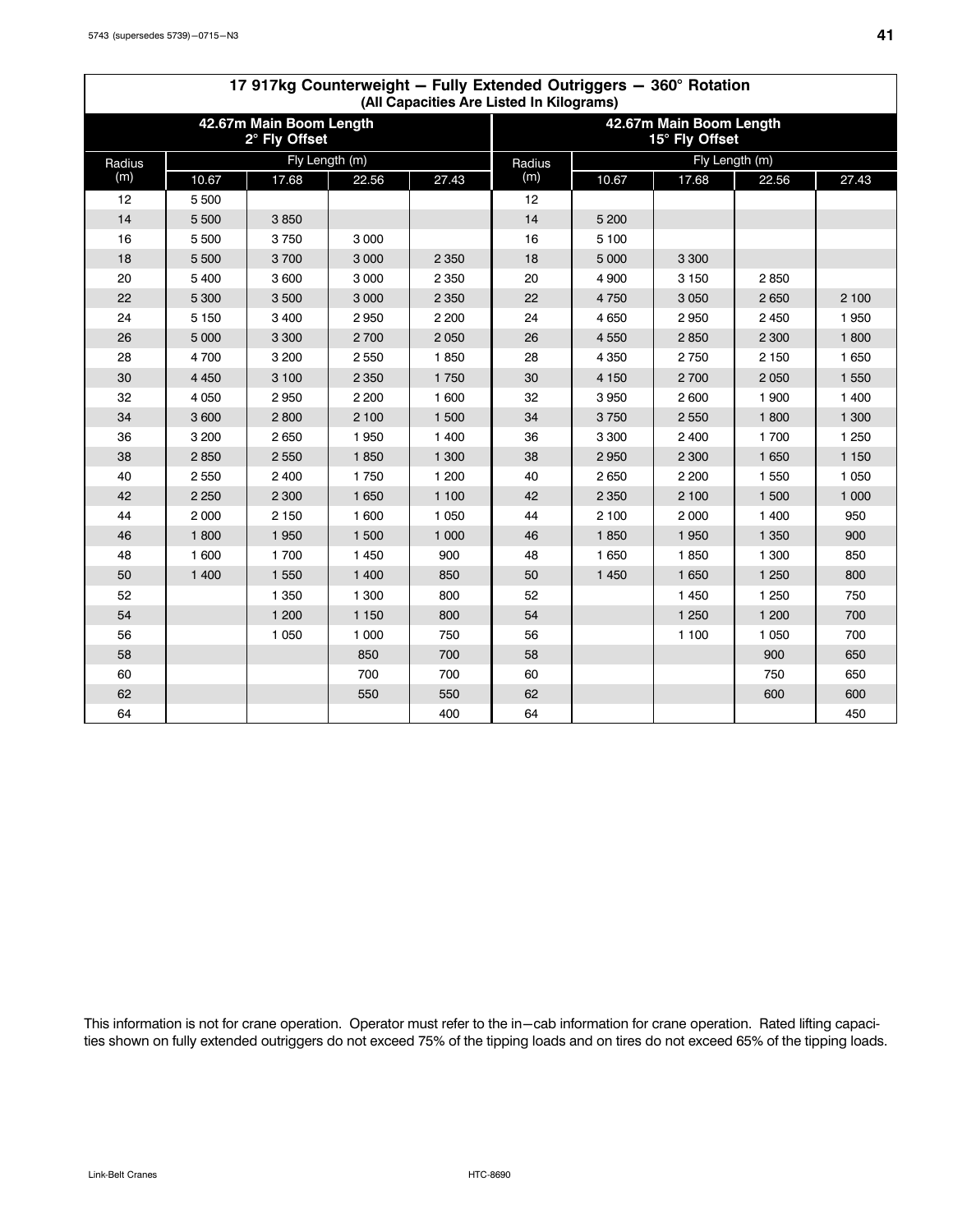<span id="page-46-0"></span>

|        | 17 917kg Counterweight - Fully Extended Outriggers - 360° Rotation<br>(All Capacities Are Listed In Kilograms) |                                           |         |         |        |         |                                           |         |                                                                    |  |  |  |
|--------|----------------------------------------------------------------------------------------------------------------|-------------------------------------------|---------|---------|--------|---------|-------------------------------------------|---------|--------------------------------------------------------------------|--|--|--|
|        |                                                                                                                | 42.67m Main Boom Length<br>30° Fly Offset |         |         |        |         | 42.67m Main Boom Length<br>45° Fly Offset |         | 27.43<br>1 2 5 0<br>1 200<br>1 100<br>1 0 5 0<br>950<br>900<br>850 |  |  |  |
| Radius |                                                                                                                | Fly Length (m)                            |         |         | Radius |         | Fly Length (m)                            |         |                                                                    |  |  |  |
| (m)    | 10.67                                                                                                          | 17.68                                     | 22.56   | 27.43   | (m)    | 10.67   | 17.68                                     | 22.56   |                                                                    |  |  |  |
| 18     | 4 4 5 0                                                                                                        |                                           |         |         | 18     |         |                                           |         |                                                                    |  |  |  |
| 20     | 4 3 5 0                                                                                                        |                                           |         |         | 20     | 3 9 5 0 |                                           |         |                                                                    |  |  |  |
| 22     | 4 300                                                                                                          |                                           |         |         | 22     | 3950    |                                           |         |                                                                    |  |  |  |
| 24     | 4 200                                                                                                          | 2 5 5 0                                   | 2050    | 1 650   | 24     | 3 9 0 0 |                                           |         |                                                                    |  |  |  |
| 26     | 4 1 5 0                                                                                                        | 2 500                                     | 1 900   | 1 550   | 26     | 3 9 0 0 | 2 2 5 0                                   | 1 650   |                                                                    |  |  |  |
| 28     | 4 0 5 0                                                                                                        | 2 4 0 0                                   | 1800    | 1 400   | 28     | 3850    | 2 2 0 0                                   | 1 550   |                                                                    |  |  |  |
| 30     | 3 9 0 0                                                                                                        | 2 3 5 0                                   | 1700    | 1 300   | 30     | 3750    | 2 1 5 0                                   | 1 500   |                                                                    |  |  |  |
| 32     | 3700                                                                                                           | 2 3 0 0                                   | 1 600   | 1 250   | 32     | 3600    | 2 1 5 0                                   | 1 4 5 0 |                                                                    |  |  |  |
| 34     | 3550                                                                                                           | 2 2 5 0                                   | 1 5 5 0 | 1 1 5 0 | 34     | 3500    | 2 100                                     | 1 400   |                                                                    |  |  |  |
| 36     | 3 4 5 0                                                                                                        | 2 2 0 0                                   | 1 500   | 1 0 5 0 | 36     | 3 4 0 0 | 2 100                                     | 1 3 5 0 |                                                                    |  |  |  |
| 38     | 3 0 5 0                                                                                                        | 2 1 5 0                                   | 1 400   | 1 000   | 38     | 3 100   | 2 0 5 0                                   | 1 300   |                                                                    |  |  |  |
| 40     | 2700                                                                                                           | 2 0 5 0                                   | 1 3 5 0 | 950     | 40     | 2750    | 1 9 5 0                                   | 1 2 5 0 |                                                                    |  |  |  |
| 42     | 2 4 0 0                                                                                                        | 1950                                      | 1 300   | 900     | 42     | 2450    | 1 900                                     | 1 200   | 800                                                                |  |  |  |
| 44     | 2 1 5 0                                                                                                        | 1 900                                     | 1 2 5 0 | 850     | 44     |         | 1850                                      | 1 1 5 0 | 750                                                                |  |  |  |
| 46     | 1 900                                                                                                          | 1850                                      | 1 200   | 800     | 46     |         | 1800                                      | 1 1 5 0 | 750                                                                |  |  |  |
| 48     |                                                                                                                | 1800                                      | 1 200   | 750     | 48     |         | 1800                                      | 1 1 5 0 | 700                                                                |  |  |  |
| 50     |                                                                                                                | 1700                                      | 1 1 5 0 | 700     | 50     |         | 1700                                      | 1 100   | 650                                                                |  |  |  |
| 52     |                                                                                                                | 1 500                                     | 1 1 5 0 | 650     | 52     |         |                                           | 1 100   | 650                                                                |  |  |  |
| 54     |                                                                                                                | 1 300                                     | 1 100   | 650     | 54     |         |                                           |         | 600                                                                |  |  |  |
| 56     |                                                                                                                |                                           | 1 1 0 0 | 600     | 56     |         |                                           |         | 600                                                                |  |  |  |
| 58     |                                                                                                                |                                           | 950     | 600     | 58     |         |                                           |         | 600                                                                |  |  |  |
| 60     |                                                                                                                |                                           |         | 600     | 60     |         |                                           |         |                                                                    |  |  |  |
| 62     |                                                                                                                |                                           |         | 600     | 62     |         |                                           |         |                                                                    |  |  |  |
| 64     |                                                                                                                |                                           |         | 450     | 64     |         |                                           |         |                                                                    |  |  |  |

# **17 917kg Counterweight - Fully Extended Outriggers - 360° Rotation**